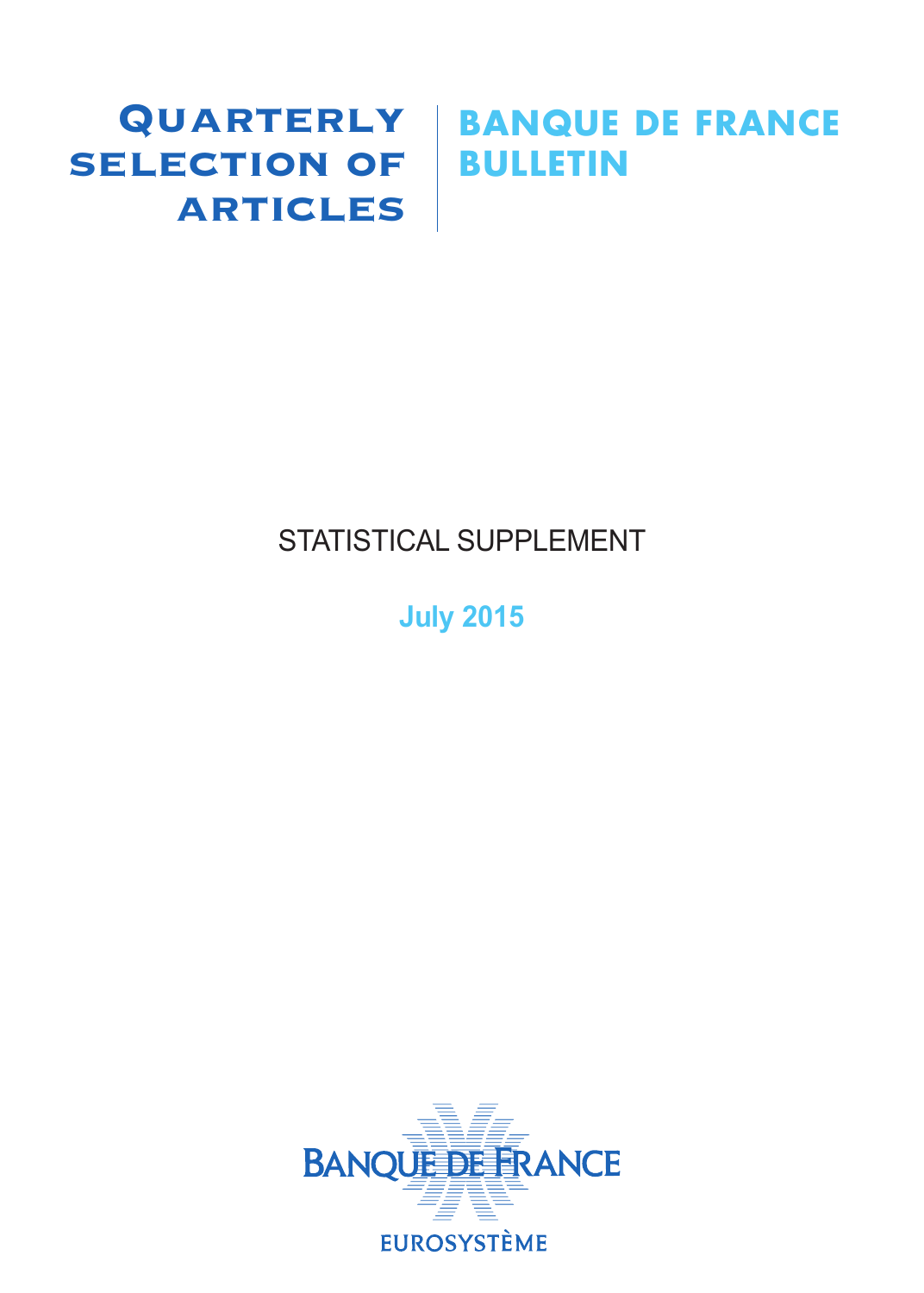# **STATISTICS**

# **Contents**

# **Economic developments**

|                 | Industrial activity indicators - Monthly Business Survey - France                                               |                 |
|-----------------|-----------------------------------------------------------------------------------------------------------------|-----------------|
| 2               | Industrial activity indicators — Monthly Business Survey — France (NAF revision 2, seasonally-adjusted data) S4 |                 |
| 3               | Consumer price index                                                                                            | S5              |
| 4               | The competitiveness of France's economy                                                                         | S6              |
| 5               | Balance of payments $-$ Main components (quarterly data) $-$ France                                             | 57              |
| 6               | Balance of payments $-$ Current account (main components) $-$ France                                            | S8              |
| $\mathcal{I}$   | Balance of payments $-$ Financial flows (quarterly data) $-$ France                                             | S9              |
| 8               | Balance of payments $-$ Geographical breakdown (quarterly data) $-$ France                                      | SIO             |
| 9               | Balance of payments (monthly data) $-$ France                                                                   | SH.             |
| $\overline{10}$ | France's international investment position                                                                      |                 |
|                 | (direct investment measured at mixed value)                                                                     | SI <sub>2</sub> |

# **Money, investment and financing**

| H.          | Main monetary and financial aggregates - France and the euro area                              | SI3             |
|-------------|------------------------------------------------------------------------------------------------|-----------------|
| 12          | Banque de France Monthly Statement                                                             | S <sub>14</sub> |
| 13          | Deposits - France                                                                              | SI5             |
| 4           | $Time$ deposits $-$ France                                                                     | S16             |
| 15          | Loans extended by credit institutions established in France to French residents $-$ France     | SI 7            |
| 16          | New loans to residents, (excl. overdrafts) $-$ France                                          | S18             |
| 17          | Investment and financing $-$ Insurance corporations and pension funds $-$ Euro area and France | S19             |
| 8           | Investment and financing $-$ Households $-$ Euro area                                          | \$20            |
| $ 9\rangle$ | Investment and financing $-$ Households $-$ France                                             | $\Omega$        |
| 20          | Investment and financing $-$ Non-financial corporations $-$ Euro area                          | S <sub>2</sub>  |
| 21          | Investment and financing $-$ Non-financial corporations $-$ France                             | 523             |
| $22 \,$     | Interest rates on bank deposits $-$ France and the euro area                                   | \$24            |
| 23          | Interest rates on bank loans $-$ France and the euro area                                      | $525$           |
| 24          | Usury rates on loans to households and cost of business credit $-$ France                      | \$26            |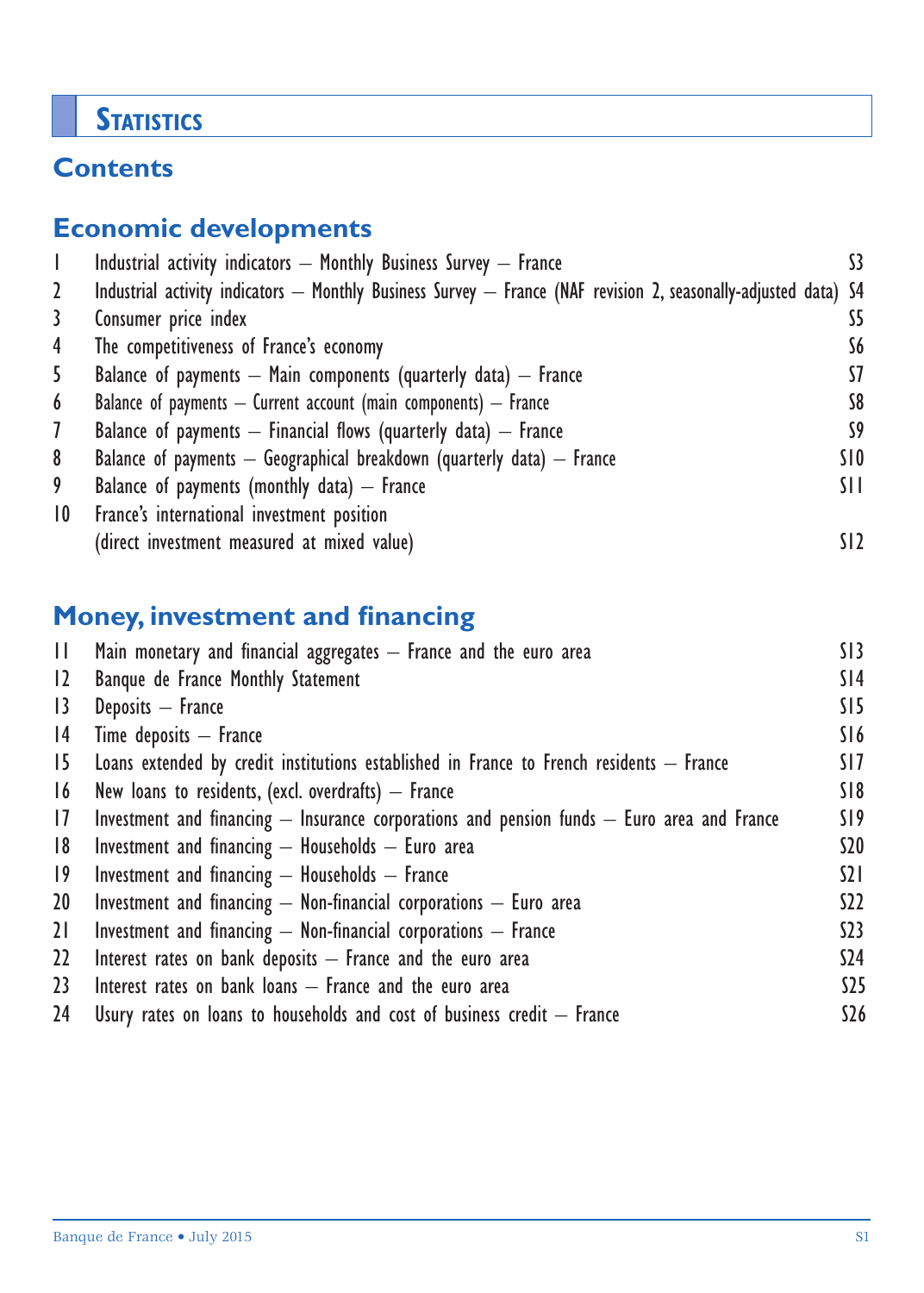#### **STATISTICS** *Contents*

# **Financial markets and interest rates**

| 25 | Interest rates                                                             | S27     |
|----|----------------------------------------------------------------------------|---------|
|    | 26 Banking system liquidity and refinancing operations $-$ Euro area       | \$28    |
|    | 27 Eurosystem key rates; minimum reserves                                  | S29     |
|    | $28/29$ Negotiable debt securities $-$ France                              | \$30/31 |
|    | 30 Investment fund shares/units - France                                   | \$32    |
|    | 31 Debt securities and quoted shares issued by French residents            | \$33    |
|    | 32 Debt securities and quoted shares issued by French residents, by sector | \$34    |

## **Other statistics**

| \$36   |
|--------|
| S37/38 |
| S39    |
|        |

# **Time series** S40

# **Nota bene**

*In January 2015, Lithuania joined the euro area, bringing the number of euro area countries to 19.*

*Unless otherwise indicated, all data series included observations for 2015 relate to the "Euro 19" (*i.e. *the euro area including Lithuania) for the whole time series. For interest rates, monetary statistics and the HICP, euro area statistical series take into account the changing composition of the euro area.*

*Statistical data are updated monthly on the Banque de France's website.*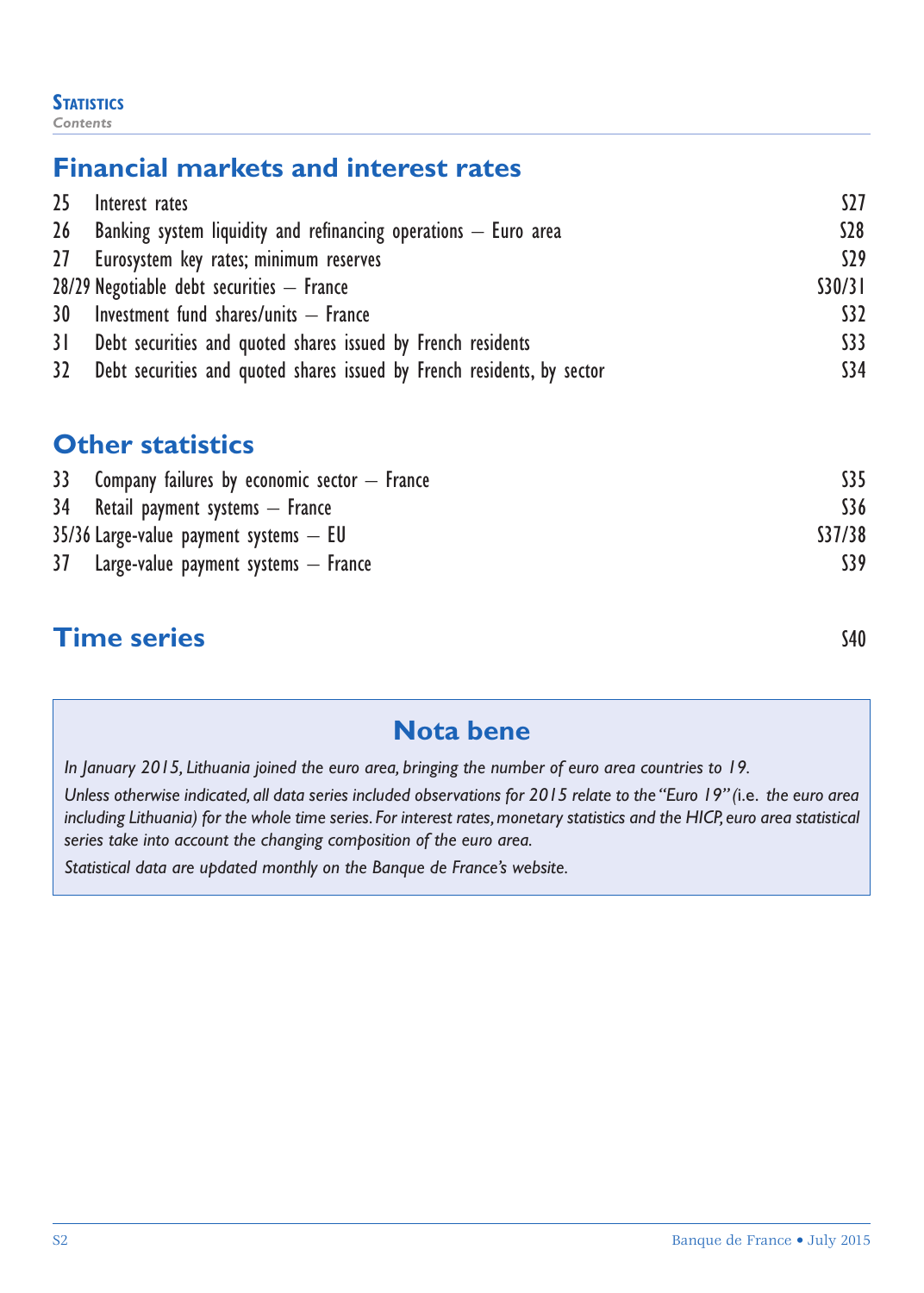**Industrial activity indicators – Monthly Business Survey – France** 

| (NAF revision 2; seasonally-adjusted data) |      |      |      |       |      |
|--------------------------------------------|------|------|------|-------|------|
|                                            | 2014 |      |      |       | 2015 |
|                                            | Dec. | lan. | Feb. | March |      |

|                                                             | Dec.           | Jan.           | Feb.           | March          | April                    | May             | June           |
|-------------------------------------------------------------|----------------|----------------|----------------|----------------|--------------------------|-----------------|----------------|
| Changes in production from the previous month <sup>a)</sup> |                |                |                |                |                          |                 |                |
| <b>Total manufacturing</b>                                  | 0              | 7              | т              | 4              | $\mathbf{2}$             | 6               | $\overline{2}$ |
| Food products and beverages                                 | 6              | $\overline{7}$ | -1             | 7              | $\overline{7}$           | 8               | 3              |
| Electrical, electronic and computer equipment               |                |                | 3              | $\overline{2}$ |                          |                 |                |
| and other machinery                                         | ı              | $\overline{2}$ |                |                | Т                        | $\cdot$         | $-1$           |
| Automotive industry                                         | -1             | 23             | 23             | $-2$           | 9                        | 15              | 18             |
| Other transport equipment                                   | $ 0\rangle$    | $\overline{7}$ | 4              | П              | 9                        | -8              | 9              |
| Other manufacturing                                         | $-2$           | $\overline{7}$ | -1             | 3              | $\overline{\phantom{0}}$ | 5               | $\mathbf{0}$   |
| Production forecasts <sup>a)</sup>                          |                |                |                |                |                          |                 |                |
| <b>Total manufacturing</b>                                  | 7              | 4              | 5              | 4              | 5                        | 6               | 4              |
| Food products and beverages                                 | 6              | 8              | 8              | $\overline{7}$ | $\overline{7}$           | 9               | $\overline{7}$ |
| Electrical, electronic and computer equipment               | 3              | $\overline{2}$ | $\overline{2}$ | 0              | $\overline{4}$           | 5               | 5              |
| and other machinery                                         |                |                |                |                |                          |                 |                |
| Automotive industry                                         | 3              | 3              | $\overline{1}$ | 6              | 9                        | $\overline{10}$ | $\overline{7}$ |
| Other transport equipment                                   | 8              | 3              | 8              | 8              | 5                        | $ 0\rangle$     | $\overline{4}$ |
| Other manufacturing                                         | 5              | 4              | 5              | 5              | 5                        | $\overline{7}$  | 3              |
| Changes in orders from the previous month <sup>a)</sup>     |                |                |                |                |                          |                 |                |
| <b>Total manufacturing</b>                                  | 5              | 8              | т              | 5              | 6                        | 8               | $\mathbf 2$    |
| Foreign                                                     | $\overline{1}$ | 6              | $\overline{2}$ | $\overline{4}$ | 6                        | $\overline{7}$  | $\overline{3}$ |
| Order books <sup>a)</sup>                                   |                |                |                |                |                          |                 |                |
| <b>Total manufacturing</b>                                  | 4              | 0              | $\mathbf{0}$   | $\mathbf{2}$   | 4                        | 4               | 5              |
| Food products and beverages                                 | 0              | $\Omega$       | -1             | 4              | 8                        | 3               | 6              |
| Electrical, electronic and computer equipment               | $-10$          | $-12$          | $-14$          | $-12$          | $-10$                    | $-9$            | $-13$          |
| and other machinery                                         |                |                |                |                |                          |                 |                |
| Automotive industry                                         | 4              | $\mathbf{I}$   | $\overline{2}$ | $\overline{4}$ | 8                        | 3               | 17             |
| Other transport equipment                                   | 57             | 52             | 55             | 55             | 58                       | 58              | 59             |
| Other manufacturing                                         | 0              | $-2$           | $-2$           | $\overline{a}$ | T                        | $\mathbf{I}$    | $\mathbf{I}$   |
| Inventories of finished goods <sup>a)</sup>                 |                |                |                |                |                          |                 |                |
| <b>Total manufacturing</b>                                  | 5              | 4              | 5              | 4              | 3                        | 3               | 3              |
| Food products and beverages                                 | 6              | 3              | 3              | -1             | $\overline{2}$           | 9               | 9              |
| Electrical, electronic and computer equipment               | 5              | 6              | 5              | 5              | $\overline{7}$           | 8               | 6              |
| and other machinery                                         |                |                |                |                |                          |                 |                |
| Automotive industry                                         | 2              | $-2$           | 5              | 5              | 5                        | 3               | 3              |
| Other transport equipment                                   | 6              | 6              | 6              | $ 2\rangle$    | $ 0\rangle$              | 9               | 8              |
| Other manufacturing                                         | 4              | 3              | 5              | 3              | $\overline{2}$           | 0               | $\overline{1}$ |
| Capacity utilisation rate <sup>b)</sup>                     |                |                |                |                |                          |                 |                |
| <b>Total manufacturing</b>                                  | 76.3           | 76.8           | 76.6           | 76.7           | 76.6                     | 76.9            | 77.2           |
| Staff levels (total manufacturing) <sup>a)</sup>            |                |                |                |                |                          |                 |                |
| Changes from the previous month                             | $-2$           | 0              | 0              | $\mathbf{L}$   | $\mathbf 0$              | 0               | $-1$           |
| Forecast for the coming months                              | $\cdot$        | $-3$           | $-2$           | $-2$           | $-2$                     | $-2$            | $-1$           |
| <b>Business sentiment indicator c)</b>                      |                |                |                |                |                          |                 |                |
|                                                             | 96             | 98             | 97             | 97             | 98                       | 99              | 98             |

*a) Data given as a balance of opinions. Forecast series are adjusted for bias when it is statistically significant.* 

*b) Data given as a percentage.* 

*c) The indicator summarises industrial managers' sentiment regarding business conditions. The higher the indicator is, the more positive the assessment. The indicator is calculated using a principal component analysis of survey data smoothed over three months. By construction, the average is 100.* 

*Source: Banque de France. Produced 22 July 2015*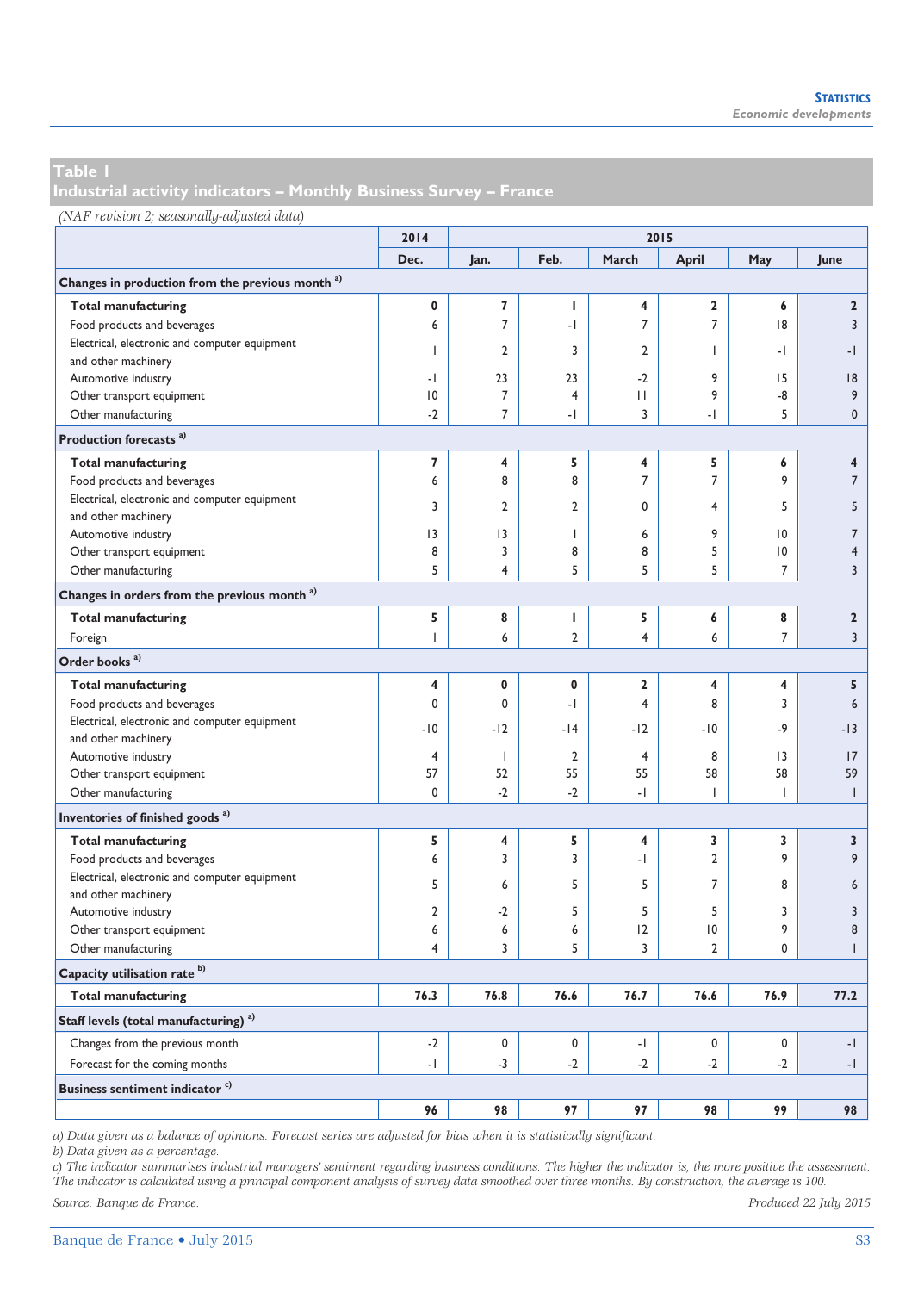**Industrial activity indicators – Monthly Business Survey – France (NAF revision 2; seasonally-adjusted data)** 











*a) Manufacturing.* 

*Source: Banque de France. Produced 22 July 2015* 

#### **Orders** a) **Production** and **Production** and **Production** a)



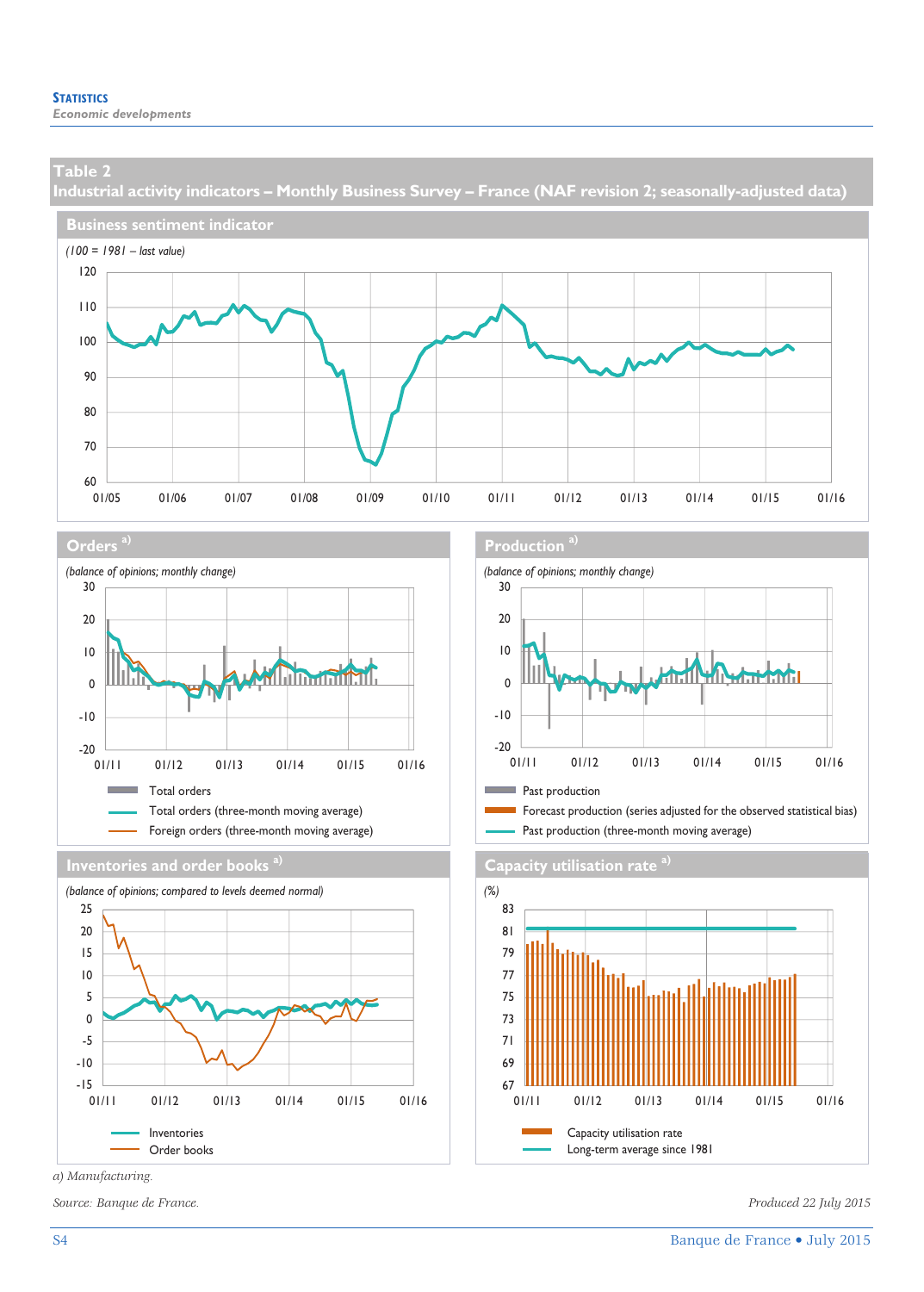**Consumer price index a)**

|                      | (annual % change) |      |        |        |         |        |              |        |        |  |
|----------------------|-------------------|------|--------|--------|---------|--------|--------------|--------|--------|--|
|                      |                   | 2014 |        | 2015   |         |        |              |        |        |  |
|                      | Oct.              | Nov. | Dec.   | Jan.   | Feb.    | March  | <b>April</b> | May    | June   |  |
| France               | 0.5               | 0.4  | 0.1    | $-0.4$ | $-0.3$  | 0.0    | 0.1          | 0.3    | 0.3    |  |
| Germany              | 0.7               | 0.5  | 0.1    | $-0.5$ | $0.0\,$ | 0.2    | 0.3          | 0.7    | 0.1    |  |
| Italy                | 0.2               | 0.3  | $-0.1$ | $-0.5$ | 0.1     | 0.0    | $-0.1$       | 0.2    | 0.2    |  |
| Euro area            | 0.1               | 0.1  | $-0.1$ | $-0.7$ | $-0.5$  | $-0.4$ | $-0.7$       | $-0.8$ | $-0.9$ |  |
| United Kingdom       | 1.3               | 1.0  | 0.5    | 0.3    | 0.0     | 0.0    | $-0.1$       | 0.1    | 0.0    |  |
| European Union       | 0.5               | 0.3  | $-0.1$ | $-0.5$ | $-0.3$  | $-0.1$ | 0.0          | 0.3    | 0.1    |  |
| <b>United States</b> | 1.7               | 1.3  | 0.8    | $-0.1$ | $0.0\,$ | $-0.1$ | $-0.2$       | 0.0    | 0.1    |  |
| Japan                | 2.9               | 2.4  | 2.4    | 2.4    | 2.2     | 2.3    | 0.6          | 0.5    | na     |  |

*(annual average) (monthly % change)*

|                      | 2012<br>2013 |     | 2014 |        |                  |       | 2015   |     |        |
|----------------------|--------------|-----|------|--------|------------------|-------|--------|-----|--------|
|                      |              |     |      | Jan.   | Feb.             | March | April  | May | June   |
| France               | 2.2          | 1.0 | 0.6  | -1.1   | 0.7              | 0.7   | 0.1    | 0.2 | $-0.1$ |
| Germany              | 2.1          | 1.6 | 0.8  | $-1.3$ | $\overline{0}$ . | 0.5   | $-0.1$ | 0.1 | $-0.2$ |
| Italy                | 3.3          | 1.3 | 0.2  | $-2.5$ | 0.3              | 2.1   | 0.4    | 0.2 | 0.2    |
| Euro area            | 2.8          | .9  | 0.4  | $-1.2$ | 0.2              | 0.9   | 0.1    | 0.7 | $-0.1$ |
| United Kingdom       | 2.8          | 2.6 | 1.5  | $-0.9$ | 0.2              | 0.2   | 0.3    | 0.2 | 0.0    |
| European Union       | 2.6          | 6.5 | 0.6  | $-1.3$ | 0.5              | 0.9   | 0.3    | 0.2 | 0.0    |
| <b>United States</b> | 2.1          | 1.5 | 1.6  | $-0.5$ | 0.4              | 0.6   | 0.2    | 0.5 | 0.4    |
| Japan                | 0.0          | 0.4 | 2.7  | $-0.2$ | $-0.2$           | 0.4   | 0.4    | 0.3 | na     |



**France and the euro area International comparisons** 



*a) Harmonised indices except for the United States and Japan (national indices).* 

*b) Gap between the extreme values of harmonised price indices observed in the euro area (changing composition).*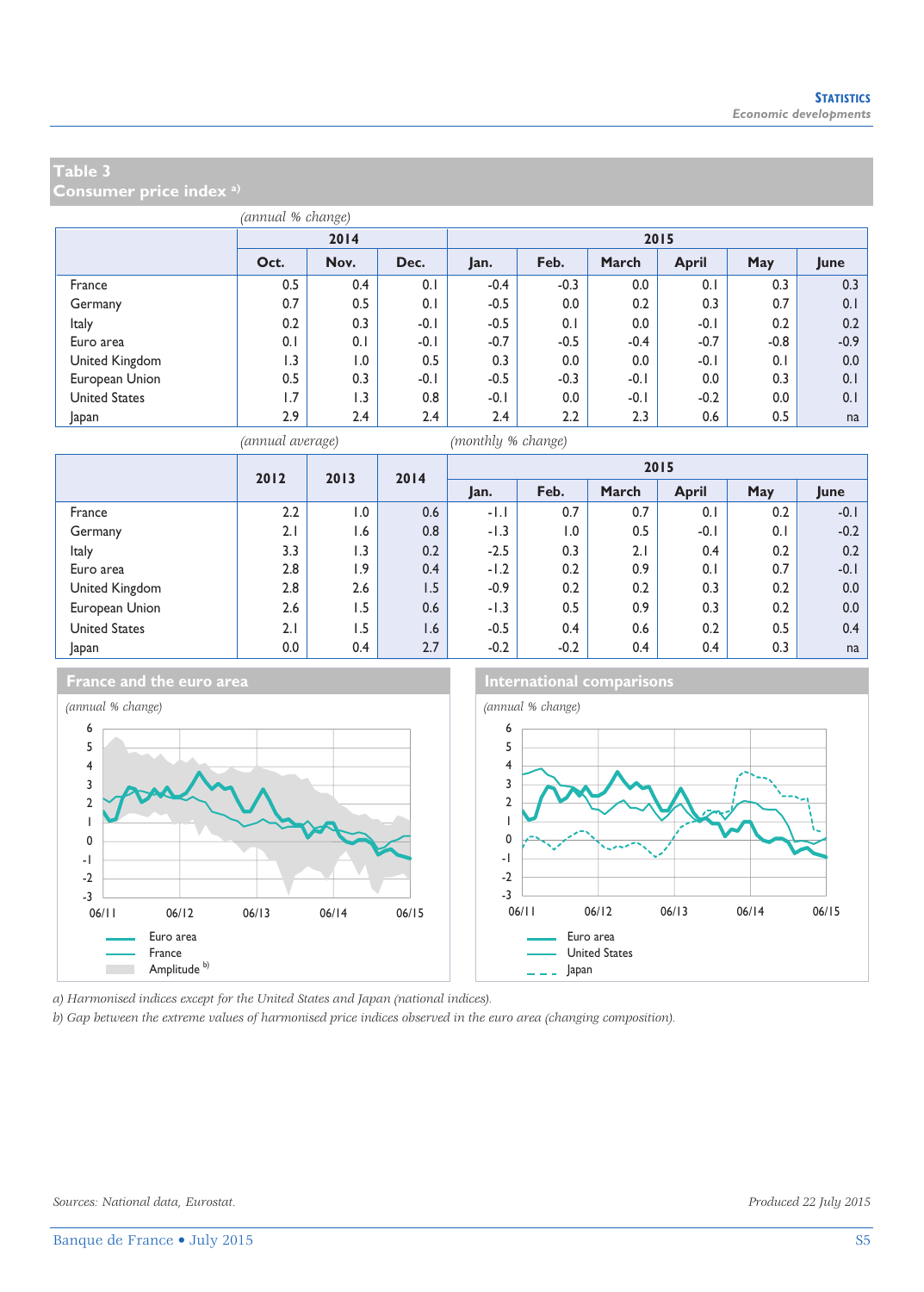

*Grey area: change in competitiveness compared to long-term average less than 5%.* 

*Sources: National data, Banque de France, ECB, IMF, OECD, Thomson Financial Datastream.* 

*Calculations: Banque de France. Produced 22 July 2015*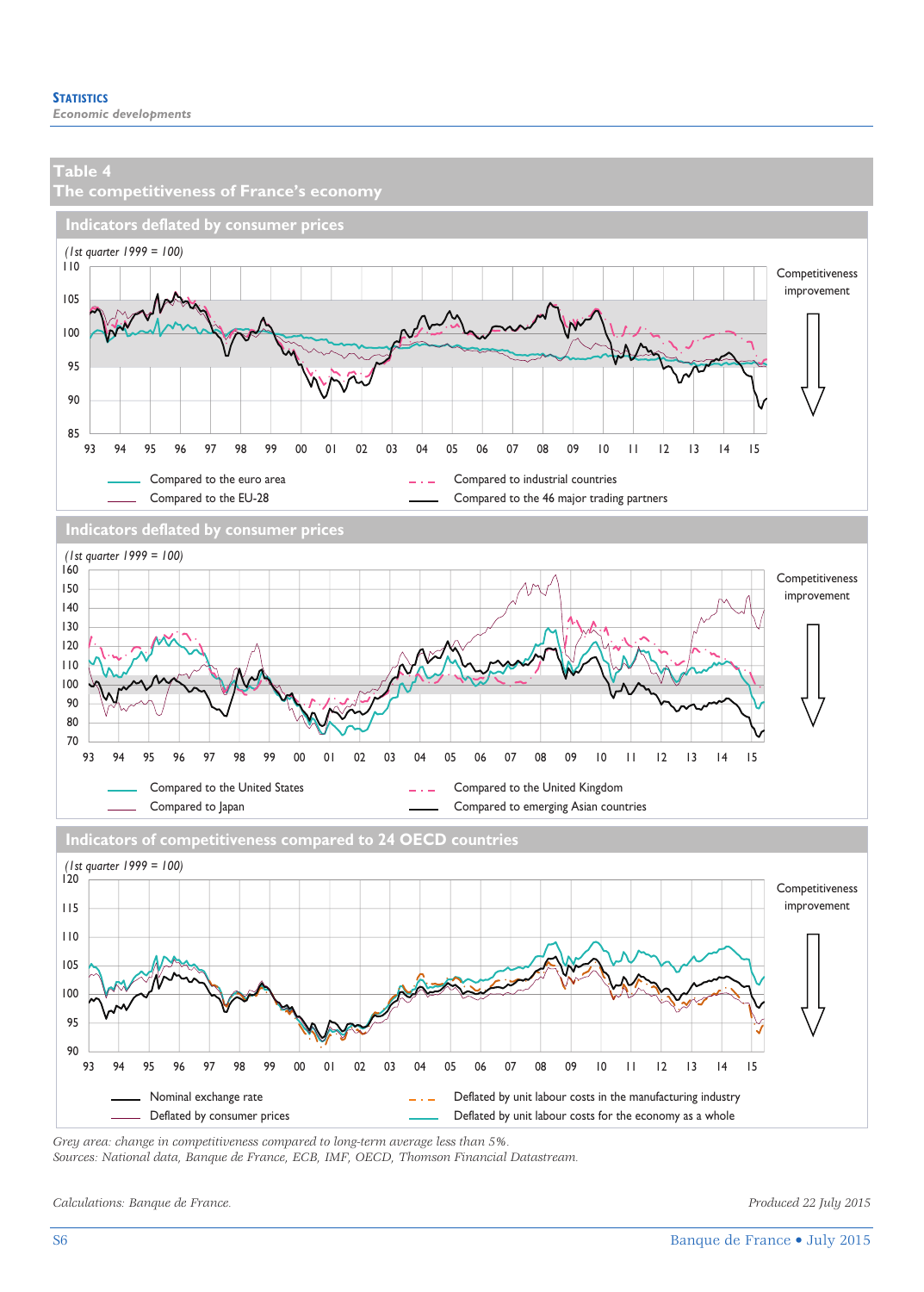**Balance of payments – Main components (quarterly data) – France** 

*(unadjusted data, EUR billions)*

|                                     | 2013    | 2014    | 2014           |                |                |                | 2015              |
|-------------------------------------|---------|---------|----------------|----------------|----------------|----------------|-------------------|
|                                     |         |         | Q <sub>1</sub> | Q <sub>2</sub> | Q <sub>3</sub> | Q <sub>4</sub> | QI                |
| <b>Current account</b>              | -17.1   | $-19.7$ | $-10.2$        | $-12.7$        | $-0.6$         | 3.7            | $-2.9$            |
| Goods                               | $-43.0$ | $-34.6$ | $-11.0$        | $-9.8$         | $-9.9$         | $-4.0$         | $-7.9$            |
| <b>Services</b>                     | 22.4    | 17.8    | 2.0            | 6.4            | 6.9            | 2.5            | 0.5               |
| Primary income                      | 47.9    | 44.5    | 14.5           | 4.9            | 10.9           | 14.2           | 19.2              |
| Secondary income                    | $-44.4$ | $-47.4$ | $-15.7$        | $-14.2$        | $-8.5$         | $-9.0$         | $-14.7$           |
| Capital account                     | 1.9     | 2.2     | 0.8            | 0.0            | 0.8            | 0.6            | 0.9               |
| <b>Financial account</b>            | $-17.8$ | $-10.9$ | $-23.1$        | $-9.3$         | 5.6            | 15.9           | $-21.8$           |
| Direct investment                   | $-13.5$ | 20.9    | $-3.3$         | 3.3            | 10.5           | 10.3           | 12.3              |
| French direct investment abroad     | 11.8    | 26.3    | 14.2           | 2.2            | 0.0            | 9.9            | 17.2              |
| Foreign direct investment in France | 25.3    | 5.4     | 17.5           | $-1.2$         | $-10.6$        | $-0.4$         | 4.9               |
| Portfolio investment                | $-60.6$ | $-7.4$  | $-35.4$        | 10.3           | $-8.5$         | 26.3           | $-15.7$           |
| Assets                              | 44.7    | 77.2    | 42.0           | 46.4           | $-16.7$        | 5.5            | 71.2              |
| <b>Liabilities</b>                  | 105.3   | 84.6    | 77.4           | 36.1           | $-8.1$         | $-20.8$        | 86.9              |
| <b>Financial derivatives</b>        | $-16.8$ | $-23.9$ | $-0.7$         | $-4.7$         | $-11.6$        | $-6.9$         | 10.9 <sub>1</sub> |
| Other investment <sup>a)</sup>      | 74.5    | $-1.2$  | 14.8           | $-19.5$        | 17.4           | $-13.9$        | $-31.6$           |
| Reserve assets                      | $-1.5$  | 0.7     | 1.6            | 1.3            | $-2.2$         | 0.0            | 2.3               |
| Net errors and omissions            | $-2.7$  | 6.7     | $-13.7$        | 3.4            | 5.4            | 11.5           | $-19.9$           |



*The balance of payments has been compiled in accordance with the 6th* Balance of Payments Manual*. a) Loans and deposits transactions.*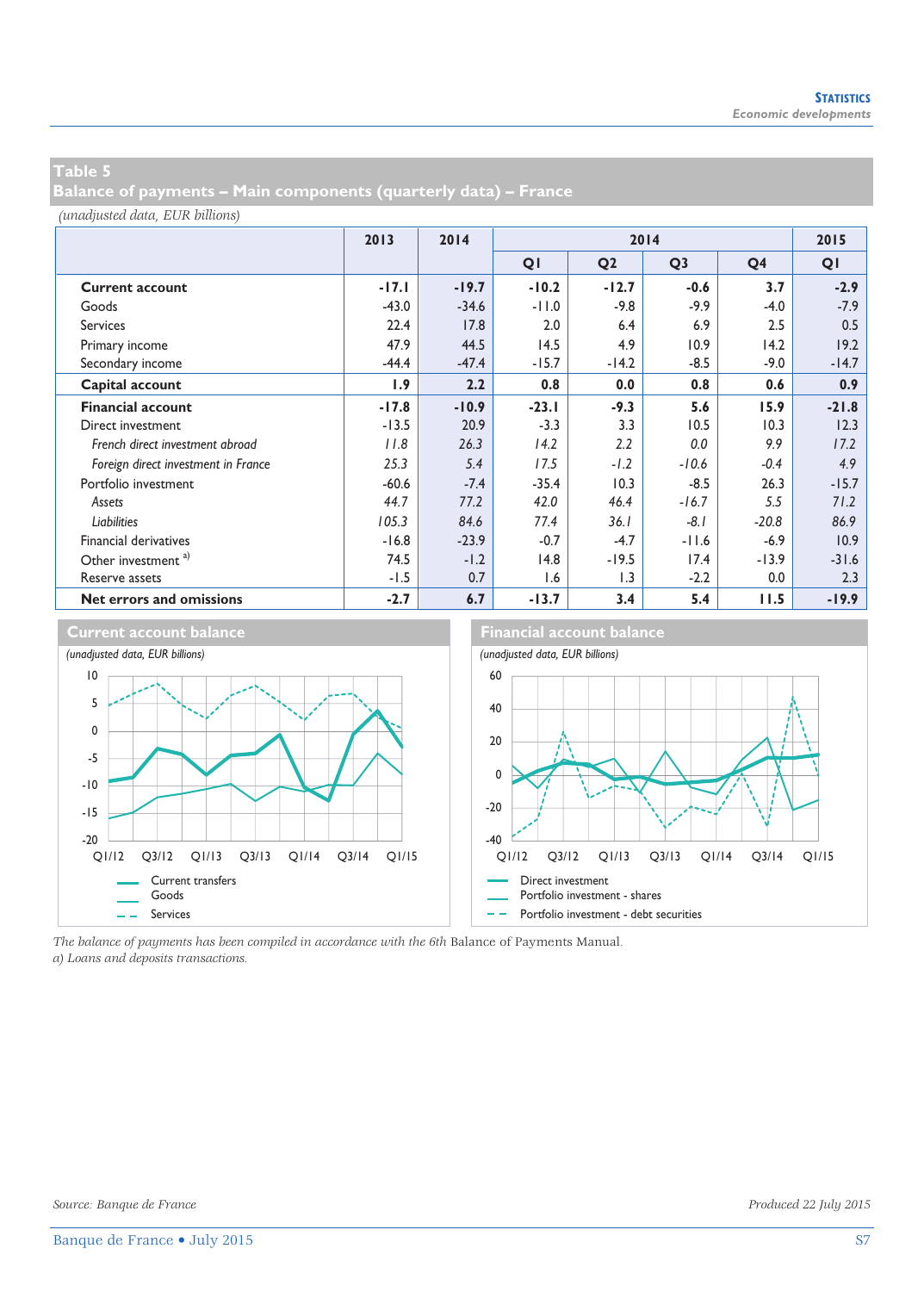*Economic developments* 

**Balance of payments - Current account (main components) - France** 

*(unadjusted data, EUR billions)*

|                                                    | 2013    | 2014         | 2014    |                |                |                | 2015            |
|----------------------------------------------------|---------|--------------|---------|----------------|----------------|----------------|-----------------|
|                                                    |         |              | QI      | Q <sub>2</sub> | Q <sub>3</sub> | Q <sub>4</sub> | QI              |
| <b>Current account</b>                             | $-17.1$ | $-19.7$      | $-10.2$ | $-12.7$        | $-0.6$         | 3.7            | $-2.9$          |
| Goods                                              | $-43.0$ | $-34.6$      | $-11.0$ | $-9.8$         | $-9.9$         | $-4.0$         | $-7.9$          |
| Exports                                            | 438.6   | 440.4        | 109.3   | 108.9          | 105.8          | 116.3          | 112.8           |
| Imports                                            | 481.6   | 475.0        | 120.3   | 118.7          | 115.7          | 120.3          | 120.6           |
| General merchandise                                | $-61.0$ | $-55.2$      | $-15.3$ | $-14.7$        | $-14.6$        | $-10.5$        | $-12.9$         |
| Merchanting                                        | 18.0    | 20.6         | 4.3     | 4.9            | 4.8            | 6.5            | 5.1             |
| <b>Services</b>                                    | 22.4    | 17.8         | 2.0     | 6.4            | 6.9            | 2.5            | 0.5             |
| Exports                                            | 193.1   | 208.0        | 46.0    | 53.6           | 56.2           | 52.2           | 48.2            |
| <i>Imports</i>                                     | 170.7   | 190.2        | 44.0    | 47.2           | 49.3           | 49.6           | 47.7            |
| Manufacturing services on physical inputs owned by |         |              |         |                |                |                |                 |
| others                                             | 0.1     | $\mathsf{L}$ | 0.4     | 0.3            | 0.2            | 0.3            | 0.3             |
| Maintenance and repair services                    | 1.3     | 1.3          | 0.3     | 0.4            | 0.4            | 0.3            | 0.3             |
| Transport                                          | $-1.3$  | $-2.4$       | $-0.7$  | $-0.6$         | $-0.4$         | $-0.6$         | $-0.4$          |
| Travel                                             | 10.2    | 6.6          | 0.4     | 3.3            | 3.7            | $-0.7$         | $-1.3$          |
| Construction                                       | 0.2     | 0.1          | 0.0     | 0.0            | 0.0            | 0.0            | 0.1             |
| Insurance and pension services                     | 0.6     | 1.7          | 0.0     | 0.6            | 0.5            | 0.6            | 0.1             |
| Financial services                                 | 5.4     | 6.2          | 1.5     | 1.5            | 1.6            | 1.5            | $\mathsf{I}$ .4 |
| Charges for the use of intellectual property       | 1.8     | 1.5          | 0.0     | 0.4            | 0.3            | 0.8            | 0.6             |
| Telecommunications, computer and information       |         |              |         |                |                |                |                 |
| services                                           | $-1.0$  | $-1.3$       | $-0.2$  | $-0.5$         | $-0.2$         | $-0.4$         | $-0.4$          |
| Other business services                            | 5.6     | 3.4          | 0.5     | $\mathsf{L}$   | 0.8            | 1.0            | $-0.2$          |
| Personal, cultural and recreational services       | -1.1    | $-0.8$       | $-0.2$  | $-0.2$         | $-0.2$         | $-0.2$         | $-0.1$          |
| <b>Government services</b>                         | 0.5     | 0.5          | 0.1     | 0.2            | 0.2            | 0.1            | 0.1             |
| Other services                                     |         |              |         |                |                |                |                 |
| <b>Primary income</b>                              | 47.9    | 44.5         | 14.5    | 4.9            | 10.9           | 14.2           | 19.2            |
| Compensation of employees                          | 16.8    | 17.5         | 4.4     | 4.4            | 4.4            | 4.3            | 4.7             |
| Investment income                                  | 21.5    | 17.7         | 2.6     | 0.4            | 6.7            | 8.1            | 4.7             |
| Direct investment                                  | 37.2    | 37.2         | 3.6     | 4.1            | 7.6            | 11.8           | 5.7             |
| Portfolio investment                               | $-16.1$ | $-19.7$      | $-1.1$  | $-13.5$        | $-1.0$         | $-4.0$         | $-0.9$          |
| Other investment <sup>a)</sup>                     | $-0.1$  | $-0.2$       | 0.0     | $-0.3$         | $-0.1$         | 0.2            | $-0.3$          |
| Reserve assets                                     | 0.5     | 0.5          | 0.1     | 0.1            | 0.1            | 0.1            | 0.1             |
| Other primary income                               | 9.7     | 9.3          | 7.5     | 0.2            | $-0.2$         | 1.8            | 9.8             |
| <b>Secondary income</b>                            | $-44.4$ | $-47.4$      | $-15.7$ | $-14.2$        | $-8.5$         | $-9.0$         | $-14.7$         |
| General government                                 | $-30.0$ | $-28.2$      | $-11.6$ | $-6.4$         | $-5.2$         | $-5.0$         | $-11.3$         |
| Other sectors                                      | $-14.5$ | $-19.2$      | $-4.1$  | $-7.8$         | $-3.2$         | $-4.1$         | $-3.5$          |
| of which workers' remittances                      | $-8.4$  | $-8.9$       | $-2.2$  | $-2.2$         | $-2.2$         | $-2.2$         | $-2.2$          |
| Capital account                                    | 1.9     | 2.2          | 0.8     | 0.0            | 0.8            | 0.6            | 0.9             |

*The balance of payments has been compiled in accordance with the 6th* Balance of Payments Manual*. a) Loans and deposits transactions.*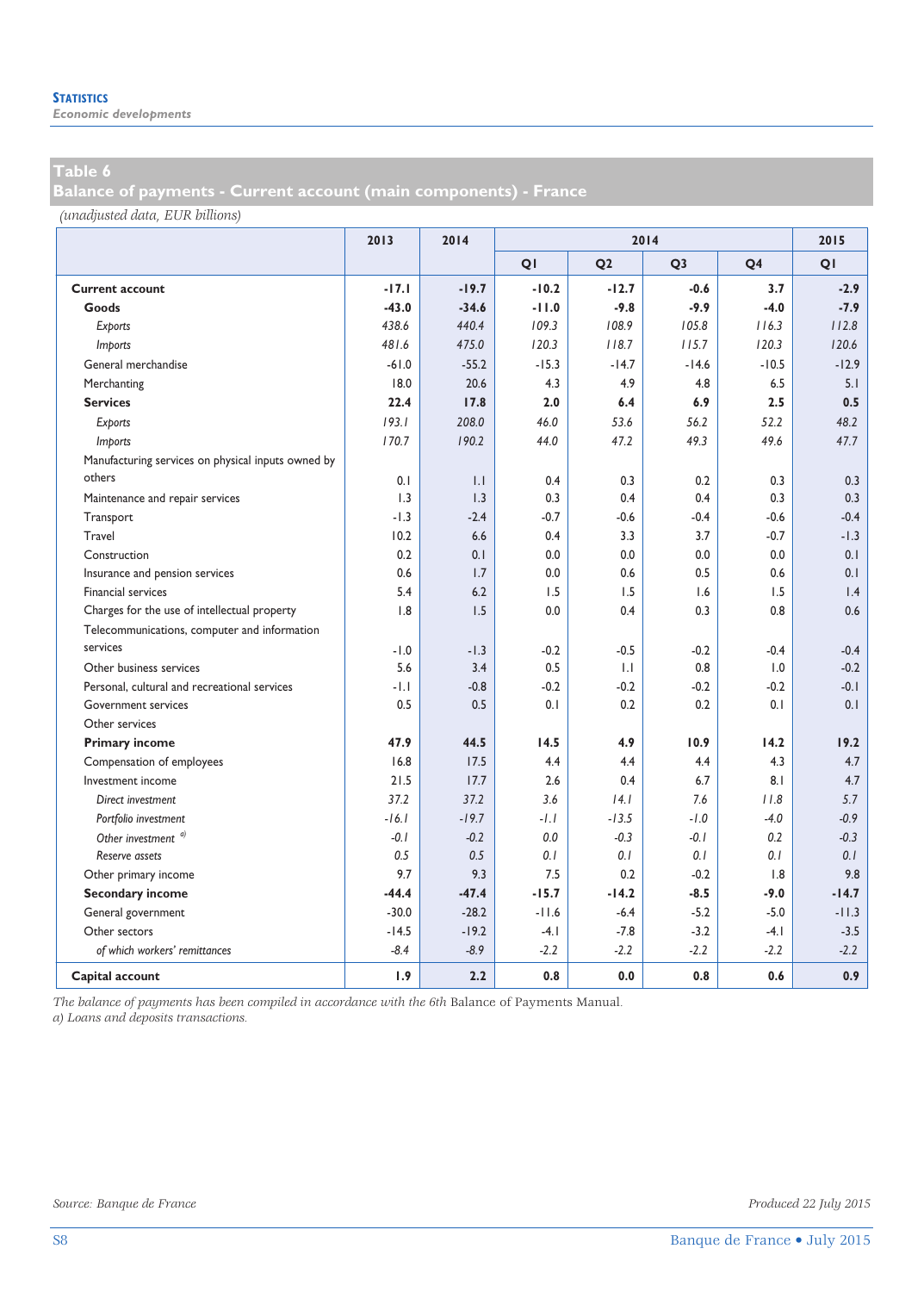**Balance of payments - Financial flows (quarterly data) – France** 

#### *(unadjusted data, EUR billions)*

|                                     | 2013    | 2014    | 2014    |                |                |         | 2015    |
|-------------------------------------|---------|---------|---------|----------------|----------------|---------|---------|
|                                     |         |         | QI      | Q <sub>2</sub> | Q <sub>3</sub> | Q4      | QI      |
| <b>Financial account</b>            | $-17.8$ | $-10.9$ | $-23.1$ | $-9.3$         | 5.6            | 15.9    | $-21.8$ |
| Direct investment                   | $-13.5$ | 20.9    | $-3.3$  | 3.3            | 10.5           | 10.3    | 12.3    |
| French direct investment abroad     | 11.8    | 26.3    | 14.2    | 2.2            | 0.0            | 9.9     | 17.2    |
| of which Equity capital             | II.I    | 14.3    | 8.8     | $-2.4$         | 5.6            | 2.3     | 11.0    |
| Foreign direct investment in France | 25.3    | 5.4     | 17.5    | $-1.2$         | $-10.6$        | $-0.4$  | 4.9     |
| of which Equity capital             | 25.9    | 13.5    | 3.8     | 4.9            | $-3.2$         | 8.0     | 6.0     |
| Portfolio investment                | $-60.6$ | $-7.4$  | $-35.4$ | 10.3           | $-8.5$         | 26.3    | $-15.7$ |
| Assets                              | 44.7    | 77.2    | 42.0    | 46.4           | $-16.7$        | 5.5     | 71.2    |
| Equity and investment fund shares   | 33.5    | 11.4    | $-12.8$ | 20.2           | 8.8            | $-4.8$  | 13.1    |
| Long-term debt securities (> lyr)   | 30.2    | 52.2    | 29.8    | 21.1           | $-14.0$        | 15.3    | 42.3    |
| Short-term debt securities (< lyr)  | $-18.9$ | 13.6    | 25.0    | 5.1            | $-11.5$        | $-5.0$  | 15.8    |
| Liabilities                         | 105.3   | 84.6    | 77.4    | 36.1           | $-8.1$         | $-20.8$ | 86.9    |
| Equity and investment fund shares   | 27.2    | 12.1    | $-1.2$  | 10.9           | $-14.0$        | 16.4    | 28.3    |
| Long-term debt securities (> lyr)   | 51.6    | 75.1    | 67.0    | 27.6           | $-4.9$         | $-14.5$ | 46.8    |
| Short-term debt securities (< lyr)  | 26.5    | $-2.7$  | 11.6    | $-2.4$         | 10.8           | $-22.7$ | 11.7    |
| <b>Financial derivatives</b>        | $-16.8$ | $-23.9$ | $-0.7$  | $-4.7$         | $-11.6$        | $-6.9$  | 10.9    |
| Other investment <sup>a)</sup>      | 74.5    | $-1.2$  | 14.8    | $-19.5$        | 17.4           | $-13.9$ | $-31.6$ |
| Reserve assets                      | $-1.5$  | 0.7     | 1.6     | 1.3            | $-2.2$         | 0.0     | 2.3     |
| Net errors and omissions            | $-2.7$  | 6.7     | $-13.7$ | 3.4            | 5.4            | 11.5    | $-19.9$ |



*The balance of payments has been compiledin accordance with the 6th* Balance of Payments Manual*. a) Loans and deposits transactions.*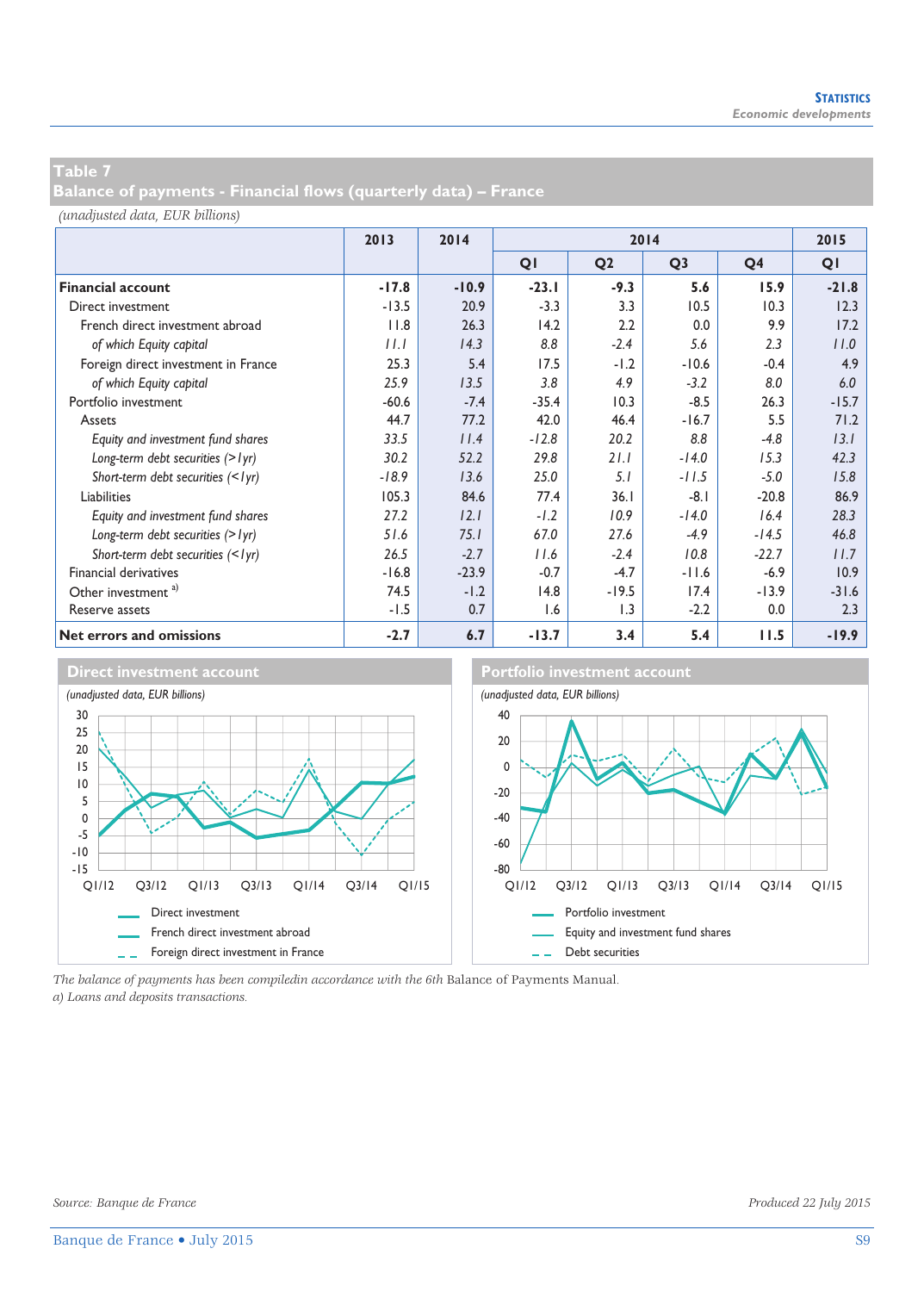**Balance of payments - Geographical breakdown (quarterly data) - France** 

*(unadjusted data, EUR billions)*

|                                             |                  | I <sup>st</sup> quarter 2015               |            |        |                    |         |  |  |  |  |  |
|---------------------------------------------|------------------|--------------------------------------------|------------|--------|--------------------|---------|--|--|--|--|--|
|                                             | EMU <sup>a</sup> | <b>UE-28</b><br>excl.<br>EMU <sup>b)</sup> | <b>USA</b> | Japan  | <b>Switzerland</b> | China   |  |  |  |  |  |
| <b>Current account</b>                      | 5.4              | $-0.6$                                     | 2.2        | 0.0    | 3.5                | na      |  |  |  |  |  |
| Receipts                                    | 112.1            | 6.8                                        | 16.0       | 2.5    | 10.7               | 5.5     |  |  |  |  |  |
| Expenditure                                 | 108.4            | 7.4                                        | 14.1       | 2.7    | 7.3                | na      |  |  |  |  |  |
| Goods                                       | $-3.4$           | $-0.2$                                     | $-0.2$     | $-0.9$ | $-0.3$             | $-6.7$  |  |  |  |  |  |
| Receipts                                    | 60.5             | 5.6                                        | 7.6        | 1.2    | 2.9                | 4.3     |  |  |  |  |  |
| Expenditure                                 | 63.9             | 5.7                                        | 7.9        | 2.0    | 3.2                | 11.0    |  |  |  |  |  |
| Services                                    | $-2.0$           | $-0.7$                                     | 0.5        | 0.3    | 1.0                | $-0.1$  |  |  |  |  |  |
| Receipts                                    | 24.3             | 0.9                                        | 5.6        | 0.7    | 3.4                | 1.0     |  |  |  |  |  |
| Expenditure                                 | 26.3             | 1.5                                        | 5.1        | 0.4    | 2.4                | 1.1     |  |  |  |  |  |
| Primary income                              | 20.9             | 0.3                                        | 2.0        | 0.6    | 3.2                | na      |  |  |  |  |  |
| Receipts                                    | 27.2             | 0.3                                        | 2.8        | 0.8    | 3.6                | 0.2     |  |  |  |  |  |
| Expenditure <sup>c)</sup>                   | 6.0              | 0.0                                        | 0.8        | 0.1    | 0.4                | na      |  |  |  |  |  |
| Secondary income                            | $-10.1$          | $-0.1$                                     | 0.0        | $-0.1$ | $-0.5$             | -0.1    |  |  |  |  |  |
| Receipts                                    | 2.1              | 0.0                                        | 0.3        | 0.0    | 0.8                | 0.0     |  |  |  |  |  |
| Expenditure                                 | 12.2             | 0.1                                        | 0.3        | 0.1    | 1.3                | 0.1     |  |  |  |  |  |
| <b>Financial account</b>                    |                  |                                            |            |        |                    |         |  |  |  |  |  |
| Direct investment                           | 9.0              | $-0.8$                                     | 0.5        | 0.5    | 1.6                | $-0.1$  |  |  |  |  |  |
| French direct investment abroad             | 14.9             | $-0.4$                                     | $-0.4$     | 0.5    | 0.8                | 0.2     |  |  |  |  |  |
| Foreign direct investment in France         | 5.9              | 0.4                                        | $-0.8$     | 0.0    | $-0.9$             | 0.3     |  |  |  |  |  |
| Portfolio investment - Assets <sup>d)</sup> | 47.4             | 0.0                                        | 22.2       | $-5.5$ | 0.2                | 2.0     |  |  |  |  |  |
| Equity and investment fund shares           | 12.1             | 0.0                                        | $-1.0$     | $-1.6$ | $-0.1$             | 2.1     |  |  |  |  |  |
| Long-term debt securities (> lyr)           | 17.8             | 0.0                                        | 21.5       | $-0.5$ | 0.2                | $-0.1$  |  |  |  |  |  |
| Short-term debt securities (<1yr)           | 17.4             | 0.0                                        | 1.7        | $-3.5$ | 0.1                | $0.0\,$ |  |  |  |  |  |
| Other investment $e$ )                      | $-25.0$          | $-3.1$                                     | $-20.5$    | $-6.6$ | 7.7                | $-5.3$  |  |  |  |  |  |

*The balance of payments has been compiled in accordance with the 6th* Balance of Payments Manual*.* 

*a) 18 Member States.* 

*b) Denmark, United Kingdom, Sweden, European institutions and new Member States (Czech Republic, Hungary, Lithuania, Poland, Bulgaria, Romania, Croatia).* 

*c) Geographical breakdown of portfolio income based on data compiled by the IMF (Coordinated Portfolio Investment Survey); data for China not available.* 

*d) The geographical breakdown is not available for liabilities.* 

*e) Loans and deposits transactions.*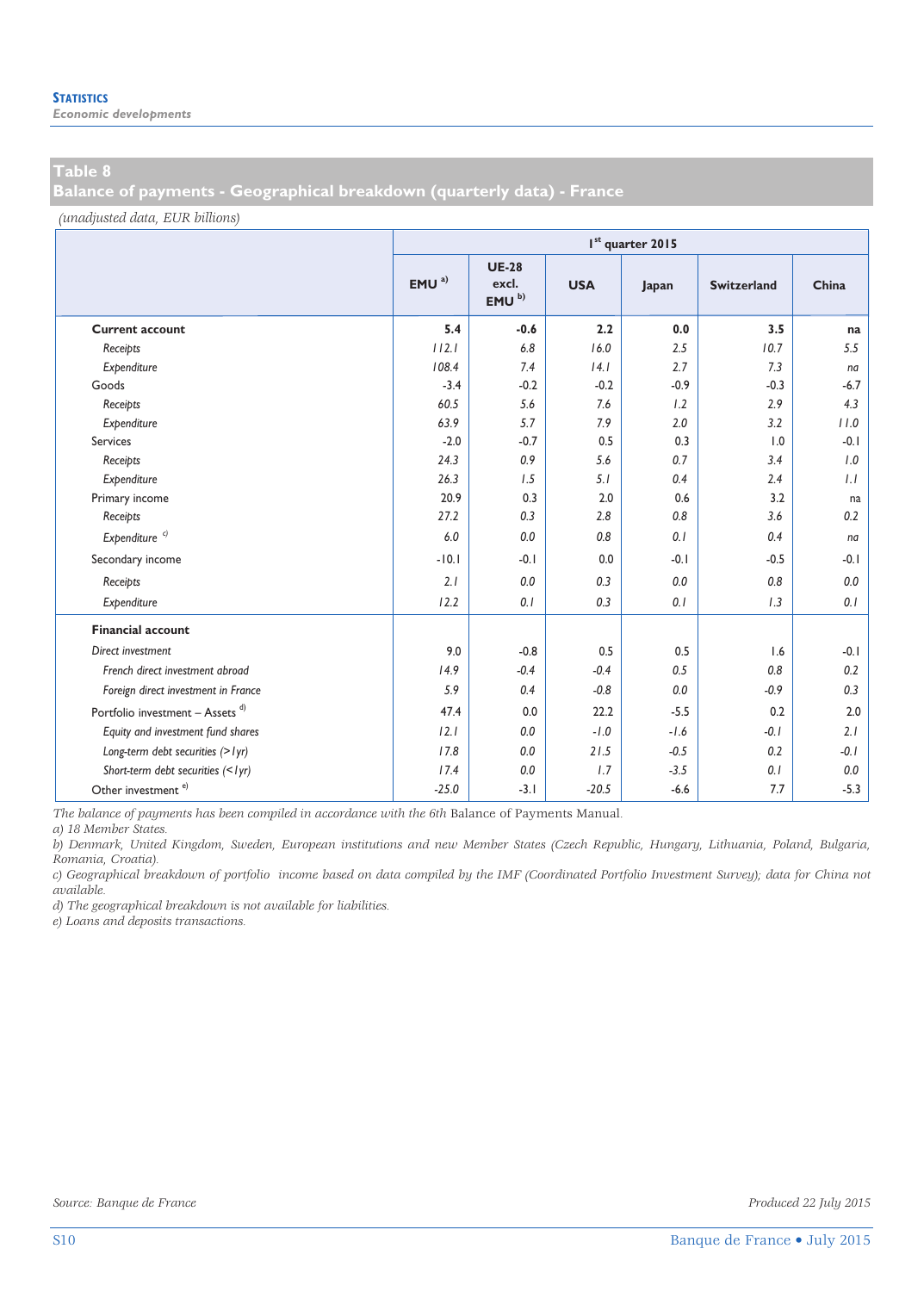**Balance of payments (monthly data) - France** 

*(unadjusted data, EUR billions)*

|                                                 | 2015    |         |              |         |  |  |  |
|-------------------------------------------------|---------|---------|--------------|---------|--|--|--|
|                                                 | Feb.    | March   | April        | May     |  |  |  |
| <b>Current account</b>                          | $-4.7$  | 5.7     | $-1.8$       | $-6.7$  |  |  |  |
| Goods                                           | $-1.8$  | $-2.6$  | $-0.9$       | $-2.8$  |  |  |  |
| Services                                        | $-0.7$  | 0.5     | 1.5          | 1.3     |  |  |  |
| Primary income                                  | 5.7     | 11.3    | $\mathbf{L}$ | $-2.1$  |  |  |  |
| Secondary income                                | $-7.9$  | $-3.4$  | $-3.5$       | $-3.1$  |  |  |  |
| Capital account                                 | 0.6     | 0.2     | $-0.1$       | 0.1     |  |  |  |
| <b>Financial account</b>                        | $-9.3$  | 4.1     | $-9.3$       | $-17.0$ |  |  |  |
| Direct investment                               | 5.7     | 2.1     | 2.4          | $-4.3$  |  |  |  |
| French direct investment abroad                 | 6.3     | 3.2     | 2.5          | $-2.9$  |  |  |  |
| Equity capital                                  | 3.3     | 0.4     | 0.7          | $-4.8$  |  |  |  |
| Reinvested earnings                             | 0.8     | 0.8     | 0.8          | 0.8     |  |  |  |
| Other capital (inter-company loans)             | 2.2     | 2.0     | 1.0          | 1.1     |  |  |  |
| Foreign direct investment in France             | 0.6     | 1.1     | 0.1          | 1.4     |  |  |  |
| Equity capital                                  | 0.7     | 1.1     | 0.2          | 2.6     |  |  |  |
| Reinvested earnings                             | 0.6     | 0.6     | 0.6          | 0.6     |  |  |  |
| Other capital (inter-company loans)             | $-0.7$  | $-0.5$  | $-0.7$       | $-1.8$  |  |  |  |
| Portfolio investment                            | $-10.5$ | $-35.7$ | 34.2         | $-5.9$  |  |  |  |
| Assets                                          | 5.3     | $-2.5$  | 11.9         | 11.9    |  |  |  |
| Equity and investment fund shares               | 7.9     | $-6.0$  | 10.6         | 7.3     |  |  |  |
| Long-term debt securities (> lyr)               | $-13.1$ | 14.1    | 14.2         | $-3.5$  |  |  |  |
| Short-term debt securities (<1yr)               | 10.4    | $-10.6$ | $-12.8$      | 8.1     |  |  |  |
| Liabilities                                     | 15.8    | 33.2    | $-22.3$      | 17.8    |  |  |  |
| Equity and investment fund shares               | 3.3     | 3.7     | $-6.2$       | 7.6     |  |  |  |
| Long-term debt securities (> lyr)               | 12.1    | 21.6    | $-8.1$       | 19.9    |  |  |  |
| Short-term debt securities (<1yr)               | 0.5     | 7.9     | $-8.0$       | $-9.7$  |  |  |  |
| Financial derivatives                           | 4.5     | 2.9     | 0.6          | 2.0     |  |  |  |
| Other investment <sup>a)</sup>                  | $-10.9$ | 34.9    | $-43.7$      | $-8.5$  |  |  |  |
| of which IMF excl. Banque de France (net flows) | $-23.9$ | $-7.3$  | $-13.2$      | 9.6     |  |  |  |
| Reserve assets                                  | 2.0     | $-0.1$  | $-2.7$       | $-0.3$  |  |  |  |
| <b>Net errors and omissions</b>                 | $-5.2$  | $-1.8$  | $-7.4$       | $-10.5$ |  |  |  |

*The balance of payments has been compiled in accordance with the 6th* Balance of Payments Manual*.* 

*a) Loans and deposits transactions.*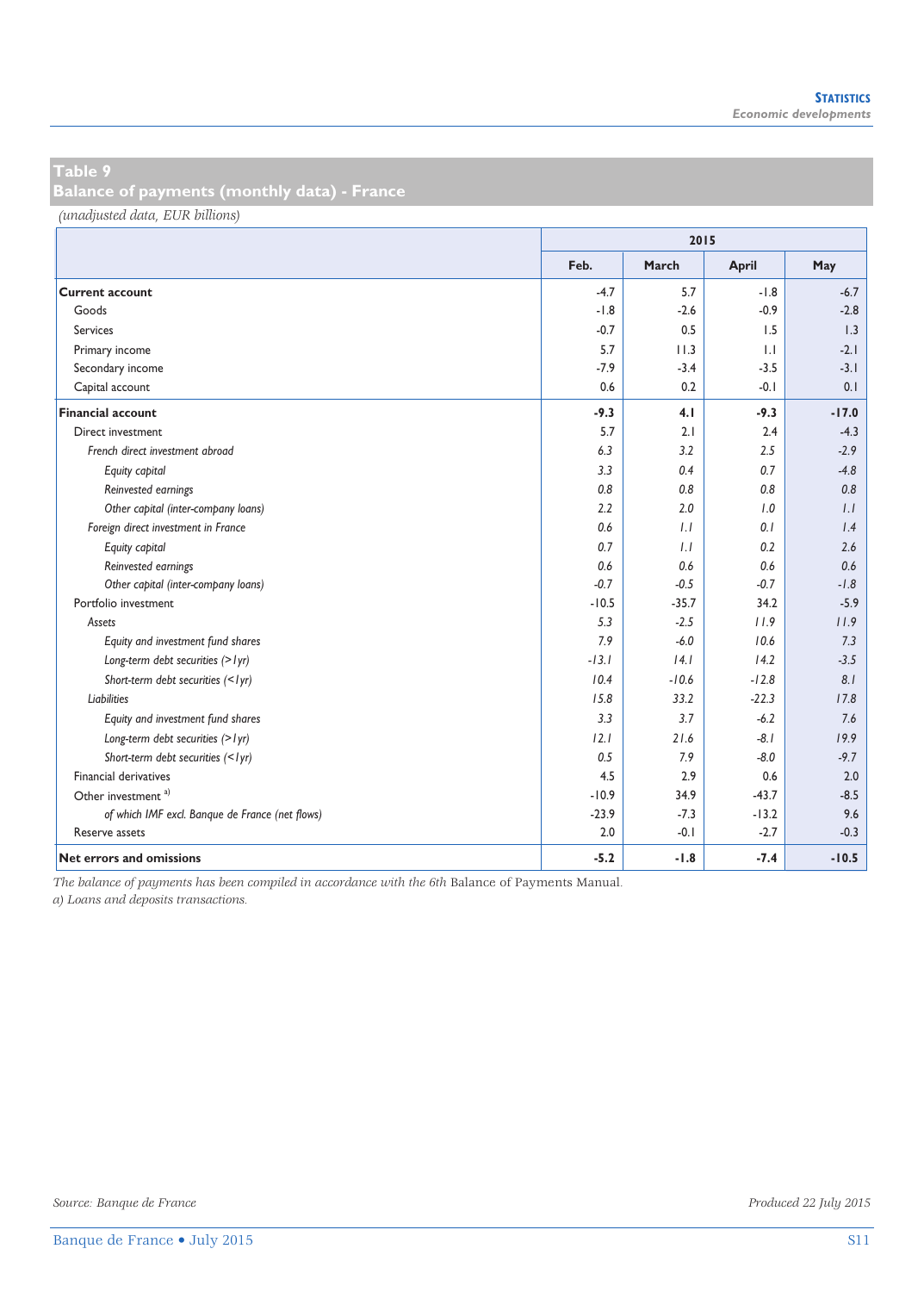*Economic developments* 

#### **Table 10**

**France's international investment position (direct investment estimated at mixed value)** 

#### *(EUR billions)*

|                                        | 2010     | 2011     | 2012     | 2013     | 2014     | 2015     |
|----------------------------------------|----------|----------|----------|----------|----------|----------|
|                                        | Dec.     | Dec.     | Dec.     | Dec.     | Dec.     | QI       |
| <b>Assets</b>                          | 5,833.4  | 6,053.1  | 6, 117.1 | 5,847.6  | 6,476.2  | 7,104.3  |
| French direct investment abroad        | 1,165.3  | 1,252.2  | 1,296.0  | 1.279.2  | 1,347.5  | 1,431.7  |
| Equity capital and reinvested earnings | 864.3    | 894.1    | 947.0    | 935.1    | 982.5    | 1,047.6  |
| Other capital (inter-company loans)    | 301.0    | 358.1    | 349.0    | 344.1    | 365.0    | 384.1    |
| Portfolio investment                   | 2,100.1  | 1,865.6  | 1,990.9  | 2,084.7  | 2,264.3  | 2,482.1  |
| Financial derivatives                  | 825.8    | 1,092.2  | 1,080.2  | 802.6    | 1,034.5  | 1,193.5  |
| Other investment <sup>a)</sup>         | 1,617.8  | 1,710.0  | 1,610.1  | 1,576.0  | 1,711.8  | 1,863.8  |
| Reserve assets                         | 124.5    | 133.1    | 139.9    | 105.1    | 118.2    | 133.3    |
| Liabilities                            | 6,018.6  | 6,231.4  | 6,386.1  | 6,217.1  | 6,894.6  | 7,587.1  |
| Foreign direct investment in France    | 759.4    | 827.8    | 848.5    | 870.4    | 894.5    | 922.2    |
| Equity capital and reinvested earnings | 460.8    | 460.8    | 465.1    | 491.5    | 516.4    | 536.1    |
| Other capital (inter-company loans)    | 298.6    | 367.0    | 383.4    | 378.9    | 378.1    | 386.2    |
| Portfolio investment                   | 2,420.9  | 2,412.2  | 2,639.3  | 2,821.4  | 3,096.1  | 3,388.7  |
| Financial derivatives                  | 873.6    | 1,136.6  | 1,125.4  | 864.7    | 1,093.6  | 1,265.2  |
| Other investment <sup>a)</sup>         | 1,964.7  | 1,854.8  | 1,772.9  | 1,660.7  | 1,810.4  | 2,010.9  |
| <b>Net position</b>                    | $-185.2$ | $-178.4$ | $-269.0$ | $-369.5$ | $-418.4$ | $-482.8$ |



*The balance of payments has been compiled in accordance with the 6th* Balance of Payments Manual*. a) Loans and deposits transactions.*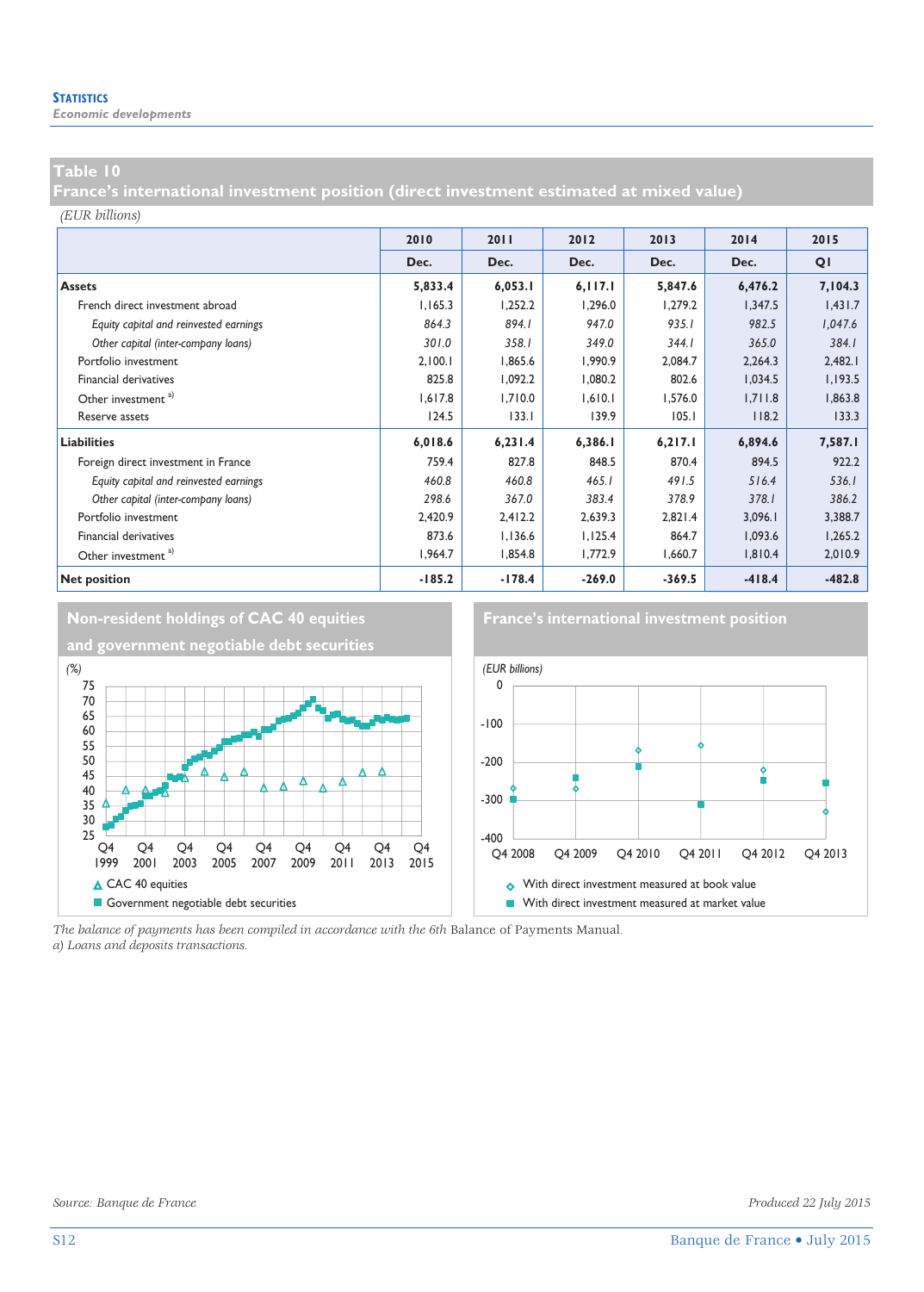**Main monetary and financial aggregates – France and the euro area** 

#### *(annual percentage growth rate)*

|                             | 2012   | 2013   | 2014   | 2014             |        | 2014   | 2015   |        |       |       |      |
|-----------------------------|--------|--------|--------|------------------|--------|--------|--------|--------|-------|-------|------|
|                             | Dec.   | Dec.   | Dec.   | May              | Nov.   | Dec.   | Jan.   | Feb.   | March | April | May  |
| MI                          |        |        |        |                  |        |        |        |        |       |       |      |
| Euro area <sup>a)</sup>     | 6.4    | 5.7    | 7.9    | 5.0              | 6.9    | 7.9    | 8.9    | 9.1    | 10.0  | 10.5  | 11.2 |
| France (contribution)       | 2.8    | 3.4    | 8.6    | 4.3              | 7.3    | 8.6    | 11.5   | 10.8   | 12.2  | 13.7  | 13.6 |
| <b>M2</b>                   |        |        |        |                  |        |        |        |        |       |       |      |
| Euro area <sup>a)</sup>     | 4.5    | 2.5    | 3.7    | 2.1              | 3.3    | 3.7    | 4.0    | 4.1    | 4.6   | 4.9   | 5.0  |
| France (contribution)       | 5.2    | 2.3    | 3.5    | 1.3              | 3.4    | 3.5    | 4.9    | 4.5    | 5.5   | 5.9   | 5.6  |
| M <sub>3</sub>              |        |        |        |                  |        |        |        |        |       |       |      |
| Euro area <sup>a)</sup>     | 3.5    | 1.0    | 3.7    | $\overline{1}$ . | 3.1    | 3.7    | 3.8    | 4.1    | 4.7   | 5.3   | 5.0  |
| France (contribution)       | 2.6    | 1.3    | 3.5    | $-0.1$           | 3.7    | 3.5    | 3.6    | 3.3    | 3.4   | 6.0   | 4.2  |
| Loans to the private sector |        |        |        |                  |        |        |        |        |       |       |      |
| Euro area <sup>a)</sup>     | $-0.6$ | $-2.3$ | $-0.5$ | $-2.0$           | $-0.9$ | $-0.5$ | $-0.2$ | $-0.1$ | 0.1   | 0.0   | 0.5  |
| France <sup>b)</sup>        | 2.5    | 0.7    | 2.6    | 1.0              | 1.9    | 2.6    | 2.5    | 2.4    | 2.8   | 2.9   | 3.0  |













*a) Seasonal and calendar effect adjusted data.* 

*b) Loans extended by MFIs resident in France to euro area residents excluding MFIs and central government.* 

*Sources: Banque de France, European Central Bank. Produced 22 July 2015*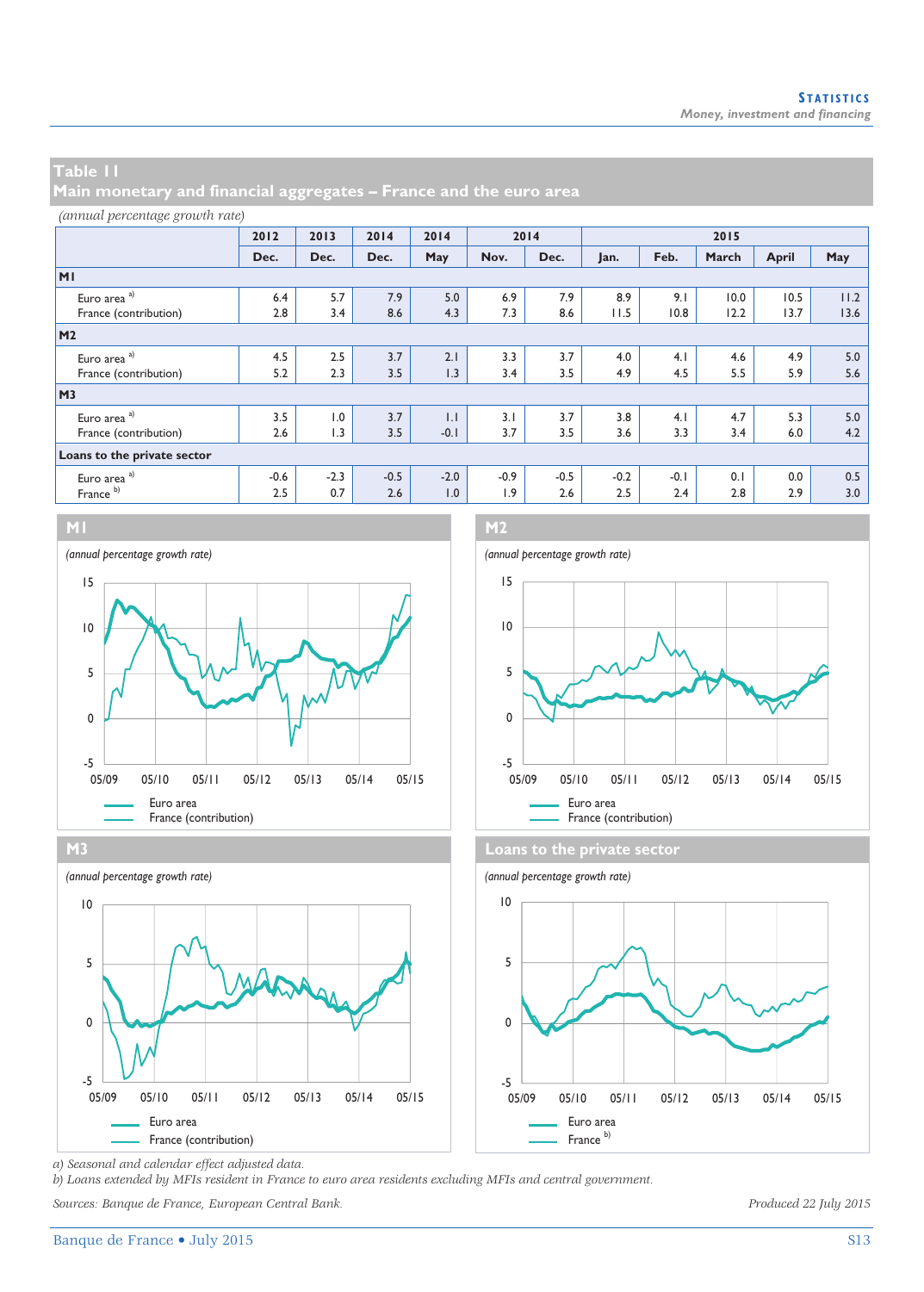*Money, investment and financing* 

#### **Table 12**

**Banque de France Monthly Statement a)**

*(outstanding amounts at the end of the period, EUR billions)*

|                                                    | 2012  | 2013  | 2014  | 2014  |       | 2015  |              |       |
|----------------------------------------------------|-------|-------|-------|-------|-------|-------|--------------|-------|
|                                                    | Dec.  | Dec.  | Dec.  | May   | Feb.  | March | <b>April</b> | May   |
| <b>Assets</b>                                      |       |       |       |       |       |       |              |       |
| National territory                                 | 326.4 | 199.7 | 213.6 | 171.1 | 207.9 | 221.7 | 231.3        | 244.5 |
| Loans                                              | 234.2 | 127.1 | 137.8 | 103.5 | 126.1 | 128.6 | 129.4        | 131.2 |
| $MFls$ <sup>b)</sup>                               | 234.0 | 127.0 | 137.6 | 103.3 | 125.9 | 128.4 | 129.2        | 131.0 |
| General government                                 | 0.0   | 0.0   | 0.0   | 0.0   | 0.0   | 0.0   | 0.0          | 0.0   |
| Other sectors                                      | 0.2   | 0.2   | 0.2   | 0.2   | 0.2   | 0.2   | 0.2          | 0.2   |
| Debt securities held                               | 92.1  | 72.5  | 75.7  | 67.5  | 81.6  | 92.9  | 101.9        | 113.2 |
| <b>MFIs</b>                                        | 32.2  | 25.2  | 33.5  | 27.1  | 37.7  | 40.2  | 41.3         | 43.2  |
| General government                                 | 59.9  | 47.3  | 42.2  | 40.4  | 43.9  | 52.7  | 60.5         | 70.0  |
| Other sectors                                      | 0.0   | 0.0   | 0.0   | 0.0   | 0.0   | 0.0   | 0.0          | 0.0   |
| Shares and other equity                            | 0.1   | 0.1   | 0.1   | 0.1   | 0.1   | 0.1   | 0.1          | 0.1   |
| Other euro area countries <sup>b)</sup>            | 87.6  | 91.4  | 86.7  | 90.2  | 87.2  | 90.1  | 92.3         | 95.2  |
| Rest of the world b)                               | 114.9 | 88.3  | 90.9  | 92.7  | 97.2  | 98.0  | 87.7         | 87.0  |
| Gold                                               | 98.8  | 68.2  | 77.3  | 71.9  | 85.0  | 86.4  | 83.0         | 84.8  |
| Not broken down by geographical area <sup>c)</sup> | 109.6 | 107.6 | 114.1 | 100.9 | 113.0 | 111.9 | 112.6        | 114.4 |
| Total                                              | 737.3 | 555.2 | 582.6 | 526.8 | 590.2 | 608.0 | 606.9        | 626.0 |
| <b>Liabilities</b>                                 |       |       |       |       |       |       |              |       |
| National territory - Deposits                      | 200.3 | 116.0 | 116.1 | 76.6  | 78.8  | 133.8 | 98.3         | 96.7  |
| <b>MFIs</b>                                        | 194.8 | 112.2 | 112.7 | 75.1  | 77.0  | 119.7 | 96.1         | 89.6  |
| General government                                 | 4.9   | 3.3   | 2.4   | 0.6   | 0.6   | 13.0  | 0.9          | 5.7   |
| Other sectors                                      | 0.6   | 0.6   | 1.0   | 1.0   | 1.2   | 1.2   | 1.3          | 1.4   |
| Other euro area countries - Deposits               | 73.9  | 34.1  | 30.9  | 49.2  | 64.2  | 25.5  | 67.9         | 81.4  |
| Rest of the world - Deposits                       | 146.0 | 112.6 | 117.4 | 107.3 | 119.7 | 116.6 | 110.2        | 113.1 |
| Not broken down by geographical area               | 317.1 | 292.5 | 318.2 | 293.7 | 327.5 | 332.0 | 330.5        | 334.8 |
| Banknotes and coins in circulation <sup>d)</sup>   | 173.5 | 181.7 | 192.6 | 180.8 | 189.6 | 191.4 | 193.3        | 194.3 |
| of which coins <sup>e)</sup>                       | 2.9   | 3.0   | 3.1   | 3.0   | 3.1   | 3.1   | 3.1          | 3.1   |
| Debt securities issued                             | 0.0   | 0.0   | 0.0   | 0.0   | 0.0   | 0.0   | 0.0          | 0.0   |
| Capital reserves and revaluation account           | 117.0 | 86.6  | 101.7 | 91.7  | 110.4 | 117.1 | 113.6        | 115.4 |
| Other liabilities                                  | 26.5  | 24.1  | 24.0  | 21.2  | 27.5  | 23.6  | 23.6         | 25.0  |
| Total $^{\rm f)}$                                  | 737.3 | 555.2 | 582.6 | 526.8 | 590.2 | 608.0 | 606.9        | 626.0 |

 *a) These statistics are transmitted to the European Central Bank, on the 15th working day following the end of the month to which they relate, within the production of the consolidated balance sheet of the monetary financial institutions (Regulation ECB/2013/33).* 

*b) This item includes the outstanding amounts of market operations.* 

*c) Including the adjustment linked to the method of accounting used for measuring the euro notes on the liability side of the balance sheet of the Banque de France since January 2002.* 

*d) Since January 2002, banknotes in circulation are treated according to specific euro area accounting conventions to bring them in line with the capital key share. 8% of the total value of euro banknotes in circulation is allocated to the European Central Bank. The remaining 92% is broken down between the NCBs in proportion to their share in the paid-up capital of the ECB.* 

*e) Coins in circulation are not a liability of MFIs in the participating Member States, but a liability of the central government. However, coins are part of the monetary aggregates and, by convention, this liability is to be entered under the category 'currency in circulation'. The counterpart to this liability is to be included within 'remaining assets'. (Regulation ECB/2013/33.)* 

*f) The total of the balance sheet at end 2014 published in March 2015 (577.7 bn) can be calculated by substracting from the total of the Monthly Statement at end December 2014 (582.6 bn): coins (3,1 bn) and miscellaneous amounts linked to the accounting gap between the statement established in the early January 2015 and the Annual Accounts, which include all the year-end entries (1.8 bn).*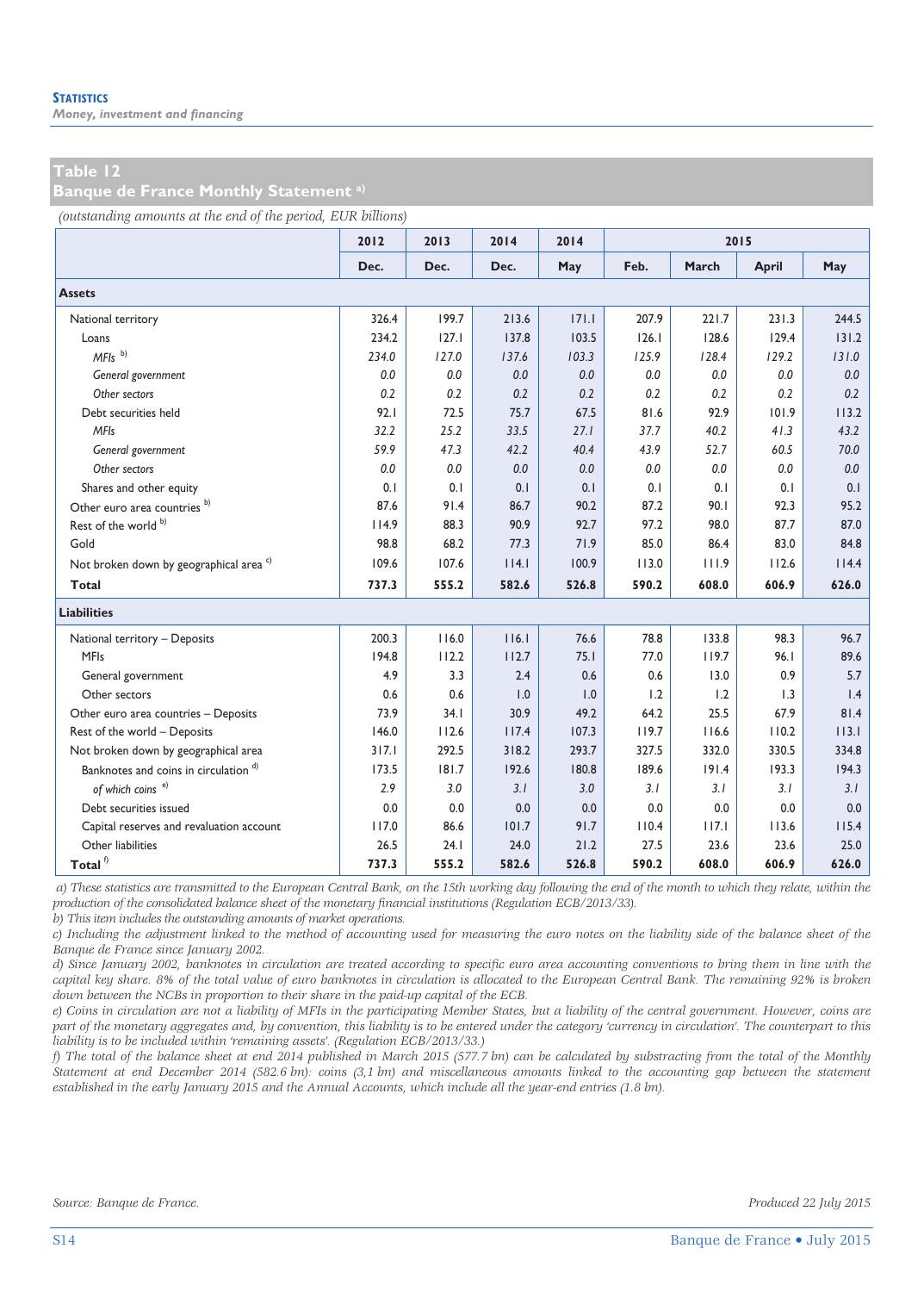**Deposits – France** 

*(outstanding amounts at the end of the period in EUR billions – % growth)*

|                                               | 2012  | 2013  | 2014   | 2014   | 2015   |        |        |        |
|-----------------------------------------------|-------|-------|--------|--------|--------|--------|--------|--------|
|                                               | Dec.  | Dec.  | Dec.   | May    | Feb.   | March  | April  | May    |
| <b>Overnight deposits</b>                     |       |       |        |        |        |        |        |        |
| Total non-financial sectors                   | 555.9 | 582.3 | 626.6  | 568.5  | 611.3  | 629.9  | 635.5  | 639.3  |
| (excluding central government)                |       |       |        |        |        |        |        |        |
| Households and similar                        | 279.2 | 295.5 | 314.2  | 295.3  | 314.7  | 322.0  | 328.2  | 326.4  |
| Non-financial corporations                    | 214.7 | 231.2 | 254.1  | 221.8  | 242.7  | 251.6  | 251.6  | 256.6  |
| General government (excl. central government) | 62.0  | 55.7  | 58.3   | 51.4   | 53.9   | 56.3   | 55.8   | 56.3   |
| Other sectors                                 | 42.5  | 35.7  | 43.6   | 42.3   | 50.3   | 49.7   | 56.0   | 56.2   |
| Total - Outstanding amounts                   | 598.0 | 617.7 | 669.8  | 610.3  | 661.2  | 679.1  | 691.I  | 695.0  |
| Total - Growth rate                           | 2.8   | 3.3   | 8.4    | 4.8    | 11.3   | 12.7   | 13.8   | 13.9   |
| Passbook savings accounts                     |       |       |        |        |        |        |        |        |
| "A" and "Blue" passbooks                      | 247.2 | 263.2 | 260.0  | 265.7  | 258.2  | 258.4  | 258.2  | 257.7  |
| Housing savings accounts                      | 35.2  | 33.4  | 31.2   | 32.2   | 30.8   | 30.7   | 30.6   | 30.5   |
| Sustainable development passbook accounts     | 92.0  | 100.7 | 101.9  | 102.2  | 101.5  | 101.7  | 101.8  | 101.6  |
| People's savings passbooks                    | 51.7  | 48.3  | 46.5   | 46.3   | 46.2   | 46.1   | 46.0   | 45.8   |
| Youth passbooks                               | 7.0   | 6.9   | 6.8    | 6.7    | 6.6    | 6.6    | 6.6    | 6.6    |
| Taxable passbooks                             | 178.7 | 172.5 | 169.5  | 177.8  | 173.4  | 177.4  | 177.3  | 176.5  |
| Total - Outstanding amounts                   | 611.7 | 625.1 | 615.8  | 631.0  | 616.6  | 620.8  | 620.4  | 618.6  |
| Total - Growth rate                           | 9.4   | 2.2   | $-1.5$ | $-0.2$ | $-1.8$ | $-1.7$ | $-2.0$ | $-2.0$ |



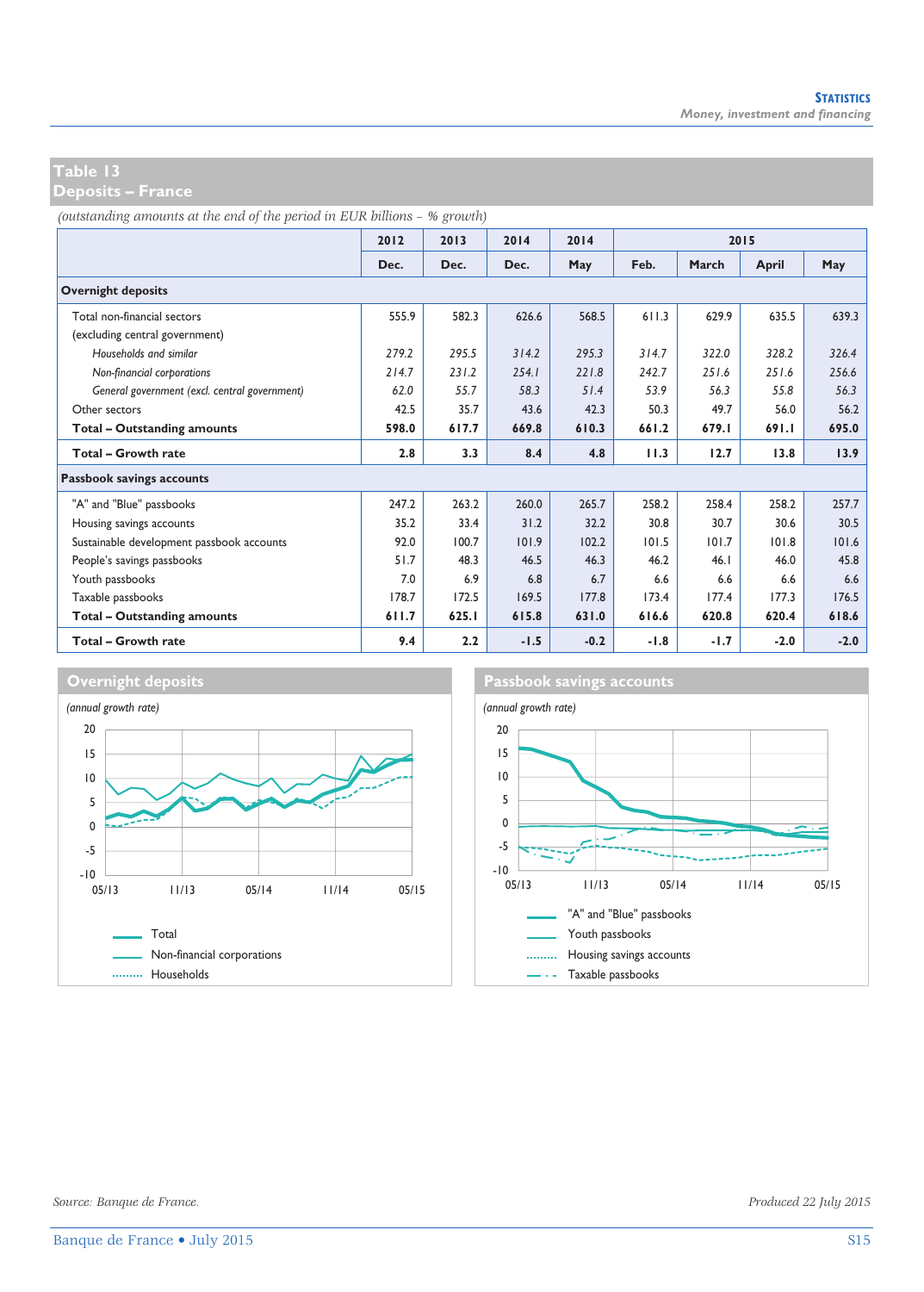*Money, investment and financing* 

**Time deposits – France** 

*(outstanding amounts at the end of the period in EUR billions – % growth)*

|                                                        | 2012   | 2013   | 2014   | 2014   |        | 2015   |        |       |
|--------------------------------------------------------|--------|--------|--------|--------|--------|--------|--------|-------|
|                                                        | Dec.   | Dec.   | Dec.   | May    | Feb.   | March  | April  | May   |
| Deposits with agreed maturity up to two years          |        |        |        |        |        |        |        |       |
| Total non-financial sectors (excl. central government) | 111.8  | 117.3  | 114.7  | 109.3  | 86.1   | 86.2   | 85.0   | 82.2  |
| Households and similar                                 | 30.9   | 28.6   | 28.0   | 28.3   | 16.5   | 16.0   | 15.9   | 15.6  |
| Non-financial corporations                             | 79.9   | 87.7   | 85.1   | 79.8   | 68.7   | 69.3   | 68.4   | 65.8  |
| General government (excl. central government)          | 0.9    | 1.0    | 1.6    | 1.2    | 1.0    | 0.8    | 0.8    | 0.8   |
| Other sectors                                          | 40.7   | 33.5   | 41.6   | 34.4   | 39.1   | 41.4   | 43.7   | 41.7  |
| <b>Total - Outstanding amounts</b>                     | 152.5  | 150.7  | 156.3  | 143.7  | 125.2  | 127.5  | 128.7  | 123.9 |
| Total - Growth rate                                    | $-1.1$ | $-1.1$ | 3.7    | $-4.1$ | 4.9    | 7.8    | 7.8    | 4.1   |
| Deposits with agreed maturity of over two years        |        |        |        |        |        |        |        |       |
| Total non-financial sectors (excl. central government) | 328.9  | 342.2  | 363.9  | 348.7  | 395.4  | 3974   | 397.3  | 397.2 |
| Households and similar                                 | 269.4  | 274.8  | 289.6  | 277.6  | 306.1  | 307.8  | 308.3  | 309.0 |
| PFI                                                    | 188.2  | 197.7  | 215.9  | 202.4  | 222.1  | 223.7  | 224.9  | 225.9 |
| PEP                                                    | 24.0   | 23.0   | 22.2   | 22.4   | 21.9   | 21.8   | 21.7   | 21.6  |
| Other                                                  | 57.1   | 54.1   | 51.6   | 52.8   | 62.1   | 62.3   | 61.8   | 61.5  |
| Non-financial corporations                             | 58.1   | 65.5   | 72.2   | 69.0   | 86.8   | 87.3   | 86.7   | 86.0  |
| General government (excl. central government)          | 1.4    | 1.9    | 2.1    | 2.1    | 2.4    | 2.3    | 2.3    | 2.2   |
| Other sectors                                          | 154.7  | 157.0  | 92.6   | 104.5  | 89.6   | 87.0   | 87.7   | 87.6  |
| <b>Total - Outstanding amounts</b>                     | 483.5  | 499.3  | 456.5  | 453.2  | 484.9  | 484.4  | 485.0  | 484.8 |
| <b>Total - Growth rate</b>                             | 0.3    | 3.4    | $-8.8$ | $-9.0$ | $-8.8$ | $-8.3$ | $-0.7$ | 0.9   |



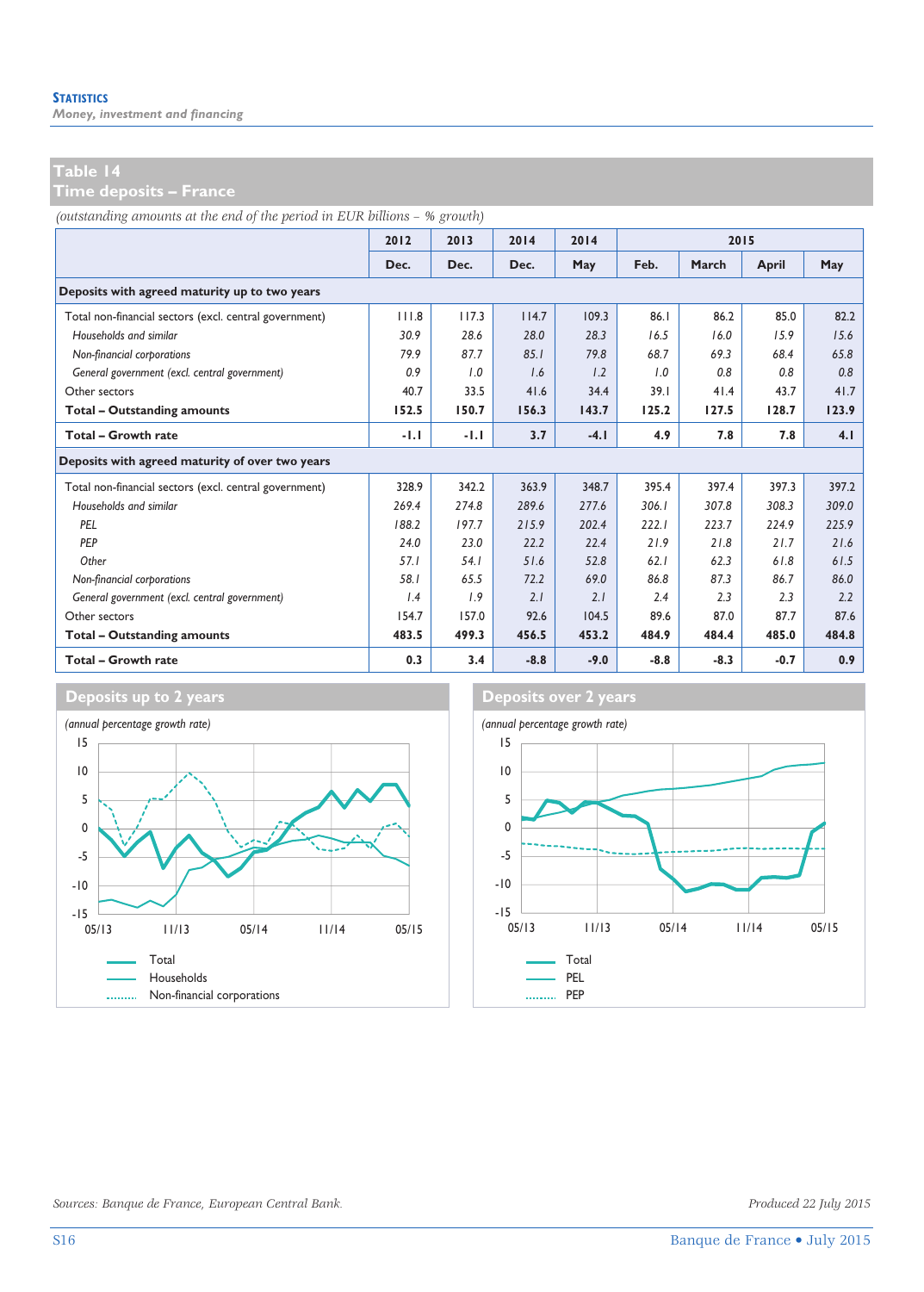**Loans extended by credit institutions established in France to French residents – France** 

*(outstanding amounts at the end of the period in EUR billions – % growth)*

|                                    | 2012    | 2013    | 2014    | 2014    |         |         | 2015    |         |         |
|------------------------------------|---------|---------|---------|---------|---------|---------|---------|---------|---------|
|                                    | Dec.    | Dec.    | Dec.    | May     | lan.    | Feb.    | March   | April   | May     |
| <b>Loans to resident clients</b>   |         |         |         |         |         |         |         |         |         |
| Private sector                     | 2.100.0 | 2.114.9 | 2.167.7 | 2.150.9 | 2.170.4 | 2.184.9 | 2.193.7 | 2.213.8 | 2.215.8 |
| General government                 | 206.8   | 213.1   | 214.7   | 211.7   | 222.9   | 210.5   | 212.7   | 212.6   | 210.8   |
| <b>Total - Outstanding amounts</b> | 2,306.7 | 2,328.1 | 2,382.4 | 2,362.7 | 2,393.3 | 2,395.4 | 2,406.4 | 2,426.5 | 2,426.6 |
| Private sector                     | 2.5     | 0.7     | 2.6     | 1.0     | 2.5     | 2.4     | 2.8     | 2.9     | 3.0     |
| General government                 | 6.1     | 2.8     | 3.3     | 1.5     | 5.9     | 2.8     | 3.9     | 3.7     | 2.7     |
| Total - Growth rate                | 2.8     | 0.9     | 2.6     | 1.0     | 2.8     | 2.5     | 2.9     | 3.0     | 3.0     |
| Loans to non-financial companies   |         |         |         |         |         |         |         |         |         |
| Fixed investment                   | 563.0   | 568.0   | 581.7   | 570.6   | 579.9   | 584.4   | 583.9   | 584.5   | 587.0   |
| Inventories and working capital    | 174.1   | 167.5   | 175.6   | 172.6   | 176.9   | 181.1   | 182.9   | 184.6   | 185.1   |
| Other lending                      | 82.0    | 81.3    | 81.1    | 78.6    | 80.2    | 81.0    | 82.1    | 82.3    | 81.8    |
| <b>Total - Outstanding amounts</b> | 819.1   | 816.7   | 838.4   | 821.7   | 836.9   | 846.6   | 848.9   | 851.4   | 853.9   |
| <b>Total - Growth rate</b>         | 1.0     | 0.2     | 2.3     | 0.9     | 2.6     | 2.9     | 3.5     | 3.5     | 3.3     |
| <b>Loans to households</b>         |         |         |         |         |         |         |         |         |         |
| Loans for house purchase           | 874.2   | 907.0   | 927.4   | 913.4   | 930.7   | 931.8   | 934.3   | 936.9   | 938.8   |
| Consumer loans                     | 160.4   | 157.3   | 159.5   | 157.7   | 158.4   | 157.4   | 158.3   | 159.0   | 158.9   |
| Other lending                      | 92.1    | 92.3    | 91.5    | 93.2    | 90.8    | 89.6    | 89.4    | 89.3    | 89.7    |
| <b>Total - Outstanding amounts</b> | 1,126.7 | 1,156.6 | 1,178.4 | 1,164.2 | 1,179.8 | 1,178.9 | 1,181.9 | 1,185.2 | 1,187.4 |
| Total - Growth rate                | 2.3     | 2.5     | 2.2     | 2.6     | 2.4     | 2.1     | 2.4     | 2.4     | 2.5     |







*Source: Banque de France. Produced 22 July 2015*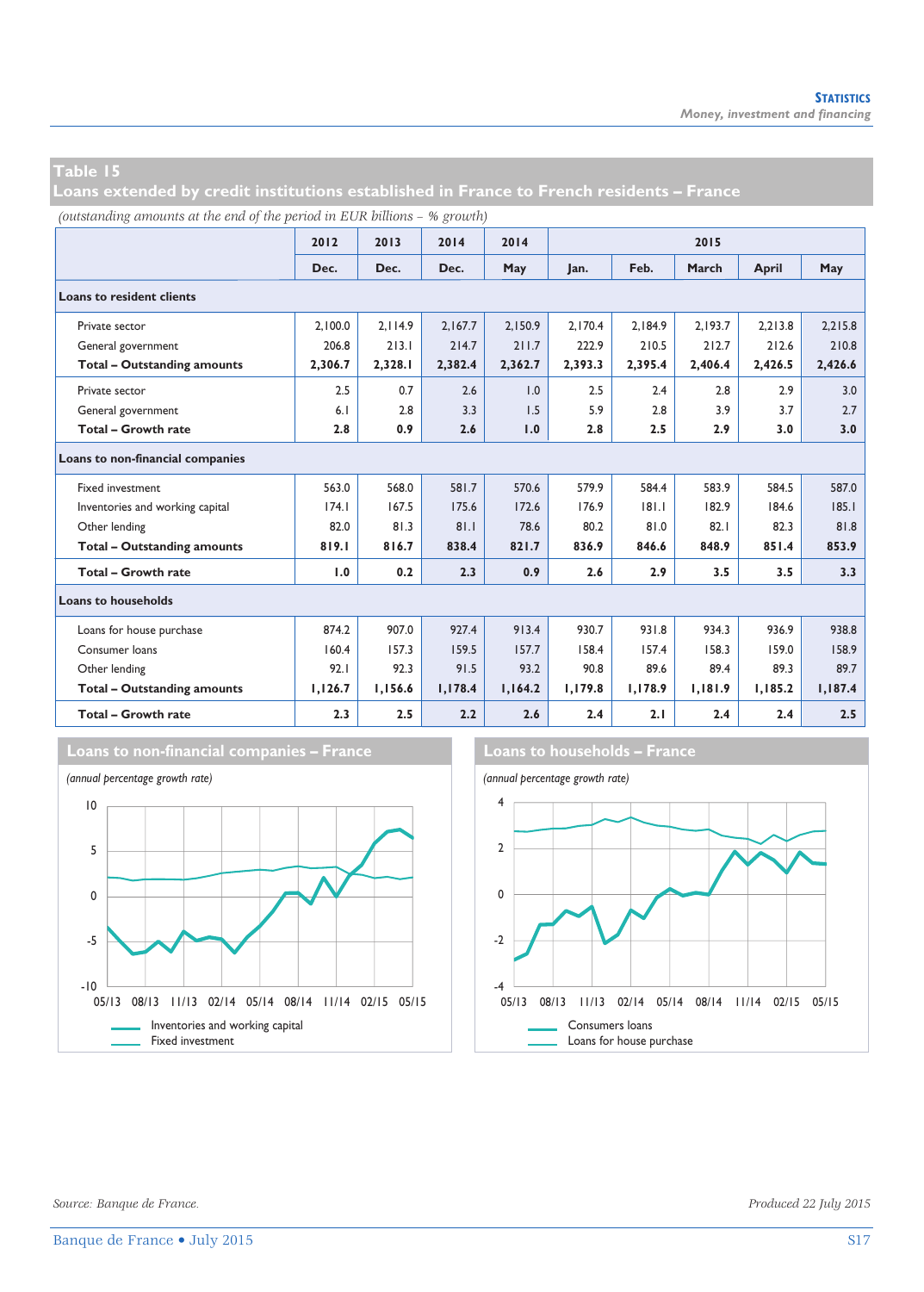*Money, investment and financing* 

#### **Table 16**

**New loans to residents, (excl. overdrafts) – France** 

*(monthly flows - seasonally adjusted - in euro billions)*

|                                                                                                                                |            | 2014         |             | 2015        |             |             |  |
|--------------------------------------------------------------------------------------------------------------------------------|------------|--------------|-------------|-------------|-------------|-------------|--|
|                                                                                                                                | March      | <b>April</b> | May         | March       | April       | May         |  |
| Loans to non-financial corporations<br>Loans $\leq$ 1 million euro <sup><math>a</math></sup><br>Loans > 1 million euro $q$     | 5.5<br>9.9 | 5.2<br>10.3  | 5.4<br>10.4 | 6.0<br>12.3 | 6.5<br>11.9 | 6.0<br>11.8 |  |
| <b>Loans to households</b><br>Cash loans to sole traders and individuals<br>(excl. revolving consumer credit)<br>Housing loans | 3.9<br>8.8 | 3.9<br>9.2   | 3.9<br>9.1  | 4.2<br>15.6 | 4.5<br>16.5 | 4.3<br>16.4 |  |







*a) All initial rate fixation periods.* 



#### **Households - Cash loans Households - Cash loans**

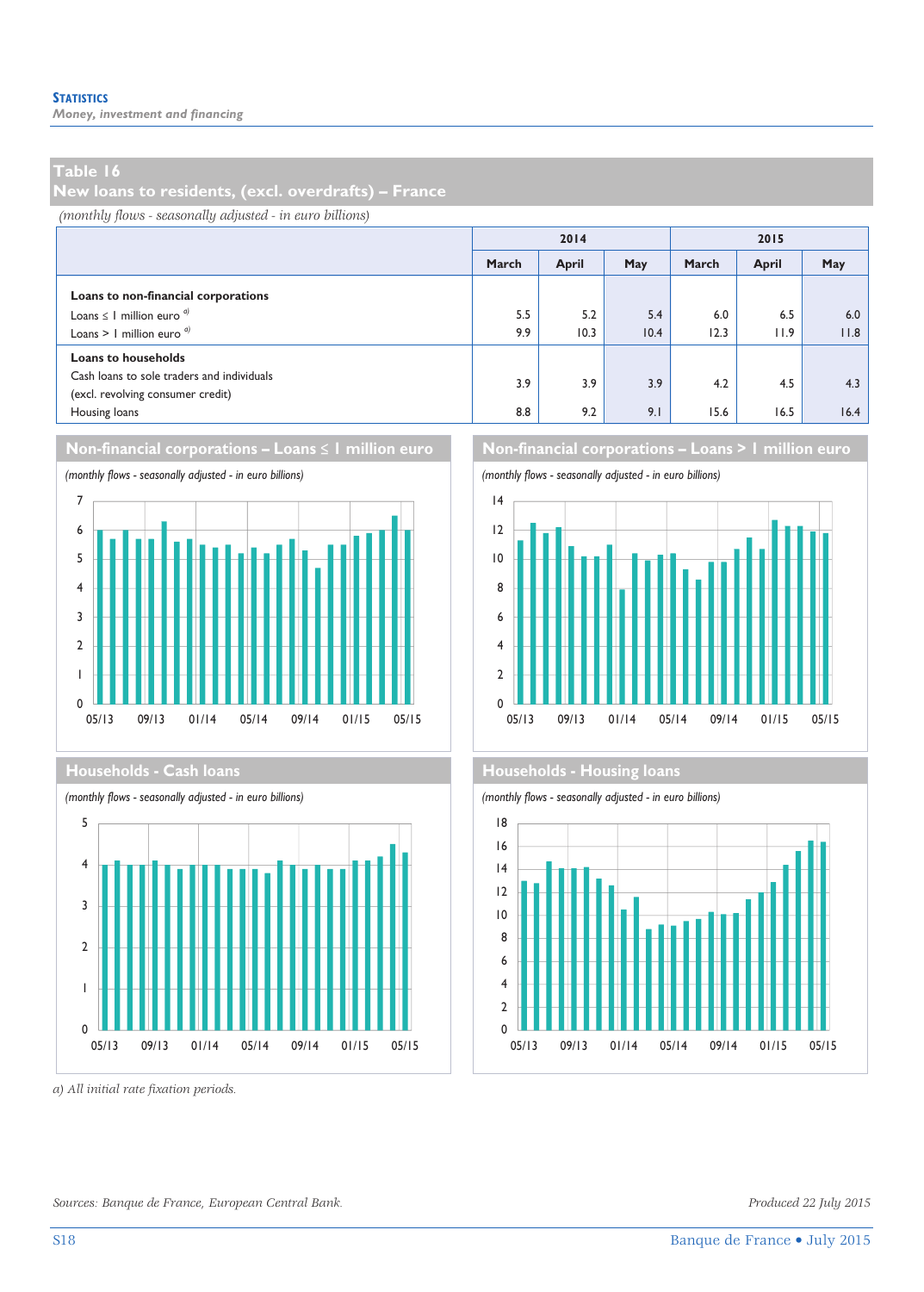**Investment and financing – Insurance corporations and pension funds – Euro area and France**  *(EUR billions)*

**Euro area**

|                                                |                | <b>Cumulated transaction flows over 4 quarters</b> |                |                |                |         |  |  |
|------------------------------------------------|----------------|----------------------------------------------------|----------------|----------------|----------------|---------|--|--|
|                                                | 2013           | 2014                                               |                |                |                |         |  |  |
|                                                | Q <sub>4</sub> | QI                                                 | Q <sub>2</sub> | Q <sub>3</sub> | Q <sub>4</sub> | Dec.    |  |  |
| <b>Financial assets</b>                        |                |                                                    |                |                |                |         |  |  |
| Currency and deposits                          | $-24.6$        | $-22.3$                                            | $-16.5$        | $-13.7$        | $-15.9$        | 796.8   |  |  |
| of which deposits included in M3 <sup>a)</sup> | $-14.0$        | $-6.9$                                             | 5.6            | 4.6            | 4.1            | 214.3   |  |  |
| Short-term debt securities                     | $-14.9$        | $-13.7$                                            | $-2.8$         | $-5.4$         | $-0.5$         | 58.4    |  |  |
| Long-term debt securities                      | 145.9          | 133.1                                              | 131.3          | 130.9          | 136.7          | 3,474.2 |  |  |
| Loans                                          | 4.7            | 11.5                                               | 17.0           | 12.7           | 23.0           | 769.8   |  |  |
| Shares and other equity                        | 88.1           | 120.3                                              | 121.7          | 140.5          | 150.7          | 3,412.0 |  |  |
| of which quoted shares                         | 4.2            | 5.1                                                | 9.8            | 6.3            | 13.2           | 392.6   |  |  |
| Remaining net assets                           | 6.3            | 14.7                                               | 16.4           | 45.4           | 12.7           | 324.7   |  |  |
| <b>Financing</b>                               |                |                                                    |                |                |                |         |  |  |
| Debt securities                                | $-1.2$         | $-1.0$                                             | 6.3            | 8.6            | 9.2            | 63.9    |  |  |
| Loans                                          | 6.1            | 5.2                                                | 8.1            | 22.5           | 20.5           | 376.2   |  |  |
| Shares and other equity                        | 6.1            | 3.7                                                | 3.7            | 3.0            | 1.4            | 580.3   |  |  |
| Insurance technical reserves                   | 193.0          | 205.1                                              | 235.7          | 250.4          | 273.7          | 7,320.5 |  |  |
| Life insurance                                 | 156.5          | 171.4                                              | 198.8          | 213.4          | 234.1          | 6,205.6 |  |  |
| Non-life insurance                             | 36.5           | 33.7                                               | 36.9           | 36.9           | 39.6           | 1,114.9 |  |  |
| Net lending/net borrowing (B9B)                | 1.4            | 30.6                                               | 13.2           | 26.0           | 2.1            |         |  |  |

#### *(EUR billions)*

| France                           |         |                                                    |                |                |        |         |  |  |  |
|----------------------------------|---------|----------------------------------------------------|----------------|----------------|--------|---------|--|--|--|
|                                  |         | <b>Cumulated transaction flows over 4 quarters</b> |                |                |        |         |  |  |  |
|                                  |         |                                                    | 2014           |                | 2015   | 2015    |  |  |  |
|                                  | QI      | Q <sub>2</sub>                                     | Q <sub>3</sub> | Q <sub>4</sub> | QI     | March   |  |  |  |
| <b>Financial assets</b>          |         |                                                    |                |                |        |         |  |  |  |
| Currency and deposits            | 1.1     | 6.9                                                | 3.2            | 3.7            | 5.7    | 41.7    |  |  |  |
| Short-term debt securities       | $-9.3$  | $-4.7$                                             | $-6.5$         | $-10.2$        | $-4.8$ | 17.2    |  |  |  |
| Long-term debt securities        | 47.0    | 37.3                                               | 21.7           | 32.4           | 57.8   | 1,482.2 |  |  |  |
| Loans                            | 0.2     | 0.5                                                | 0.9            | 1.5            | 1.6    | 37.4    |  |  |  |
| Shares and other equity          | 5.2     | 6.1                                                | 20.8           | 31.7           | 18.6   | 816.0   |  |  |  |
| of which quoted shares           | $-1.6$  | $-1.9$                                             | $-0.2$         | 2.2            | $-0.1$ | 95.1    |  |  |  |
| Remaining net assets             | $-10.6$ | $-7.0$                                             | $-4.9$         | $-1.7$         | $-2.5$ | $-35.0$ |  |  |  |
| Financing                        |         |                                                    |                |                |        |         |  |  |  |
| Debt securities                  | 1.3     | 1.9                                                | 1.3            | 3.7            | 3.7    | 16.9    |  |  |  |
| Loans                            | 8.9     | 5.0                                                | 7.0            | 10.9           | 10.2   | 105.6   |  |  |  |
| Shares and other equity          | 1.2     | 1.2                                                | 1.0            | 0.4            | 0.2    | 122.1   |  |  |  |
| Insurance technical reserves     | 51.7    | 55.5                                               | 58.5           | 65.0           | 67.2   | 1,939.2 |  |  |  |
| Life insurance and pension funds | 38.7    | 42.2                                               | 45.1           | 50.2           | 51.4   | 1,635.8 |  |  |  |
| Non-life insurance               | 13.0    | 13.3                                               | 13.5           | 14.8           | 15.8   | 303.4   |  |  |  |
| Net lending/net borrowing (B9B)  | $-7.0$  | $-0.7$                                             | $-7.2$         | 6.4            | 24.9   |         |  |  |  |

*a) Deposits with agreed maturity up to 2 years and redeemable at notice up to 3 months of insurance corporations held with MFIs and central government.* 

*Sources: Banque de France, European Central Bank. Produced 22 July 2015*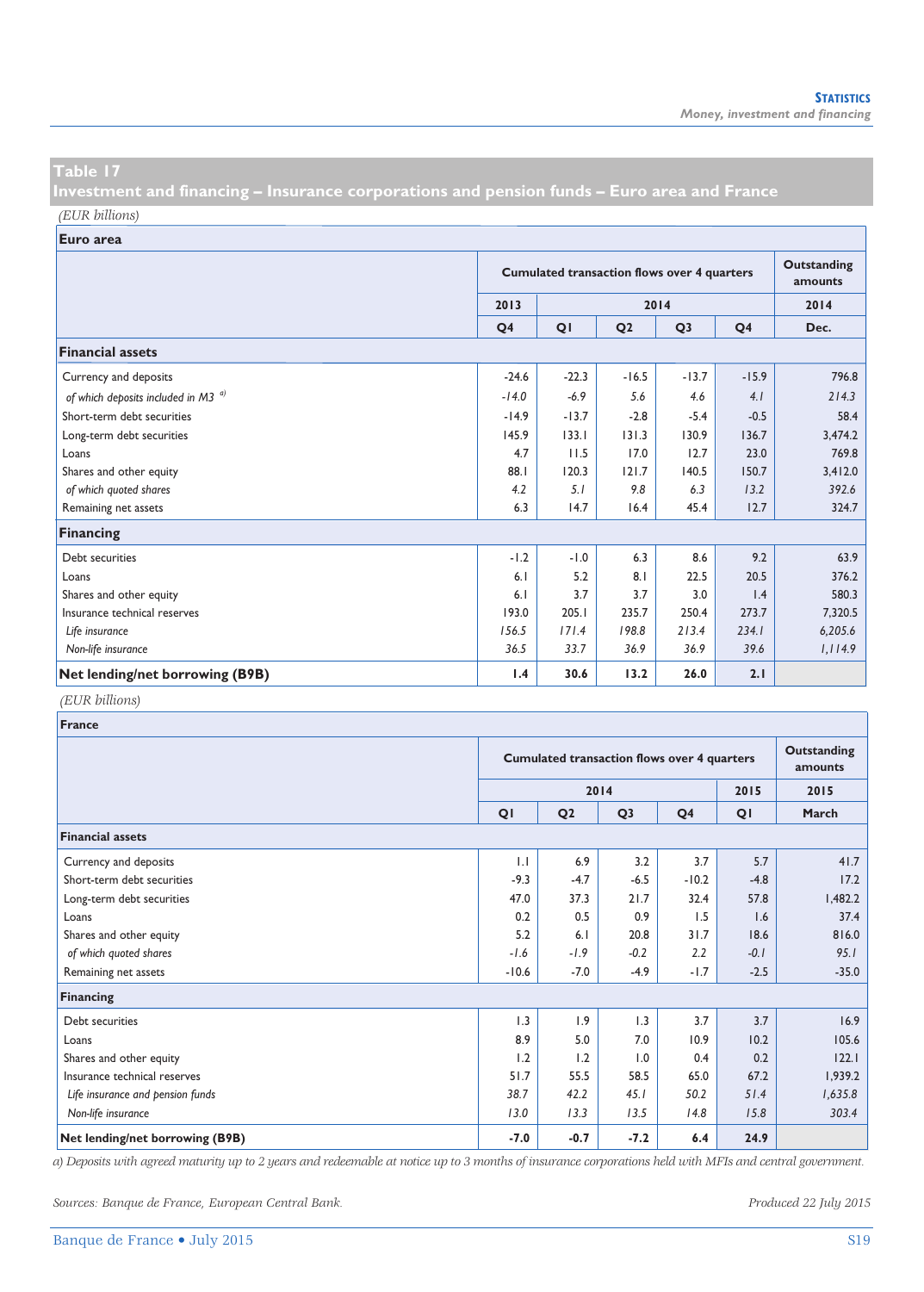*Money, investment and financing* 

#### **Table 18**

**Investment and financing – Households – Euro area** 

*(EUR billions)*

|                                                |                | <b>Cumulated transaction flows over 4 quarters</b> | Outstanding<br>amounts |                |                |          |
|------------------------------------------------|----------------|----------------------------------------------------|------------------------|----------------|----------------|----------|
|                                                | 2013           |                                                    |                        | 2014           |                | 2014     |
|                                                | O <sub>4</sub> | QI                                                 | Q <sub>2</sub>         | Q <sub>3</sub> | Q <sub>4</sub> | Dec.     |
| <b>Financial assets</b>                        |                |                                                    |                        |                |                |          |
| Currency and deposits                          | 197.7          | 175.1                                              | 182.9                  | 189.8          | 208.1          | 7,401.3  |
| of which deposits included in M3 <sup>a)</sup> | 102.9          | 74.1                                               | 96.8                   | 113.8          | 139.4          | 5,566.1  |
| Short-term debt securities                     | $-18.9$        | $-14.0$                                            | $-10.1$                | $-7.2$         | $-8.9$         | 54.1     |
| Long-term debt securities                      | $-140.0$       | $-128.5$                                           | $-123.5$               | $-168.2$       | $-183.6$       | 974.3    |
| Shares and other equity                        | 144.6          | 119.9                                              | 86.5                   | 113.4          | 172.9          | 5.252.2  |
| Ouoted shares                                  | $-10.8$        | $-8.9$                                             | $-20.6$                | 7.4            | 23.6           | 831.4    |
| Unquoted shares and other equity               | 114.7          | 78.9                                               | 39.9                   | 11.5           | 11.8           | 2.728.1  |
| Mutual fund shares                             | 40.7           | 49.8                                               | 67.2                   | 94.5           | 137.4          | 1.692.8  |
| of which money market fund shares              | $-9.6$         | $-12.7$                                            | $-14.8$                | $-14.1$        | $-10.9$        | 149.0    |
| Insurance technical reserves                   | 166.4          | 180.1                                              | 194.3                  | 207.2          | 230.3          | 6,894.2  |
| Remaining net assets                           | $-44.1$        | $-38.4$                                            | $-34.5$                | $-40.0$        | $-64.7$        | $-134.9$ |
| Financing                                      |                |                                                    |                        |                |                |          |
| Loans                                          | $-25.4$        | $-15.1$                                            | $-0.2$                 | $-4.6$         | 4.1            | 6,171.3  |
| of which from euro area MFIs                   | $-4.2$         | $-4.5$                                             | $-33.6$                | $-26.1$        | $-14.1$        | 5,208.4  |
| <b>Revaluation of financial assets</b>         |                |                                                    |                        |                |                |          |
| Shares and other equity                        | 413.4          | 571.0                                              | 701.6                  | 401.4          | 109.8          |          |
| Insurance technical reserves                   | $-6.5$         | 74.1                                               | 139.5                  | 243.3          | 289.7          |          |
| Other flows                                    | 7.5            | 59.4                                               | 87.9                   | 68.9           | 63.2           |          |
| Change in net financial worth                  | 745.4          | 1,013.7                                            | 1,224.7                | 1,013.2        | 812.7          |          |



*a) Deposits with agreed maturity up to 2 years and redeemable at notice up to 3 months of households held with MFIs and central government.*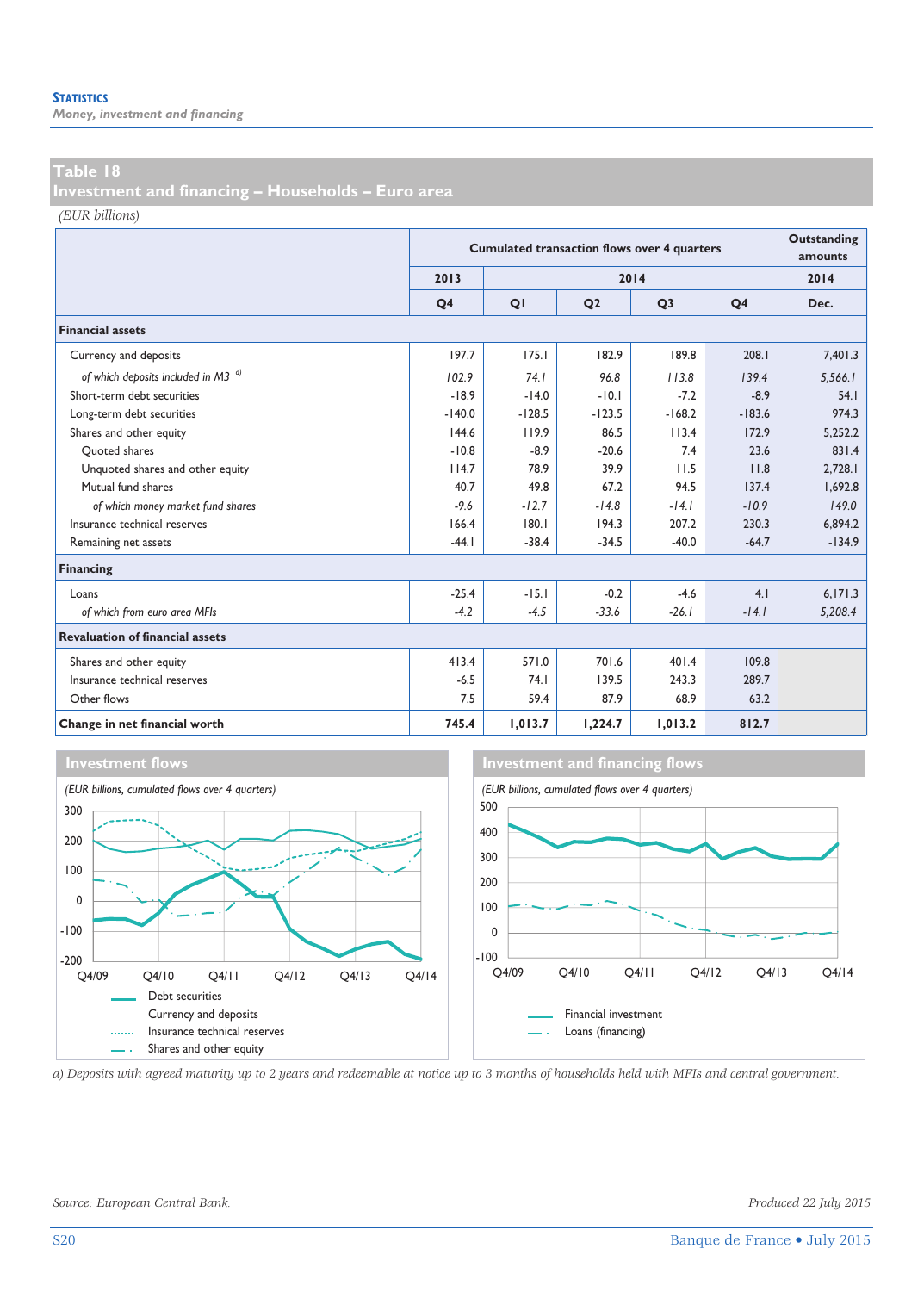**Investment and financing – Households – France** 

*(EUR billions)*

|                                        |         | <b>Cumulated transaction flows over 4 quarters</b> | <b>Outstanding</b><br>amounts |                |        |         |
|----------------------------------------|---------|----------------------------------------------------|-------------------------------|----------------|--------|---------|
|                                        |         |                                                    | 2014                          |                | 2015   | 2015    |
|                                        | QI      | Q <sub>2</sub>                                     | Q <sub>3</sub>                | Q <sub>4</sub> | QI     | March   |
| <b>Financial assets</b>                |         |                                                    |                               |                |        |         |
| Currency and deposits                  | 30.1    | 25.3                                               | 22.1                          | 26.7           | 36.2   | 1,350.4 |
| Short-term debt securities             | $-0.3$  | 0.0                                                | $-0.1$                        | 0.1            | 0.0    | 14.2    |
| Long-term debt securities              | $-6.9$  | $-8.1$                                             | $-10.0$                       | $-10.9$        | $-9.3$ | 59.1    |
| Shares and other equity                | $-2.8$  | 2.7                                                | 6.9                           | 7.9            | 16.5   | 1,357.0 |
| Ouoted shares                          | $-4.8$  | $-3.5$                                             | 0.5                           | 6.4            | 6.2    | 222.7   |
| Unquoted shares and other equity       | 19.6    | 20.3                                               | 13.9                          | 10.6           | 8.7    | 805.2   |
| Mutual fund shares                     | $-17.6$ | $-14.2$                                            | $-7.5$                        | $-9.0$         | 1.6    | 329.1   |
| of which money market fund shares      | $-6.4$  | $-6.1$                                             | $-6.0$                        | $-3.9$         | $-3.5$ | 15.3    |
| Insurance technical reserves           | 39.8    | 43.2                                               | 46.4                          | 52.4           | 53.6   | 1,740.7 |
| Remaining net assets                   | 42.8    | 43.0                                               | 41.9                          | 33.5           | 19.3   | 91.7    |
| Financing                              |         |                                                    |                               |                |        |         |
| Loans                                  | 23.1    | 23.8                                               | 20.6                          | 21.5           | 21.0   | 1,202.6 |
| <b>Revaluation of financial assets</b> |         |                                                    |                               |                |        |         |
| Shares and other equity                | 81.8    | 118.3                                              | 46.5                          | 13.6           | 75.4   |         |
| Insurance technical reserves           | 22.0    | 27.8                                               | 8.1                           | 11.4           | 33.6   |         |
| Other flows                            | 3.4     | 2.4                                                | $-17.5$                       | 4.1            | 24.5   |         |
| Change in net financial worth          | 186.9   | 230.8                                              | 133.8                         | 117.4          | 228.7  |         |



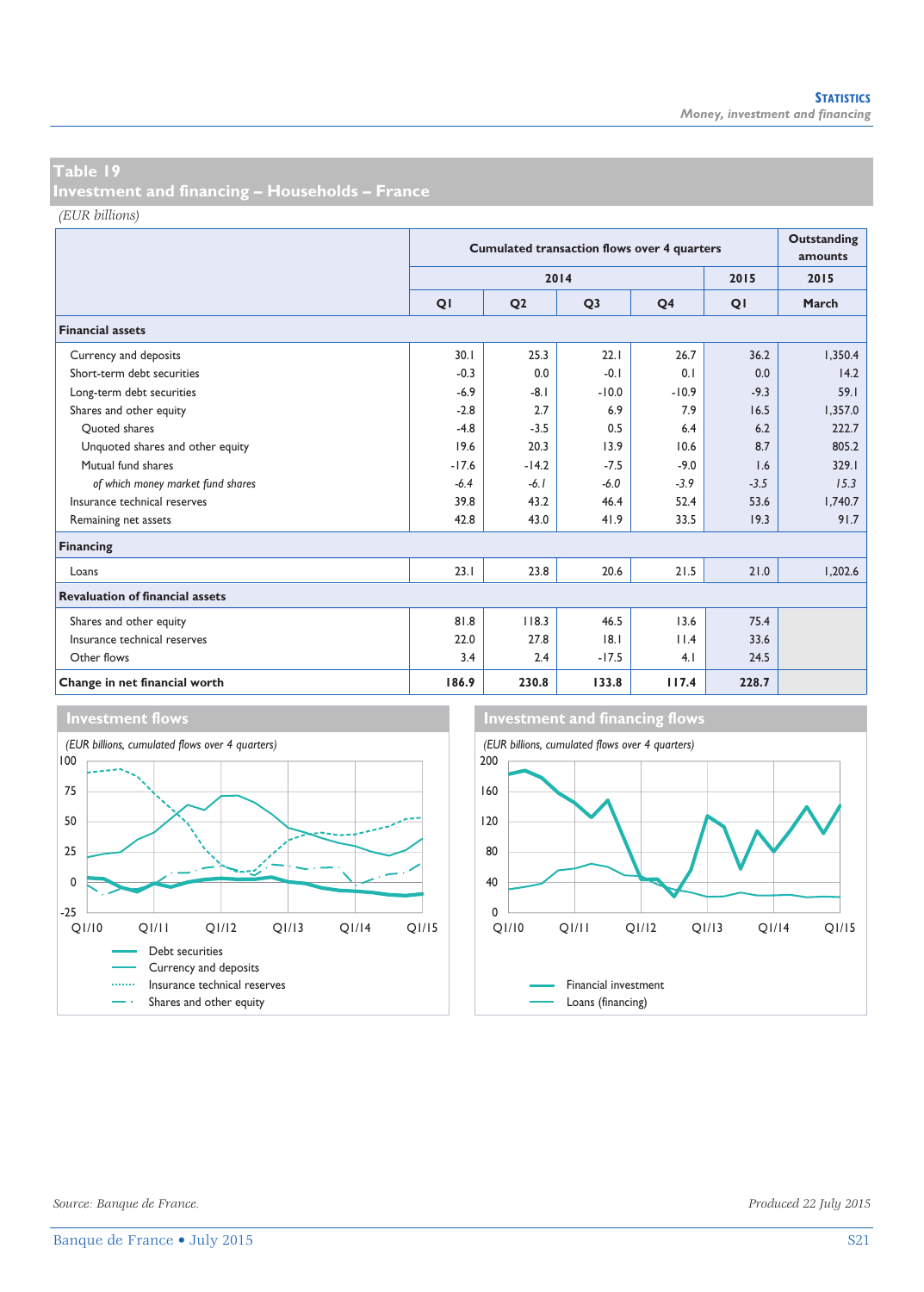*Money, investment and financing* 

#### **Table 20**

**Investment and financing – Non-financial corporations – Euro area** 

*(EUR billions)*

|                                         |                | <b>Cumulated transaction flows over 4 quarters</b> | Outstanding<br>amounts |                |                |          |
|-----------------------------------------|----------------|----------------------------------------------------|------------------------|----------------|----------------|----------|
|                                         | 2013           |                                                    |                        | 2014           |                | 2014     |
|                                         | Q <sub>4</sub> | QI                                                 | Q <sub>2</sub>         | Q <sub>3</sub> | Q <sub>4</sub> | Dec.     |
| <b>Financial assets</b>                 |                |                                                    |                        |                |                |          |
| Currency and deposits                   | 87.9           | 86.4                                               | 93.7                   | 70.2           | 40.1           | 2,234.4  |
| of which deposits included in M3 $^{0}$ | 102.1          | 91.6                                               | 99.6                   | 101.6          | 68.I           | 1,857.6  |
| Debt securities                         | $-26.3$        | $-9.6$                                             | $-15.1$                | $-22.3$        | $-30.3$        | 285.9    |
| Loans                                   | 56.4           | 43.8                                               | 77.8                   | 46.4           | 69.1           | 3.727.8  |
| Shares and other equity                 | 8.7            | $-8.6$                                             | 16.5                   | 39.4           | 75.5           | 8.994.8  |
| Insurance technical reserves            | $-3.0$         | $-4.1$                                             | $-3.2$                 | $-2.2$         | 5.5            | 202.1    |
| Remaining net assets                    | 165.9          | 158.6                                              | 143.3                  | 118.2          | 137.8          | 435.7    |
| Financing                               |                |                                                    |                        |                |                |          |
| Debt                                    | $-3.1$         | 1.2                                                | 74.9                   | 7.8            | 85.6           | 10,785.0 |
| Loans                                   | $-89.7$        | $-74.6$                                            | 0.0                    | $-45.3$        | 53.6           | 9.234.3  |
| of which from euro area MFIs            | $-133.2$       | $-137.0$                                           | $-103.1$               | $-89.3$        | $-59.9$        | 4,270.4  |
| Debt securities                         | 82.4           | 71.3                                               | 70.9                   | 49.1           | 27.7           | 1.186.7  |
| Pension fund reserves                   | 4.2            | 4.4                                                | 4.1                    | 4.0            | 4.4            | 364.0    |
| Shares and other equity                 | 277.5          | 218.8                                              | 203.8                  | 202.7          | 189.2          | 14,582.0 |
| Quoted shares                           | 33.3           | 25.2                                               | 28.3                   | 57.1           | 71.9           | 4,619.1  |
| Unquoted shares and other equity        | 244.2          | 193.6                                              | 175.5                  | 145.6          | 117.3          | 9,962.9  |
| Net lending/net borrowing (B9B)         | 15.3           | 46.5                                               | 34.3                   | 39.3           | 22.8           |          |



*a) Deposits with agreed maturity up to 2 years and redeemable at notice up to 3 months of non-financial corporations held with MFIs and central government.*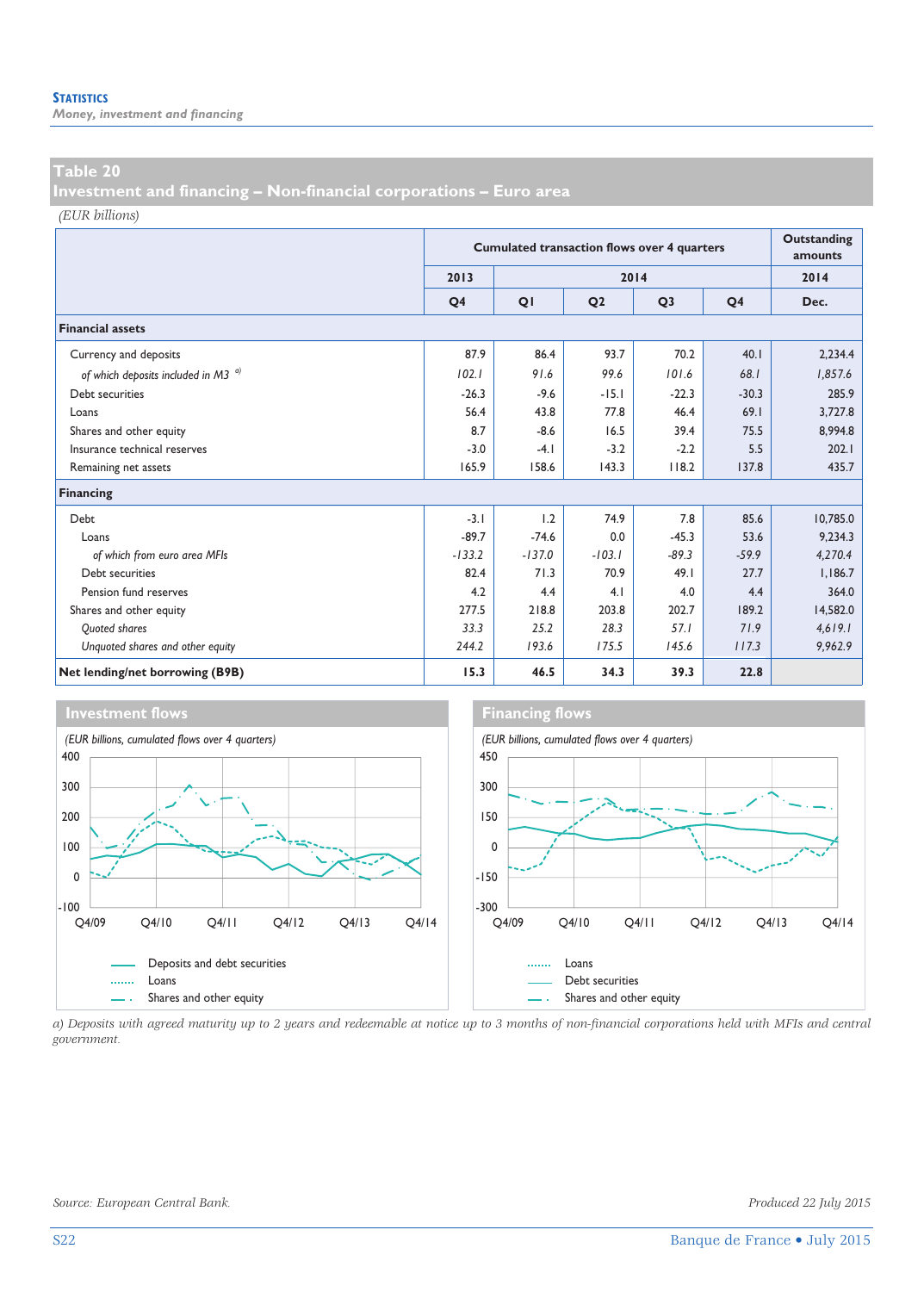**Investment and financing – Non-financial corporations – France** 

*(EUR billions)*

|                                  | <b>Cumulated transaction flows over 4 quarters</b> |                |                |                |         | Outstanding<br>amounts |
|----------------------------------|----------------------------------------------------|----------------|----------------|----------------|---------|------------------------|
|                                  |                                                    |                | 2014           |                | 2015    | 2015                   |
|                                  | QI                                                 | Q <sub>2</sub> | Q <sub>3</sub> | Q <sub>4</sub> | QI      | March                  |
| <b>Financial assets</b>          |                                                    |                |                |                |         |                        |
| Currency and deposits            | 33.8                                               | 31.7           | 26.6           | 21.4           | 36.8    | 482.4                  |
| Debt securities                  | $-1.6$                                             | $-5.4$         | $-1.7$         | $-3.3$         | $-8.2$  | 56.6                   |
| Loans                            | 16.8                                               | 18.0           | 5.5            | 9.6            | 16.6    | 1,150.2                |
| Shares and other equity          | 14.8                                               | 29.3           | 19.0           | 20.5           | 13.5    | 3,882.5                |
| Insurance technical reserves     | 0.1                                                | $-0.1$         | 0.0            | 0.2            | 0.2     | 50.4                   |
| Remaining net assets             | 6.4                                                | 24.4           | 24.5           | 31.5           | 6.5     | 205.8                  |
| Financing                        |                                                    |                |                |                |         |                        |
| Debt                             | 43.3                                               | 68.8           | 51.9           | 50.3           | 50.5    | 2,710.1                |
| Loans                            | 15.4                                               | 17.8           | 3.8            | 0.1            | 3.1     | 2,087.1                |
| Debt securities                  | 27.9                                               | 51.1           | 48.1           | 50.3           | 47.4    | 623.0                  |
| Shares and other equity          | 68.2                                               | 75.1           | 69.8           | 76.6           | 82.2    | 5,281.2                |
| Quoted shares                    | 12.6                                               | 16.0           | 10.0           | 17.1           | 21.2    | 1,624.6                |
| Unquoted shares and other equity | 55.6                                               | 59.1           | 59.8           | 59.5           | 61.0    | 3,656.6                |
| Net lending/net borrowing (B9B)  | $-41.1$                                            | $-46.0$        | $-47.8$        | $-47.0$        | $-67.4$ |                        |

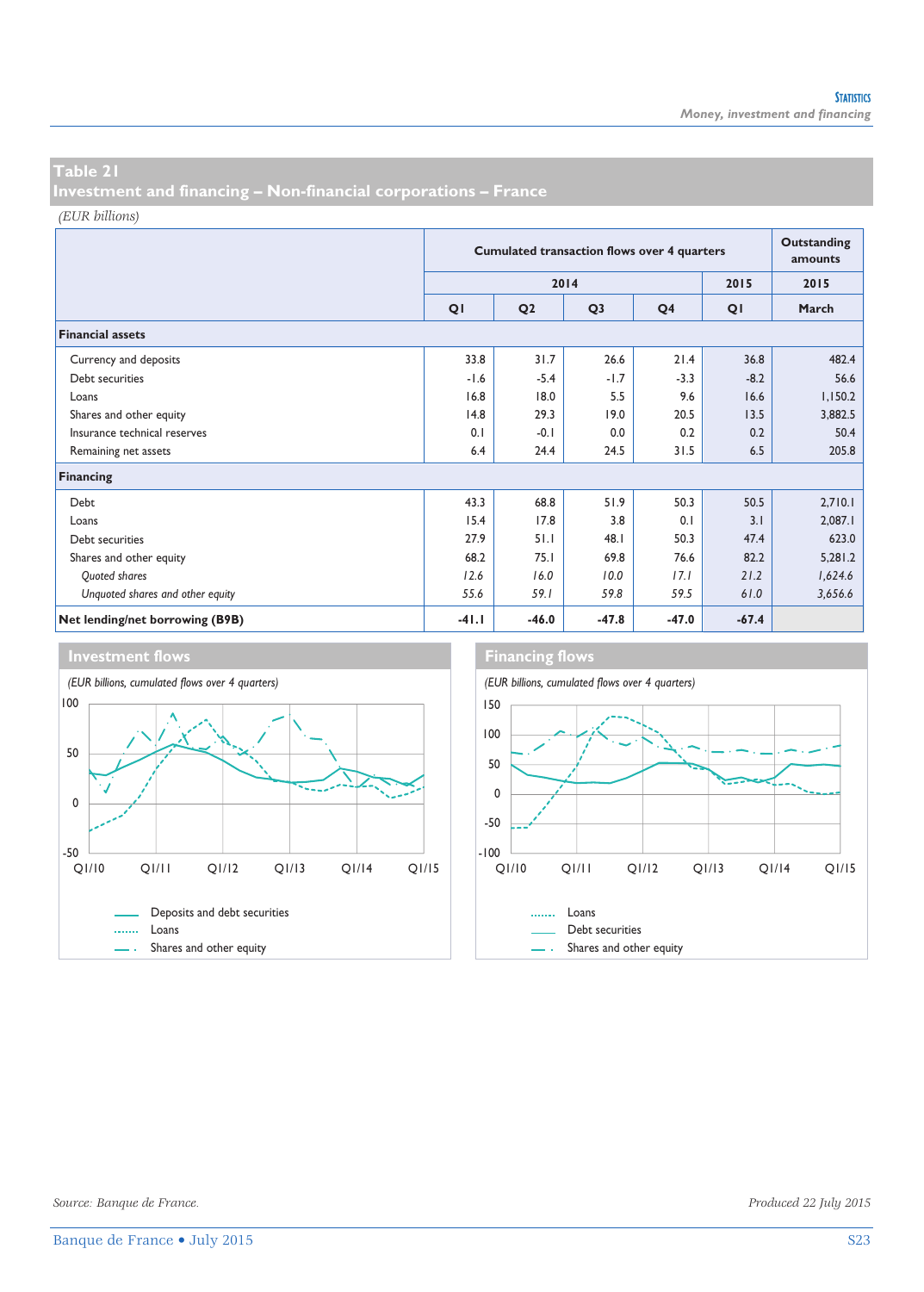*Money, investment and financing* 

#### **Table 22**

**Interest rates on bank deposits – France and the euro area** 

#### *(average monthly rates – %)*

|                                                           | 2013 | 2014 | 2014 |      |      | 2015  |       |      |
|-----------------------------------------------------------|------|------|------|------|------|-------|-------|------|
|                                                           | Dec. | Dec. | May  | Jan. | Feb. | March | April | May  |
| Euro area                                                 |      |      |      |      |      |       |       |      |
| Overnight deposits - households                           | 0.29 | 0.22 | 0.27 | 0.21 | 0.20 | 0.18  | 0.17  | 0.17 |
| Deposits redeemable at notice up to 3 months - households | 1.11 | 0.86 | 1.05 | 0.84 | 0.82 | 0.80  | 0.77  | 0.80 |
| Time deposits with agreed maturity over 2 years -         |      |      |      |      |      |       |       |      |
| non-financial corporations                                | 1.63 | 1.29 | 1.38 | .28  | 1.09 | 1.14  | 0.95  | 0.96 |
| France                                                    |      |      |      |      |      |       |       |      |
| "A" passbooks (end of period)                             | 1.25 | 1.00 | 1.25 | 1.00 | 00.1 | 00.1  | 00.1  | 1.00 |
| Regulated savings deposits                                | 1.29 | 1.05 | 1.28 | 1.05 | 1.05 | 1.05  | 1.05  | 1.05 |
| Deposits with agreed maturity up to 2 years               | 1.97 | 1.92 | 1.95 | 1.80 | 1.38 | 1.29  | 1.21  | 1.19 |
| Deposits with agreed maturity over 2 years                | 2.91 | 2.79 | 2.87 | 2.76 | 2.89 | 2.77  | 2.77  | 2.73 |





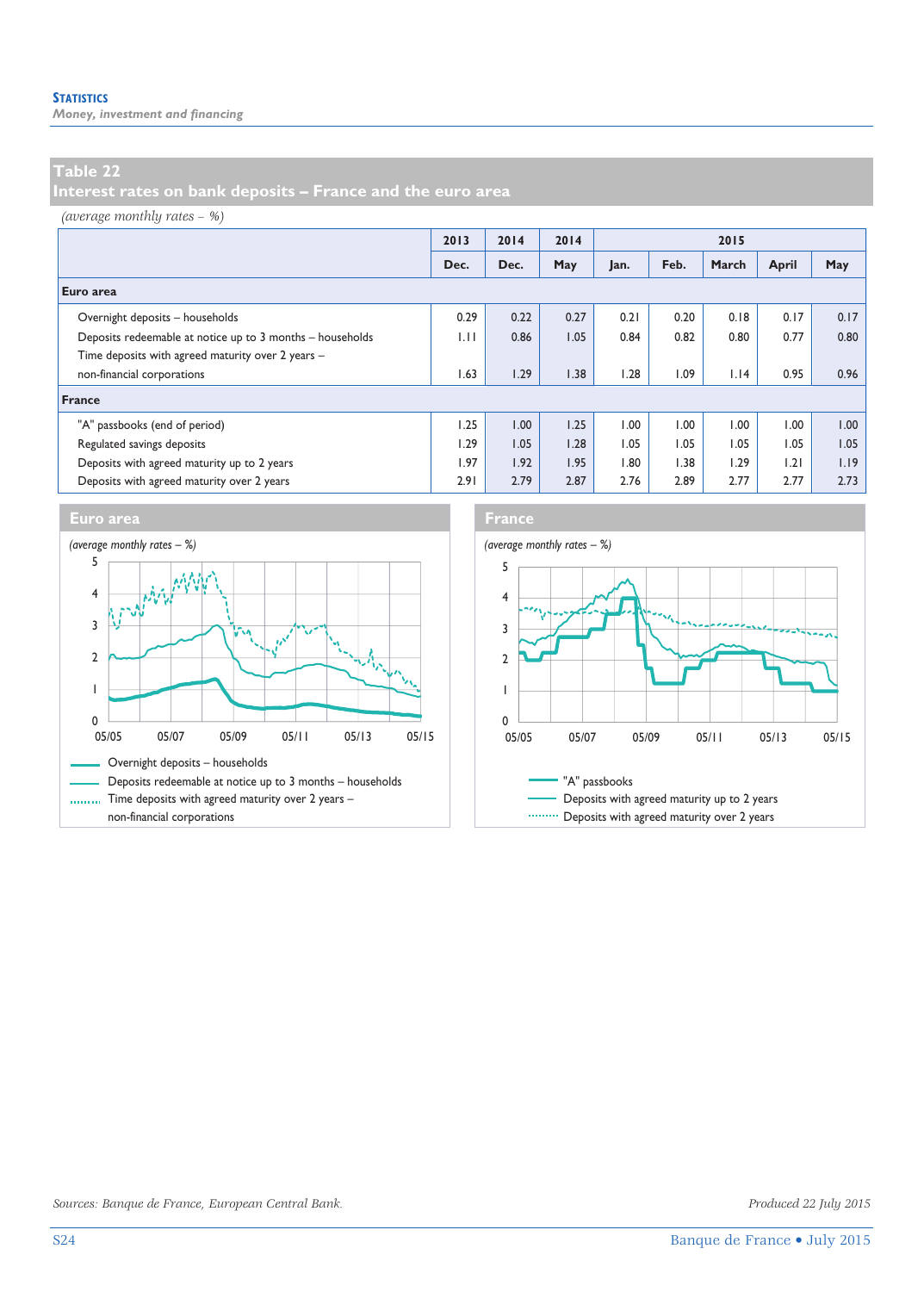*(average monthly rate – %)*

|                                               |      |      |      | 2014  |      |      |      |      |      | 2015  |       |      |
|-----------------------------------------------|------|------|------|-------|------|------|------|------|------|-------|-------|------|
|                                               | June | July | Aug. | Sept. | Oct. | Nov. | Dec. | Jan. | Feb. | March | April | May  |
| Euro area                                     |      |      |      |       |      |      |      |      |      |       |       |      |
| <b>Consumer loans</b>                         |      |      |      |       |      |      |      |      |      |       |       |      |
| Floating rate and IRFP of up to 1 year a)     | 5.45 | 5.55 | 5.55 | 5.37  | 5.42 | 5.60 | 5.07 | 5.30 | 5.23 | 5.20  | 4.93  | 5.20 |
| Loans for house purchase                      |      |      |      |       |      |      |      |      |      |       |       |      |
| Floating rate and IRFP of between             |      |      |      |       |      |      |      |      |      |       |       |      |
| 1 and 5 years $a$ )                           | 2.85 | 2.75 | 2.74 | 2.69  | 2.63 | 2.53 | 2.52 | 2.54 | 2.47 | 2.45  | 2.39  | 2.33 |
| Non financial corporations                    |      |      |      |       |      |      |      |      |      |       |       |      |
| of over EUR   million                         |      |      |      |       |      |      |      |      |      |       |       |      |
| IRFP of up to 1 year $a^{(1)}$                | 2.09 | 1.99 | 1.83 | 1.87  | 1.80 | 1.78 | 1.82 | 1.70 | 1.57 | 1.69  | 1.65  | 1.60 |
| France                                        |      |      |      |       |      |      |      |      |      |       |       |      |
| <b>Consumer loans</b>                         | 5.43 | 5.25 | 5.35 | 5.21  | 5.02 | 5.16 | 4.97 | 5.06 | 4.96 | 4.85  | 4.64  | 4.65 |
| Loans for house purchase                      |      |      |      |       |      |      |      |      |      |       |       |      |
| IRFP of up to 1 year $a$ )                    | 2.68 | 2.65 | 2.62 | 2.42  | 2.40 | 2.34 | 2.47 | 2.28 | 2.20 | 2.38  | 2.10  | 2.06 |
| IRFP of over $1$ year $a^{(1)}$               | 3.05 | 2.96 | 2.89 | 2.85  | 2.77 | 2.70 | 2.61 | 2.57 | 2.53 | 2.43  | 2.33  | 2.26 |
| Non-financial corporations                    |      |      |      |       |      |      |      |      |      |       |       |      |
| IRFP of up to 1 year $a^{(1)}$                | 1.94 | 1.85 | 1.83 | 1.76  | 1.75 | 1.71 | 1.64 | 1.55 | 1.53 | 1.64  | 1.46  | 1.57 |
| IRFP of over $\frac{1}{2}$ year $\frac{a}{2}$ | 3.03 | 2.86 | 2.86 | 2.71  | 2.66 | 2.56 | 2.49 | 2.32 | 2.32 | 2.31  | 2.18  | 2.11 |



*a) IRFP: initial rate fixation period i.e. the period for which the rate of a loan is fixed.* 

*IRFP ≤ 1 year: loans for which the rate is adjusted at least once a year + fixed-rate loans with an initial maturity of up to 1 year. IRFP > 1 year: loans for which the rate is adjusted less than once a year + fixed-rate loans with an initial maturity of over 1 year.*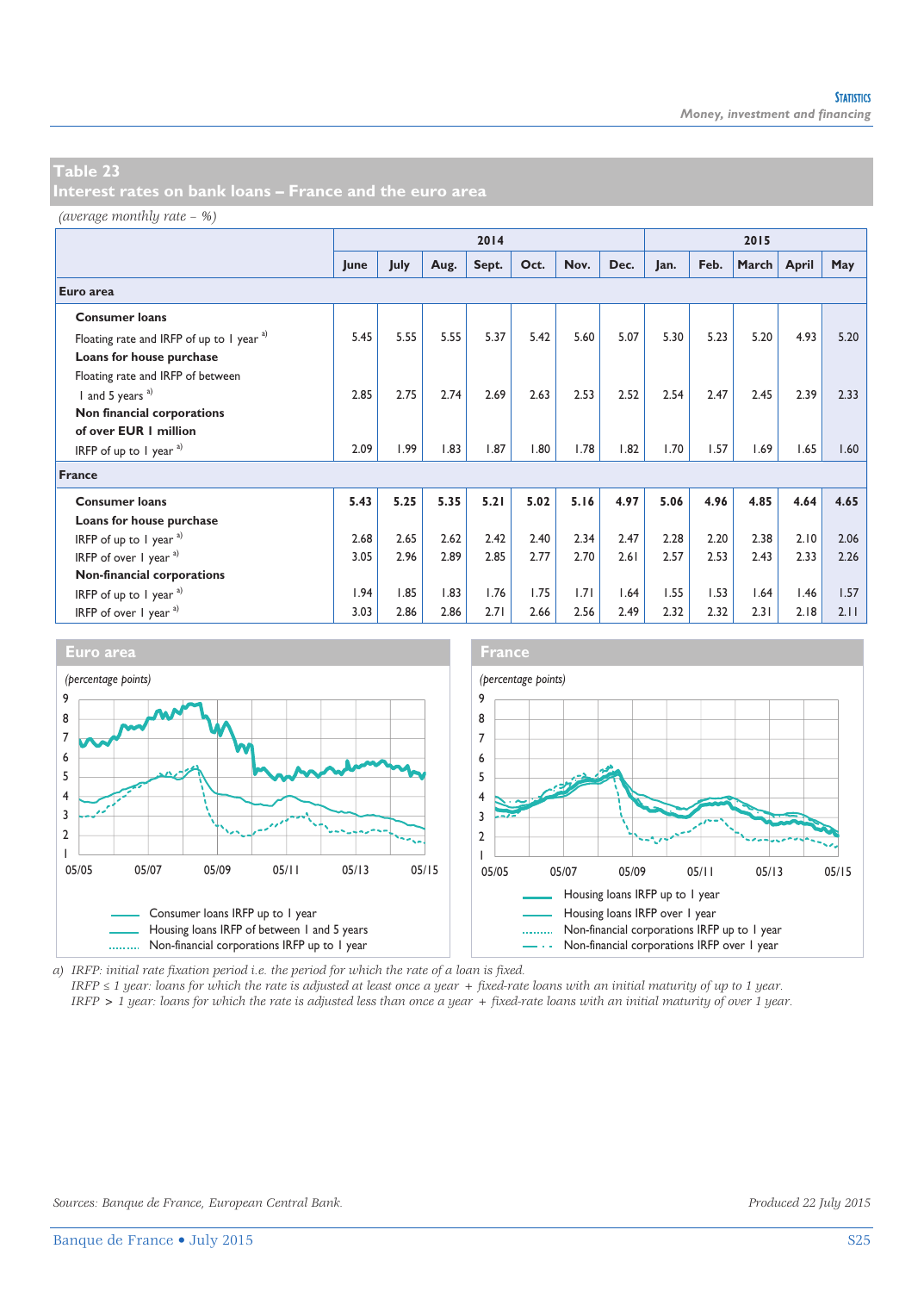*Money, investment and financing* 

**Usury rates on loans to households and cost of business credit – France** 

*(%)*

| $\%$ )                                                                                                              |       |       |       |              |       |  |  |  |
|---------------------------------------------------------------------------------------------------------------------|-------|-------|-------|--------------|-------|--|--|--|
| Usury ceiling with effect from the 1st day of the reference period                                                  |       | 2014  |       | 2015         |       |  |  |  |
|                                                                                                                     |       | Oct.  | Jan.  | <b>April</b> | July  |  |  |  |
| Loans to households under Articles L312-1 to L312-36 of the french Consumer Code (housing loans)                    |       |       |       |              |       |  |  |  |
| Fixed-rate loans                                                                                                    |       | 4.85  | 4.57  | 4.49         | 4.13  |  |  |  |
| Floating-rate loans                                                                                                 |       | 4.53  | 4.15  | 4.09         | 3.76  |  |  |  |
| Bridge loans                                                                                                        |       | 5.19  | 4.92  | 4.73         | 4.53  |  |  |  |
| Loans to households not within the scope of Articles L312-1 to L312-36 of the French Consumer Code (consumer loans) |       |       |       |              |       |  |  |  |
| Loans up to EUR 3,000                                                                                               | 20.28 | 20.25 | 20.23 | 20.04        |       |  |  |  |
| Loans comprised between EUR 3,000 and EUR 6,000                                                                     | 14.59 | 14.37 | 14.15 | 13.83        |       |  |  |  |
| Loans over EUR 6,000                                                                                                |       | 9.47  | 9.21  | 9.04         | 8.48  |  |  |  |
|                                                                                                                     |       |       |       |              |       |  |  |  |
|                                                                                                                     |       |       |       |              |       |  |  |  |
|                                                                                                                     |       | 2014  |       |              | 2015  |  |  |  |
|                                                                                                                     | April | July  | Oct.  | Jan.         | April |  |  |  |
| Loans to enterprises                                                                                                |       |       |       |              |       |  |  |  |
| <b>Discount</b>                                                                                                     |       |       |       |              |       |  |  |  |
| up to EUR 15,245                                                                                                    | 3.17  | 2.93  | 3.13  | 3.01         | 3.11  |  |  |  |
| EUR 15,245 to EUR 45,735                                                                                            | 4.30  | 4.14  | 3.53  | 3.46         | 3.21  |  |  |  |
| EUR 45,735 to EUR 76,225                                                                                            | 3.40  | 3.70  | 3.17  | 3.46         | 3.22  |  |  |  |
| EUR 76,225 to EUR 304,898                                                                                           | 2.81  | 2.41  | 2.27  | 2.56         | 2.50  |  |  |  |
| EUR 304,898 to EUR 1,524,490                                                                                        | 1.87  | 1.55  | 1.25  | 1.81         | 1.84  |  |  |  |
| over EUR 1,524,490                                                                                                  | 1.23  | 1.06  | 0.92  | 0.75         | 0.75  |  |  |  |
| <b>Overdrafts</b>                                                                                                   |       |       |       |              |       |  |  |  |
| up to EUR 15,245                                                                                                    | 9.80  | 9.86  | 9.92  | 9.81         | 9.84  |  |  |  |
| EUR 15,245 to EUR 45,735                                                                                            | 6.47  | 6.52  | 6.42  | 6.46         | 6.34  |  |  |  |
| EUR 45,735 to EUR 76,225                                                                                            | 5.48  | 4.92  | 4.63  | 4.90         | 4.79  |  |  |  |

| LUN TJ. IJJ LU LUN TO. ZZJ   | J.TO | 7. Z 4 | כס.ד | 7. ZV | 7.77 |
|------------------------------|------|--------|------|-------|------|
| EUR 76,225 to EUR 304,898    | 3.74 | 3.36   | 3.54 | 3.67  | 3.63 |
| EUR 304,898 to EUR 1,524,490 | 2.13 | 2.32   | 1.90 | 2.25  | 2.52 |
| over EUR 1,524,490           | 1.25 | 1.21   | 1.26 | 1.31  | 1.23 |
| Other short-term loans       |      |        |      |       |      |
| up to EUR 15,245             | 3.35 | 3.36   | 3.14 | 2.69  | 2.59 |
| EUR 15.245 to EUR 45.735     | 2.99 | 3.08   | 2.88 | 2.45  | 2.35 |
| EUR 45,735 to EUR 76,225     | 2.49 | 2.77   | 2.70 | 2.46  | 2.43 |
| EUR 76,225 to EUR 304,898    | 2.58 | 2.38   | 2.20 | 2.31  | 2.02 |
| EUR 304,898 to EUR 1,524,490 | 1.80 | 1.77   | 1.43 | 1.65  | 1.81 |
| over EUR 1,524,490           | 1.93 | 1.95   | 1.72 | 1.57  | 1.65 |
| Medium and long-term loans   |      |        |      |       |      |
| up to EUR 15,245             | 3.06 | 2.98   | 2.67 | 2.38  | 2.11 |
| EUR 15,245 to EUR 45,735     | 2.78 | 2.68   | 2.43 | 2.15  | 1.98 |
| EUR 45,735 to EUR 76,225     | 2.84 | 2.68   | 2.44 | 2.16  | 2.00 |
| EUR 76,225 to EUR 304,898    | 2.88 | 2.75   | 2.52 | 2.26  | 2.14 |
| EUR 304,898 to EUR 1,524,490 | 2.89 | 2.65   | 2.38 | 2.27  | 2.04 |
| over EUR 1,524,490           | 2.59 | 2.30   | 2.14 | 1.91  | 1.99 |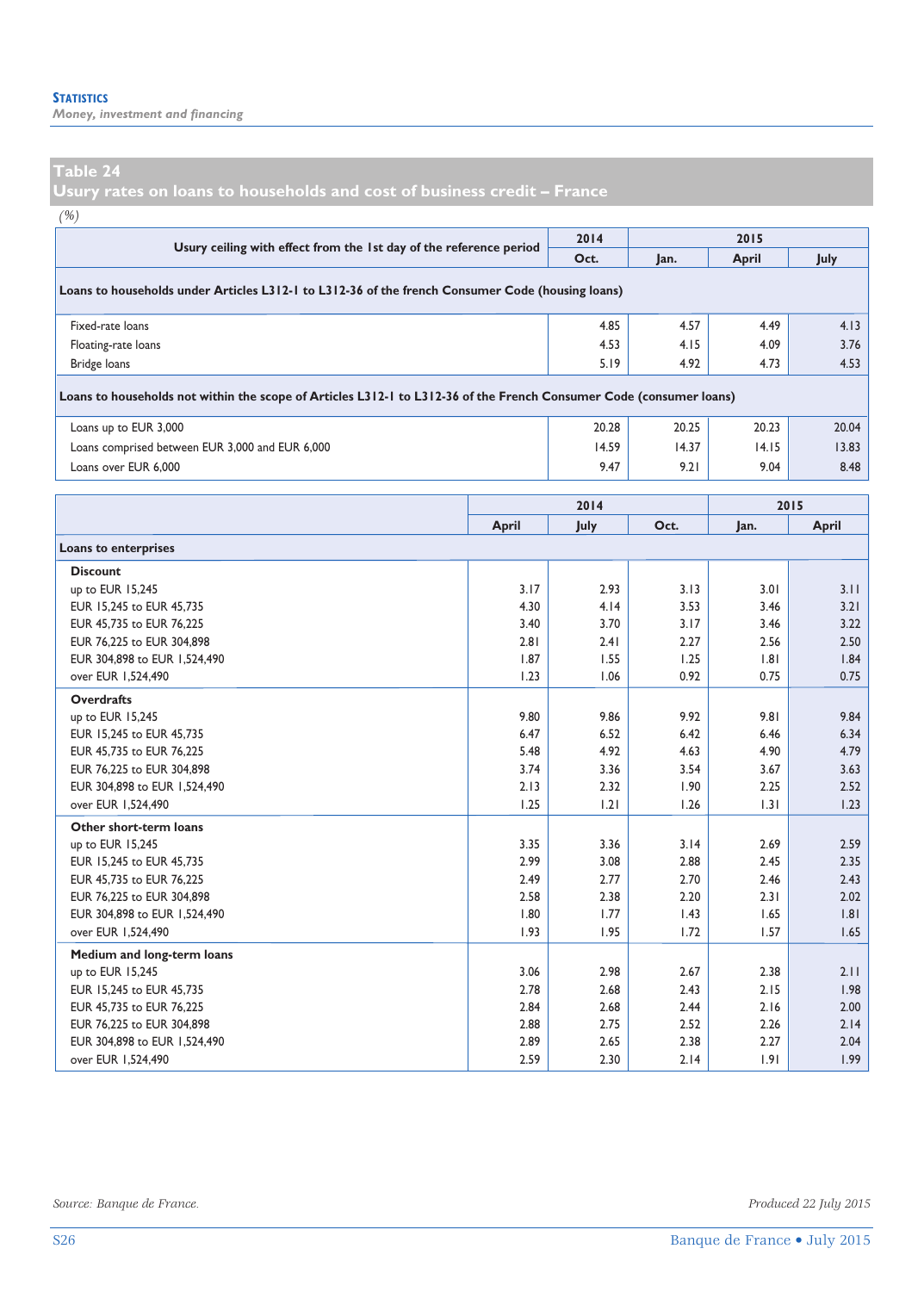| ٧<br>. . |  |
|----------|--|

|                                             |       | Monthly average <sup>a)</sup> |      |         |           |           |           |           |           |           |          |
|---------------------------------------------|-------|-------------------------------|------|---------|-----------|-----------|-----------|-----------|-----------|-----------|----------|
|                                             |       |                               | 2014 |         |           |           |           | 2015      |           |           | interest |
|                                             | Sept. | Oct.                          | Nov. | Dec.    | Jan.      | Feb.      | March     | April     | May       | June      | rates at |
| Short-term interbank interest rates         |       |                               |      |         |           |           |           |           |           |           | 20/07/15 |
| Euro                                        |       |                               |      |         |           |           |           |           |           |           | 0.05     |
| Overnight                                   | 0.00  | 0.00                          | 0.00 | $-0.05$ | $-0.06$   | $-0.05$   | $-0.10$   | $-0.08$   | $-0.11$   | $-0.14$   |          |
| 3-month                                     | 0.06  | 0.06                          | 0.07 | 0.10    | 0.05      | 0.05      | 0.03      | 0.00      | $-0.02$   | $-0.04$   |          |
| I-year                                      | 0.36  | 0.34                          | 0.40 | 0.39    | 0.37      | 0.29      | 0.26      | 0.21      | 0.20      | 0.18      |          |
| <b>Pound sterling</b>                       |       |                               |      |         |           |           |           |           |           |           | 0.50     |
| Overnight                                   | 0.48  | 0.49                          | 0.47 | 0.47    | 0.48      | 0.48      | 0.48      | 0.48      | 0.49      | 0.47      |          |
| 3-month                                     | 0.64  | 0.59                          | 0.60 | 0.59    | 0.62      | 0.65      | 0.70      | 0.68      | 0.68      | 0.70      |          |
| I-year                                      | 1.13  | 1.06                          | 1.02 | 0.97    | 0.97      | 1.01      | 1.01      | 1.04      | 1.06      | 1.07      |          |
| <b>Dollar</b>                               |       |                               |      |         |           |           |           |           |           |           | 0.25     |
| Overnight                                   | 0.15  | 0.17                          | 0.14 | 0.15    | 0.18      | 0.18      | 0.15      | 0.16      | 0.18      | 0.17      |          |
| 3-month                                     | 0.31  | 0.27                          | 0.25 | 0.35    | 0.37      | 0.38      | 0.40      | 0.42      | 0.31      | 0.39      |          |
| I-year                                      | 0.70  | 0.63                          | 0.63 | 0.70    | 0.78      | 0.90      | 0.94      | 0.91      | 0.86      | 0.89      |          |
| Yen                                         |       |                               |      |         |           |           |           |           |           |           | 0.10     |
| Overnight                                   | 0.05  | 0.04                          | 0.04 | 0.04    | <b>NA</b> | <b>NA</b> | <b>NA</b> | <b>NA</b> | <b>NA</b> | <b>NA</b> |          |
| 3-month                                     | 0.12  | 0.11                          | 0.11 | 0.11    | <b>NA</b> | <b>NA</b> | <b>NA</b> | <b>NA</b> | <b>NA</b> | <b>NA</b> |          |
| l-year                                      | 0.23  | 0.18                          | 0.18 | 0.18    | 0.19      | 0.20      | 0.22      | 0.20      | 0.19      | 0.11      |          |
| 10-year benchmark government bond yields b) |       |                               |      |         |           |           |           |           |           |           |          |
| France                                      | 1.35  | 1.26                          | 1.14 | 0.92    | 0.67      | 0.60      | 0.51      | 0.44      | 0.89      | 1.20      |          |
| Germany                                     | 1.00  | 0.88                          | 0.79 | 0.65    | 0.44      | 0.35      | 0.26      | 0.16      | 0.59      | 0.83      |          |
| Euro area                                   | 1.85  | 1.69                          | 1.62 | 1.45    | 1.27      | 1.21      | 0.96      | 0.85      | 1.34      | 1.67      |          |
| United Kingdom                              | 2.49  | 2.23                          | 2.13 | 1.87    | 1.54      | 1.67      | 1.69      | 1.63      | 1.93      | 2.06      |          |
| <b>United States</b>                        | 2.52  | 2.29                          | 2.32 | 2.20    | 1.87      | 1.97      | 2.04      | 1.93      | 2.20      | 2.36      |          |
| Japan                                       | 0.54  | 0.49                          | 0.47 | 0.39    | 0.27      | 0.38      | 0.38      | 0.33      | 0.41      | 0.47      |          |







*a) Short-term: the interbank average of rates situated in the middle of the range between bid and ask rates. Quotes taken from Reuters, posted at 4.30pm for the euro and 11.30am for other currencies. b) Benchmark bonds: rates posted by Reuters at 4.30pm.* 

*Sources: Banque de France, European Central Bank. Produced 22 July 2015*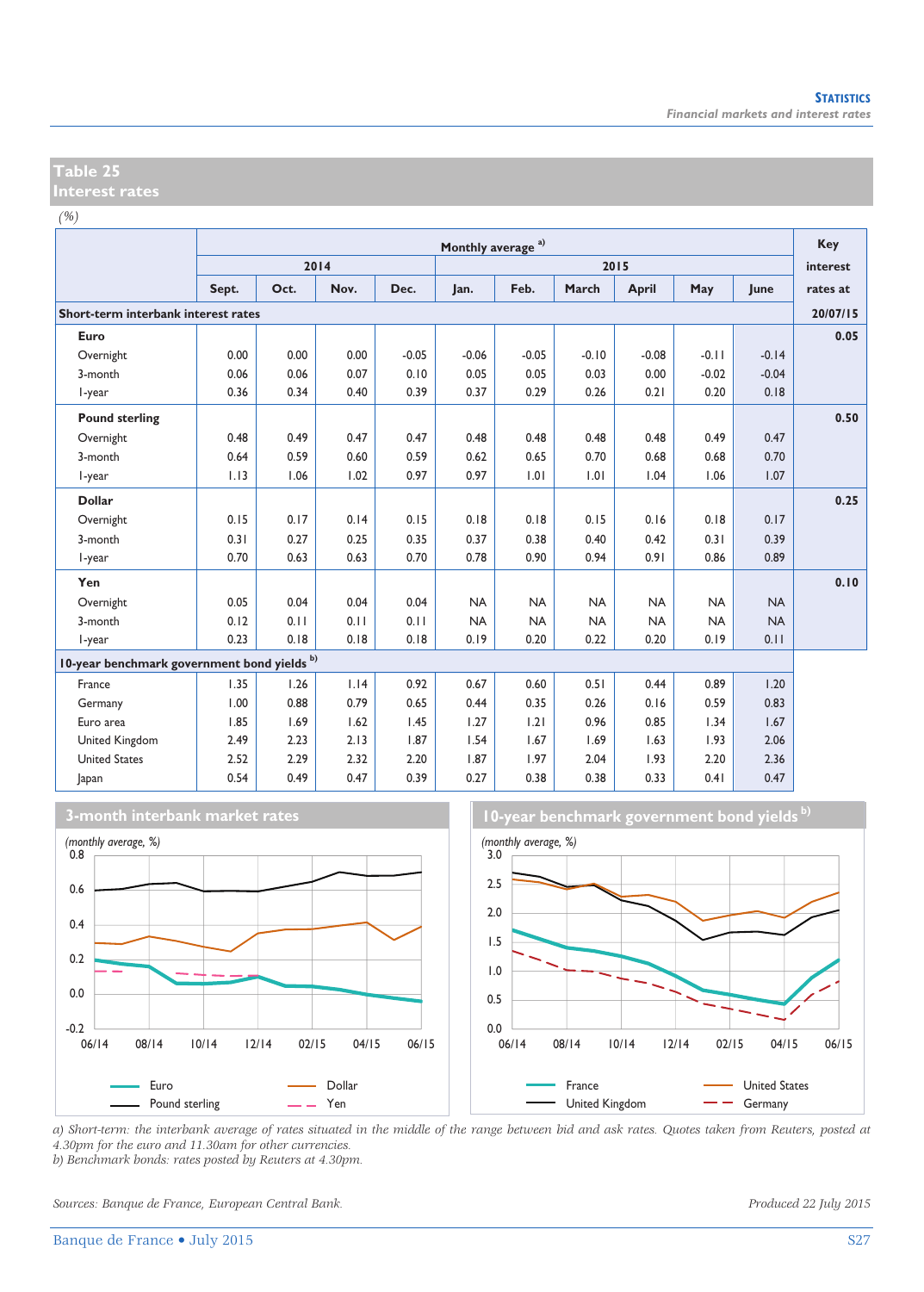**Banking system liquidity and refinancing operations – Euro area** 

*(EUR billions, daily average for the reserve maintenance period from 22 April to 9 June 2015)*

|                                                            | Liquidity<br>providing | Liquidity<br>absorbing | <b>Net</b><br>contribution |  |
|------------------------------------------------------------|------------------------|------------------------|----------------------------|--|
| Contribution to banking system liquidity                   |                        |                        |                            |  |
| (a) Eurosystem monetary policy operations                  | 885.7                  | 99.7                   | 786.0                      |  |
| Main refinancing operations                                | 95.9                   |                        | 95.9                       |  |
| Longer-term refinancing operations                         | 406.6                  |                        | 406.6                      |  |
| <b>Standing facilities</b>                                 | 0.1                    | 99.7                   | -99.6                      |  |
| Other                                                      | 383.1                  | 0.0                    | 383.1                      |  |
| (b) Other factors affecting banking system liquidity       | 655.7                  | 1,138.3                | $-482.6$                   |  |
| Banknotes in circulation                                   |                        | 1.027.4                | $-1,027.4$                 |  |
| Government deposits with the Eurosystem                    |                        | 76.5                   | -76.5                      |  |
| Net foreign assets (including gold)                        | 655.7                  |                        | 655.7                      |  |
| Other factors (net)                                        |                        | 34.5                   | $-34.5$                    |  |
| (c) Reserves maintained by credit institutions (a) $+$ (b) |                        |                        | 303.4                      |  |
| including reserve requirements                             |                        |                        | 110.3                      |  |

#### **Net contribution to banking system liquidity**

*(EUR billions, daily average for the reserve maintenance period from 22 April to 9 June 2015)*

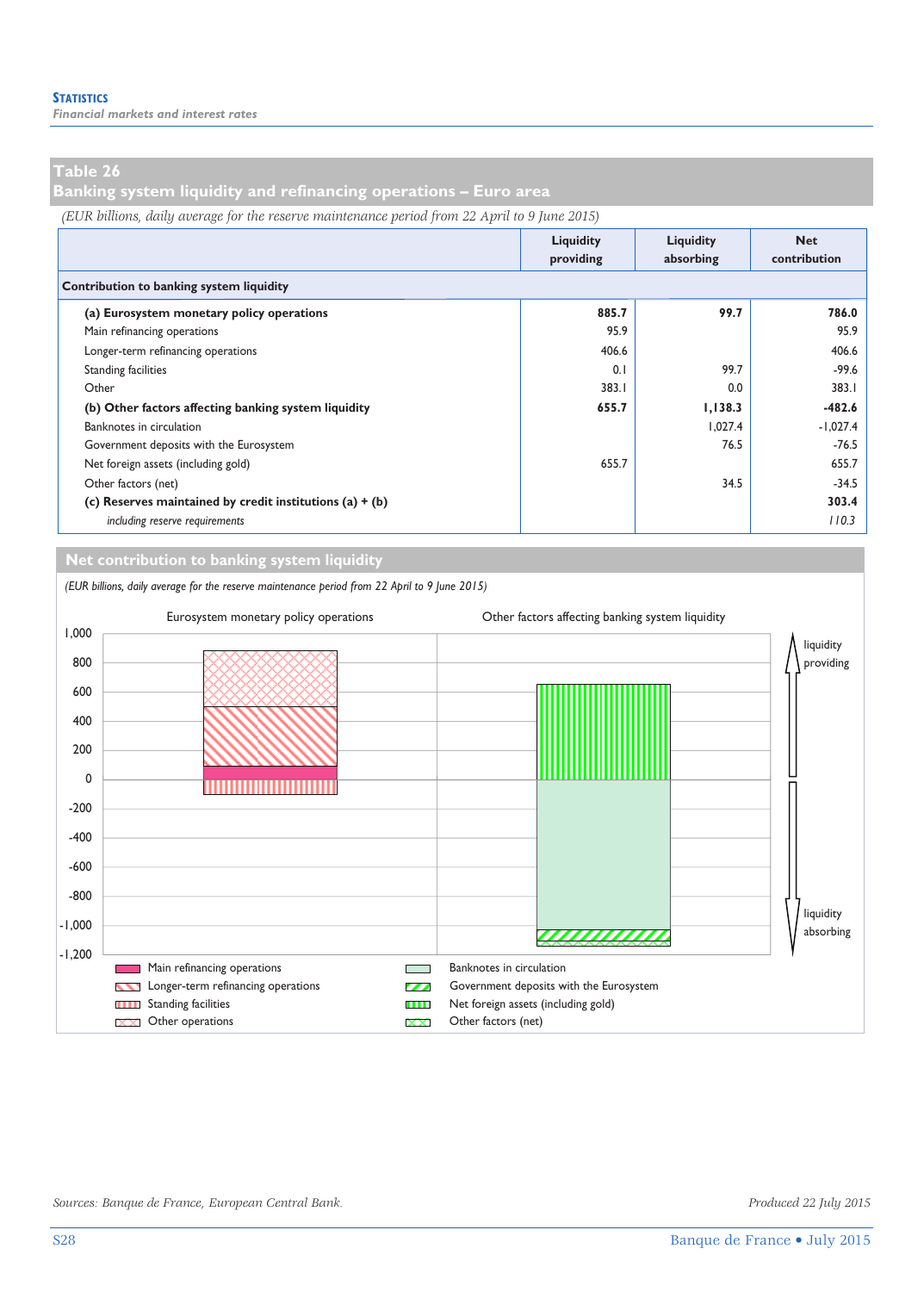**Eurosystem key rates; minimum reserves** 

#### *(%)*

#### **Key rates for the Eurosystem (latest changes)**

|          | Main refinancing operations |                   | <b>Standing facilities</b> |            |                |          |  |  |
|----------|-----------------------------|-------------------|----------------------------|------------|----------------|----------|--|--|
| Date of  |                             | <b>Fixed rate</b> | Date of                    |            |                | Marginal |  |  |
| decision | settlement                  |                   | decision                   | settlement | <b>Deposit</b> | lending  |  |  |
| 07/11/13 | 13/11/13                    | 0.25              | 07/11/13                   | 13/11/13   | 0.00           | 0.75     |  |  |
| 05/06/14 | 11/06/14                    | 0.15              | 05/06/14                   | 11/06/14   | $-0.10$        | 0.40     |  |  |
| 04/09/14 | 10/09/14                    | 0.05              | 04/09/14                   | 10/09/14   | $-0.20$        | 0.30     |  |  |

#### *(%)*

|      | Main refinancing operations |                      | Longer-term refinancing operations |      |         |                      |
|------|-----------------------------|----------------------|------------------------------------|------|---------|----------------------|
|      |                             | <b>Marginal rate</b> | Weighted average rate              |      |         | <b>Marginal rate</b> |
| 2015 | $10$ June $a)$              | 0.05                 | 0.05                               | 2015 | 13 July | 0.05                 |
|      | 17 June                     | 0.05                 | 0.05                               |      | 14 July | 0.05                 |
|      | 24 June                     | 0.05                 | 0.05                               |      | 15 July | 0.05                 |
|      | l July                      | 0.05                 | 0.05                               |      | 16 July | 0.05                 |
|      | 8 July                      | 0.05                 | 0.05                               |      | 17 July | 0.05                 |
|      | 15 July                     | 0.05                 | 0.05                               |      | 20 July | 0.05                 |

*(EUR billions – rates as a %)*

#### **Minimum reserves (daily averages)**

|                                         | .  . wow. . wo ,  ,     . |                          |               |           |                         |                        |               |                        |  |  |  |  |  |
|-----------------------------------------|---------------------------|--------------------------|---------------|-----------|-------------------------|------------------------|---------------|------------------------|--|--|--|--|--|
| Reserve maintenance<br>period ending on |                           | <b>Required reserves</b> |               |           | <b>Current accounts</b> | <b>Excess reserves</b> | Interest rate |                        |  |  |  |  |  |
|                                         |                           | Euro area                | <b>France</b> | Euro area | <b>France</b>           | Euro area              | <b>France</b> | on minimum<br>reserves |  |  |  |  |  |
| 2014                                    | 11 November               | 105.70                   | 20.00         | 188.30    | 34.20                   | 82.80                  | 14.20         | 0.05                   |  |  |  |  |  |
|                                         | 9 December                | 106.50                   | 20.00         | 185.40    | 33.70                   | 79.00                  | 13.70         | 0.05                   |  |  |  |  |  |
| 2015                                    | 27 January                | 106.30                   | 19.90         | 236.30    | 36.40                   | 130.10                 | 16.60         | 0.05                   |  |  |  |  |  |
|                                         | 10 March                  | 107.50                   | 20.10         | 225.30    | 33.10                   | 117.80                 | 13.00         | 0.05                   |  |  |  |  |  |
|                                         | 21 April                  | 110.60                   | 20.50         | 261.80    | 35.10                   | 151.30                 | 14.60         | 0.05                   |  |  |  |  |  |
|                                         | 9 June                    | 110.30                   | 20.10         | 303.40    | 43.50                   | 193.10                 | 23.40         | 0.05                   |  |  |  |  |  |







*a) Fixed rate tender procedure.* 

*Sources: European Central Bank, ESCB. Produced 22 July 2015*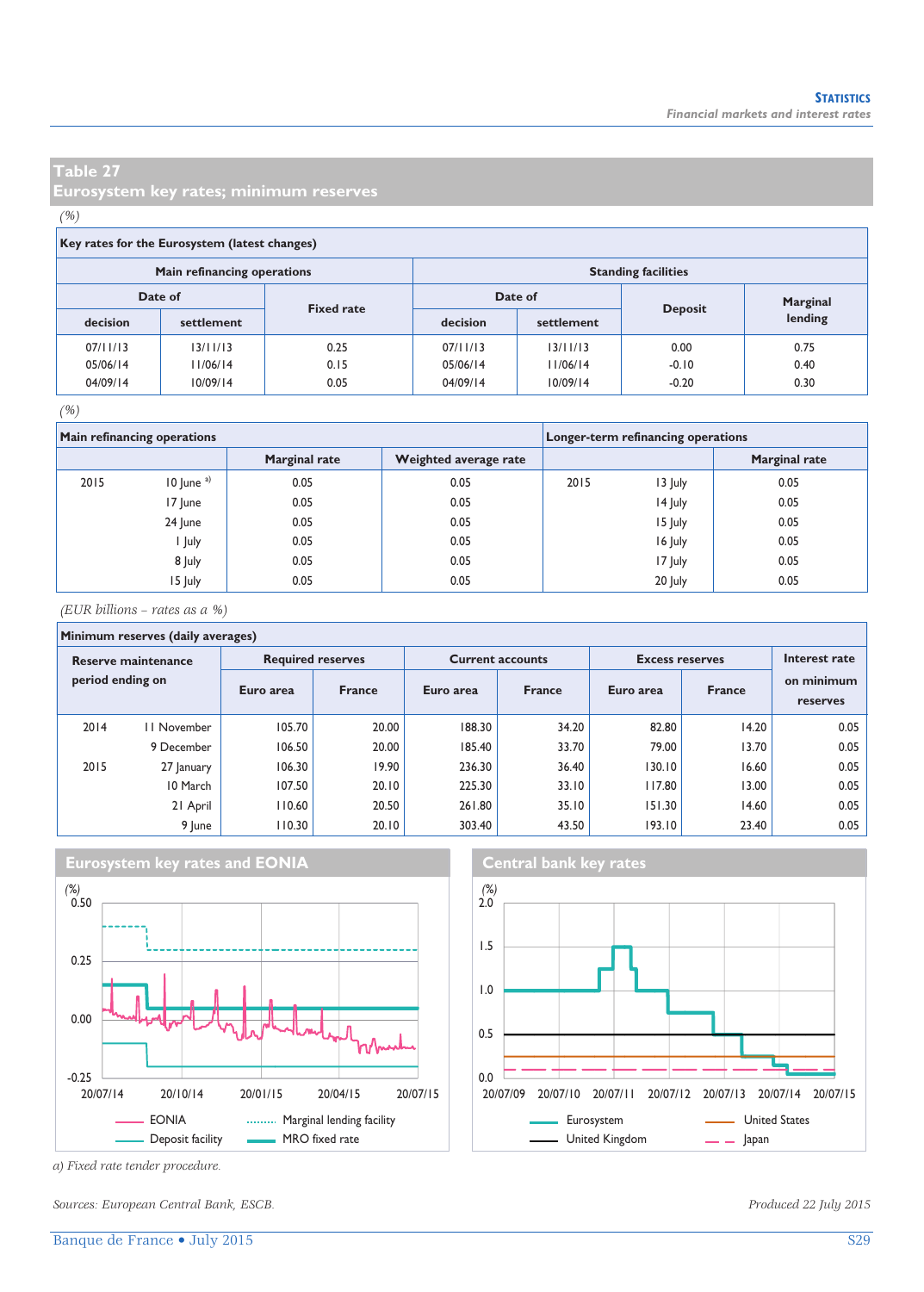**Negotiable debt securities – France** 

|                      | <b>Certificates of deposit</b>   |               |               |  |  |  |  |  |  |  |  |  |
|----------------------|----------------------------------|---------------|---------------|--|--|--|--|--|--|--|--|--|
|                      | <b>EUR billions<sup>a)</sup></b> |               | <b>Number</b> |  |  |  |  |  |  |  |  |  |
|                      | <b>Issues</b>                    | <b>Stocks</b> | of issuers    |  |  |  |  |  |  |  |  |  |
| 18/04/15 to 24/04/15 | 9.04                             | 223.80        | 131           |  |  |  |  |  |  |  |  |  |
| 25/04/15 to 01/05/15 | 13.18                            | 224.50        | 134           |  |  |  |  |  |  |  |  |  |
| 02/05/15 to 08/05/15 | 17.15                            | 221.70        | 133           |  |  |  |  |  |  |  |  |  |
| 09/05/15 to 15/05/15 | 11.30                            | 220.29        | 135           |  |  |  |  |  |  |  |  |  |
| 16/05/15 to 22/05/15 | 11.76                            | 220.31        | 133           |  |  |  |  |  |  |  |  |  |
| 23/05/15 to 29/05/15 | 15.17                            | 219.55        | 134           |  |  |  |  |  |  |  |  |  |
| 30/05/15 to 05/06/15 | 14.12                            | 217.71        | 134           |  |  |  |  |  |  |  |  |  |
| 06/06/15 to 12/06/15 | 6.01                             | 215.04        | 134           |  |  |  |  |  |  |  |  |  |
| 13/06/15 to 19/06/15 | 7.72                             | 209.96        | 134           |  |  |  |  |  |  |  |  |  |
| 20/06/15 to 26/06/15 | 9.82                             | 204.86        | 134           |  |  |  |  |  |  |  |  |  |
| 27/06/15 to 03/07/15 | 15.97                            | 200.04        | 133           |  |  |  |  |  |  |  |  |  |
| 04/07/15 to 10/07/15 | 12.20                            | 197.88        | 133           |  |  |  |  |  |  |  |  |  |
| 11/07/15 to 17/07/15 | 9.87                             | 200.60        | 3             |  |  |  |  |  |  |  |  |  |

|                      |               | <b>EUR billions<sup>a)</sup></b> |            |  |  |  |  |  |
|----------------------|---------------|----------------------------------|------------|--|--|--|--|--|
|                      | <b>Issues</b> | <b>Stocks</b>                    | of issuers |  |  |  |  |  |
| 18/04/15 to 24/04/15 | 9.86          | 64.21                            | 107        |  |  |  |  |  |
| 25/04/15 to 01/05/15 | 6.90          | 65.83                            | 107        |  |  |  |  |  |
| 02/05/15 to 08/05/15 | 14.30         | 68.90                            | 108        |  |  |  |  |  |
| 09/05/15 to 15/05/15 | 8.05          | 68.14                            | 108        |  |  |  |  |  |
| 16/05/15 to 22/05/15 | 10.82         | 65.76                            | 108        |  |  |  |  |  |
| 23/05/15 to 29/05/15 | 7.37          | 66.20                            | 107        |  |  |  |  |  |
| 30/05/15 to 05/06/15 | 4.09          | 64.22                            | 108        |  |  |  |  |  |
| 06/06/15 to 12/06/15 | 12.88         | 6718                             | 108        |  |  |  |  |  |
| 13/06/15 to 19/06/15 | 7.01          | 63.49                            | 108        |  |  |  |  |  |
| 20/06/15 to 26/06/15 | 7.35          | 64.28                            | 108        |  |  |  |  |  |
| 27/06/15 to 03/07/15 | 12.00         | 59.58                            | 108        |  |  |  |  |  |
| 04/07/15 to 10/07/15 | 12.56         | 64.26                            | 108        |  |  |  |  |  |
| 11/07/15 to 17/07/15 | 5.38          | 59.67                            | 107        |  |  |  |  |  |

|                      | <b>EUR</b> billions <sup>a)</sup> |               | <b>Number</b> |  |  |  |  |  |  |  |  |  |
|----------------------|-----------------------------------|---------------|---------------|--|--|--|--|--|--|--|--|--|
|                      | <b>Issues</b>                     | <b>Stocks</b> | of issuers    |  |  |  |  |  |  |  |  |  |
| 18/04/15 to 24/04/15 | 0.55                              | 57.61         | 114           |  |  |  |  |  |  |  |  |  |
| 25/04/15 to 01/05/15 | 0.74                              | 57.82         | 114           |  |  |  |  |  |  |  |  |  |
| 02/05/15 to 08/05/15 | 0.69                              | 57.60         | 114           |  |  |  |  |  |  |  |  |  |
| 09/05/15 to 15/05/15 | 0.06                              | 57.63         | 114           |  |  |  |  |  |  |  |  |  |
| 16/05/15 to 22/05/15 | 0.41                              | 57.80         | 115           |  |  |  |  |  |  |  |  |  |
| 23/05/15 to 29/05/15 | 0.43                              | 58.11         | 116           |  |  |  |  |  |  |  |  |  |
| 30/05/15 to 05/06/15 | 0.88                              | 58.74         | 117           |  |  |  |  |  |  |  |  |  |
| 06/06/15 to 12/06/15 | 0.57                              | 59.13         | 117           |  |  |  |  |  |  |  |  |  |
| 13/06/15 to 19/06/15 | 0.20                              | 58.91         | 118           |  |  |  |  |  |  |  |  |  |
| 20/06/15 to 26/06/15 | 0.42                              | 58.87         | 119           |  |  |  |  |  |  |  |  |  |
| 27/06/15 to 03/07/15 | 0.82                              | 59.42         | 2             |  |  |  |  |  |  |  |  |  |
| 04/07/15 to 10/07/15 | 0.25                              | 58.92         | 2             |  |  |  |  |  |  |  |  |  |
| 11/07/15 to 17/07/15 | 0.36                              | 58.92         | 120           |  |  |  |  |  |  |  |  |  |
|                      |                                   |               |               |  |  |  |  |  |  |  |  |  |



#### **Commercial paper Commercial paper Commercial paper**

*(daily data, EUR billions)* **Issues Stocks** Stocks Issues Stocks Stocks Stocks Issues Stocks Stocks issues (left-hand scale) outstanding amounts (right-hand scale) ∐Ш<br>16/07/15 30 40 50 60 70 80 0 |<u>| |||</u><br>16/04/15  $\overline{2}$ 4 6 8 10 12 16/04/15 16/05/15 16/06/15 16/07/15

**Regotiable medium-term notes Negotiable medium-term notes** 





*a) Issues in euro are cumulative over the reference period. Outstanding amounts are calculated from the cut-off date (the last day of the period under review).* 

*Source: Banque de France. Produced 22 July 2015*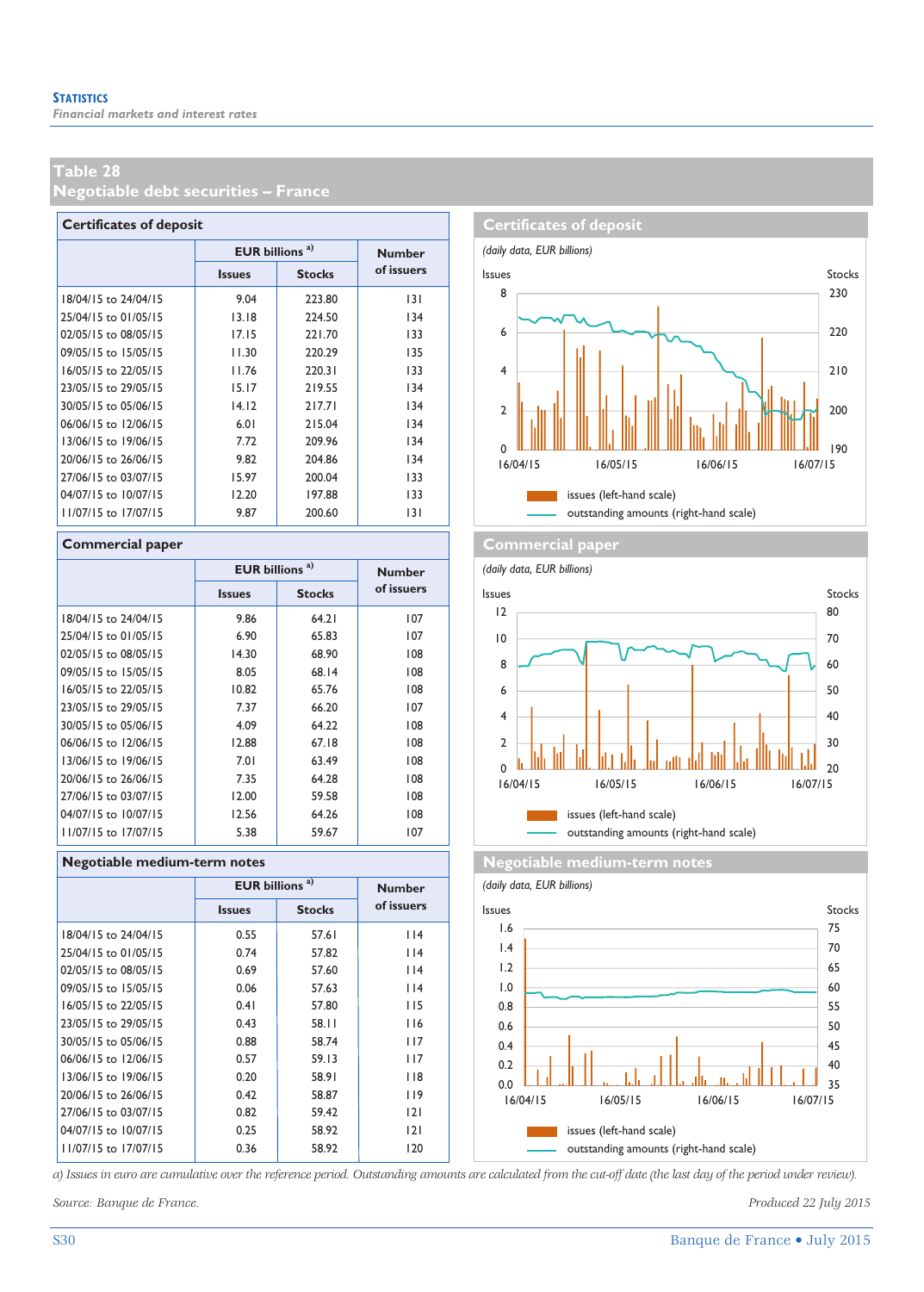

*Source: Banque de France. Produced 22 July 2015*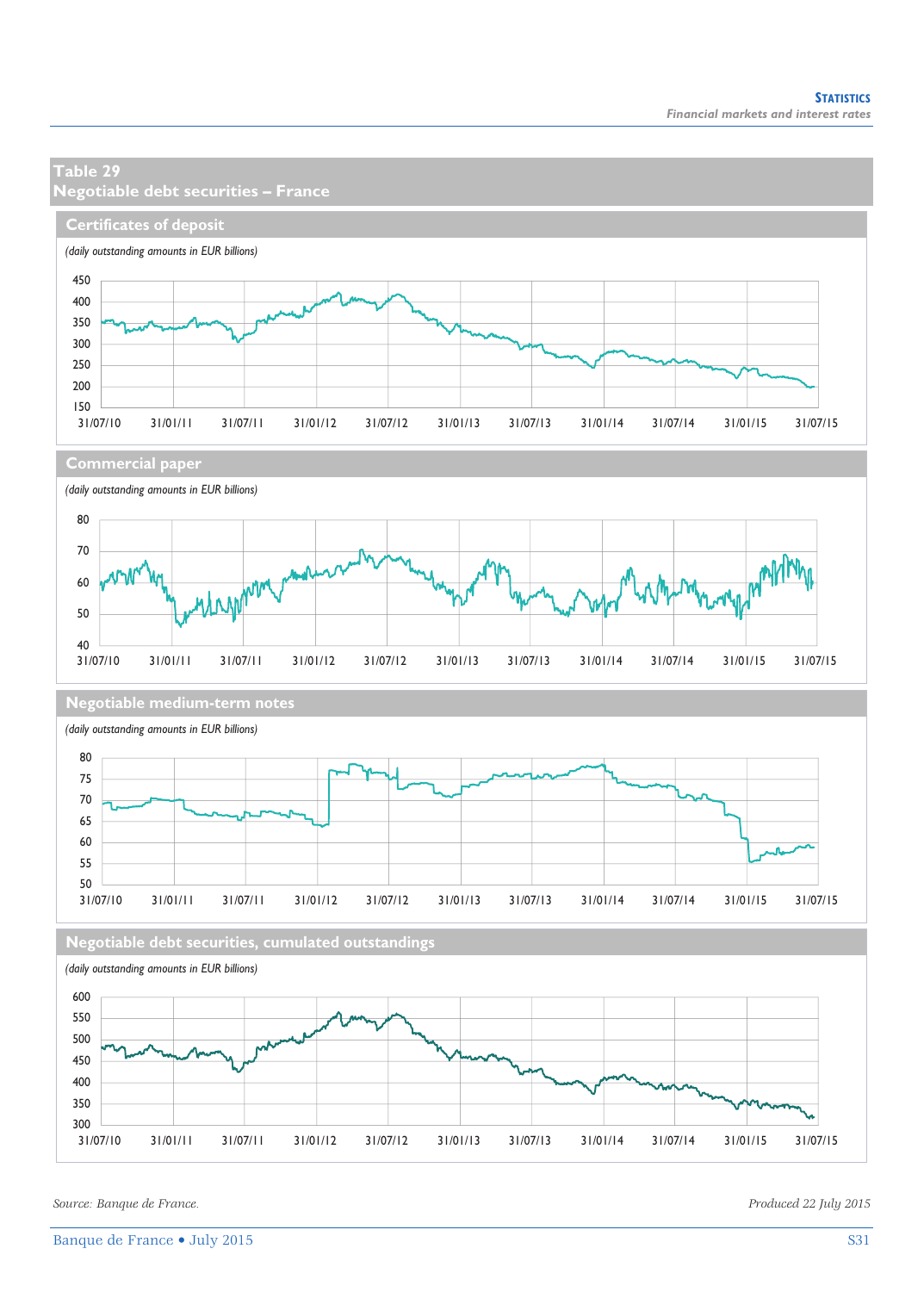*Financial markets and interest rates* 

#### **Table 30**

**Investment funds' investments – France** 

*(EUR billions)*

|                                                         |               | 2014   | 2015   | 2015   |
|---------------------------------------------------------|---------------|--------|--------|--------|
|                                                         | Dec.<br>Sept. |        | March  | May    |
| Net assets of investment funds' investments by category |               |        |        |        |
| Money-market funds                                      | 303.90        | 288.90 | 306.62 | 324.56 |
| Bond mutual funds                                       | 236.13        | 240.34 | 249.28 |        |
| Equity mutual funds                                     | 283.92        | 282.55 | 327.03 |        |
| Mixed funds                                             | 288.99        | 290.55 | 321.60 |        |
| Funds of alternative funds                              | 12.72         | 12.40  | 11.95  |        |
| Guaranteed-performance mutual funds                     | 0.00          | 0.00   | 0.00   |        |
| Structured funds ("fonds à formule")                    | 36.74         | 36.11  | 36.10  |        |

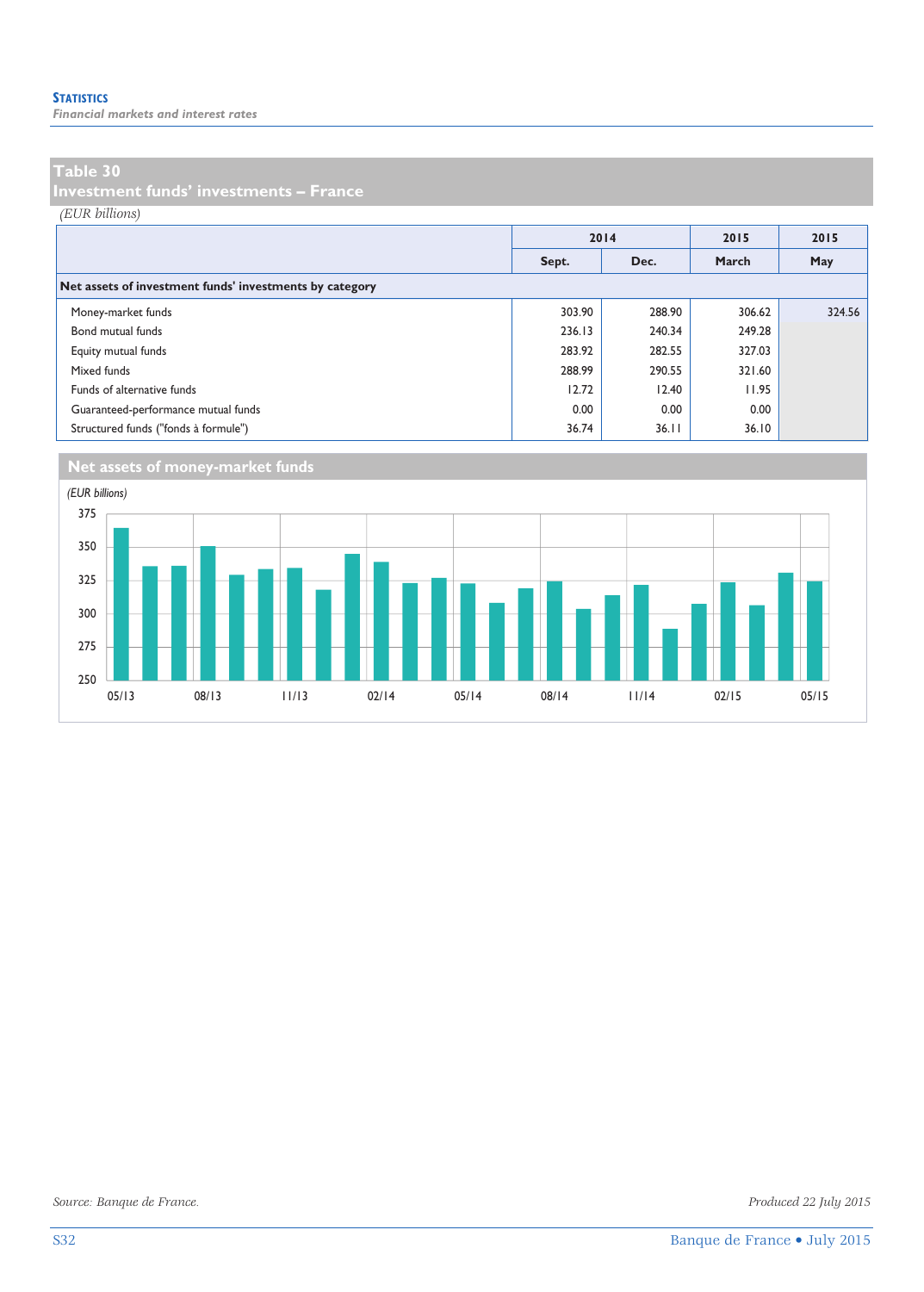**Debt securities and quoted shares issued by French residents** 

#### *(EUR billions)*

|                                                   |          | Outstanding amounts <sup>a)</sup> | Net issues b) |                     |                     |          |  |  |  |  |  |  |
|---------------------------------------------------|----------|-----------------------------------|---------------|---------------------|---------------------|----------|--|--|--|--|--|--|
|                                                   | 2014     | 2015                              | 12-month      |                     | 2015                |          |  |  |  |  |  |  |
|                                                   | May $c)$ | May $c)$                          | total         | March <sup>c)</sup> | April <sup>c)</sup> | May $c)$ |  |  |  |  |  |  |
| Debt securities issued by French residents        |          |                                   |               |                     |                     |          |  |  |  |  |  |  |
| Total                                             | 3,448.5  | 3,496.1                           | 47.7          | 24.4                | 4.0                 | $-4.6$   |  |  |  |  |  |  |
| Non-financial corporations                        | 526.8    | 561.6                             | 34.9          | 3.3                 | 4.4                 | $-1.1$   |  |  |  |  |  |  |
| Short-term $( \leq l$ year)                       | 43.4     | 56.1                              | 12.7          | 0.4                 | 3.9                 | 0.3      |  |  |  |  |  |  |
| Long-term $(> 1$ year)                            | 483.3    | 505.5                             | 22.2          | 2.9                 | 0.4                 | $-1.4$   |  |  |  |  |  |  |
| General government                                | 1,674.9  | 1,732.0                           | 57.1          | 24.4                | $-2.9$              | $-0.8$   |  |  |  |  |  |  |
| Short-term $( \leq l$ year)                       | 218.1    | 193.0                             | $-25.1$       | 10.1                | $-9.1$              | $-6.9$   |  |  |  |  |  |  |
| Long-term $(> 1$ year)                            | 1,456.7  | 1,538.9                           | 82.2          | 14.3                | 6.1                 | 6.1      |  |  |  |  |  |  |
| Monetary financial institutions <sup>d)</sup>     | 1,121.6  | 1,080.4                           | $-41.2$       | $-4.3$              | 0.2                 | $-3.8$   |  |  |  |  |  |  |
| Short-term $( \leq l$ year)                       | 256.5    | 218.4                             | $-38.2$       | $-8.9$              | $-1.6$              | $-9.2$   |  |  |  |  |  |  |
| Long-term $(> 1$ year) $^{d)}$                    | 865.1    | 862.1                             | $-3.1$        | 4.6                 | 1.7                 | 5.4      |  |  |  |  |  |  |
| Non-monetary financial institutions <sup>e)</sup> | 125.2    | 122.2                             | $-3.1$        | 0.9                 | 2.4                 | 1.1      |  |  |  |  |  |  |

#### *(EUR billions)*

|                                     |         | Outstanding amounts <sup>1</sup> |              | Net issues b) |      | Gross<br>issues <sup>g)</sup> | Repurchases <sup>8</sup> |
|-------------------------------------|---------|----------------------------------|--------------|---------------|------|-------------------------------|--------------------------|
|                                     | 2014    | 2015                             | 12-month     |               | 2015 | 12-month                      | 12-month                 |
|                                     | May     | May                              | total        | April         | May  | total                         | total                    |
| <b>French quoted shares</b>         |         |                                  |              |               |      |                               |                          |
| Total                               | 1,671.1 | 1,895.7                          | 19.6         | 1.4           | 0.2  | 32.5                          | 12.9                     |
| Non-financial corporations          | 1,449.6 | 1,640.6                          | 8.1          | 1.6           | 0.1  | 30.7                          | 12.7                     |
| Monetary financial institutions     | 151.6   | 169.9                            | $\mathsf{L}$ | 0.0           | 0.0  | $\mathsf{L}$                  | 0.0                      |
| Non-monetary financial institutions | 69.8    | 85.2                             | 0.4          | $-0.2$        | 0.1  | 0.7                           | 0.0                      |

*a) Nominal values for outstanding amounts of debt securities.* 

*b) Monthly data are seasonally adjusted. The 12-month total is unadjusted.* 

*c) Data possibly revised.* 

*d) Excluding the impact of intra-group transactions between banks.* 

*e) Including units issued by SPVs.* 

*f) Market values for outstanding amounts of quoted shares.* 

*g) Non-seasonally adjusted data.*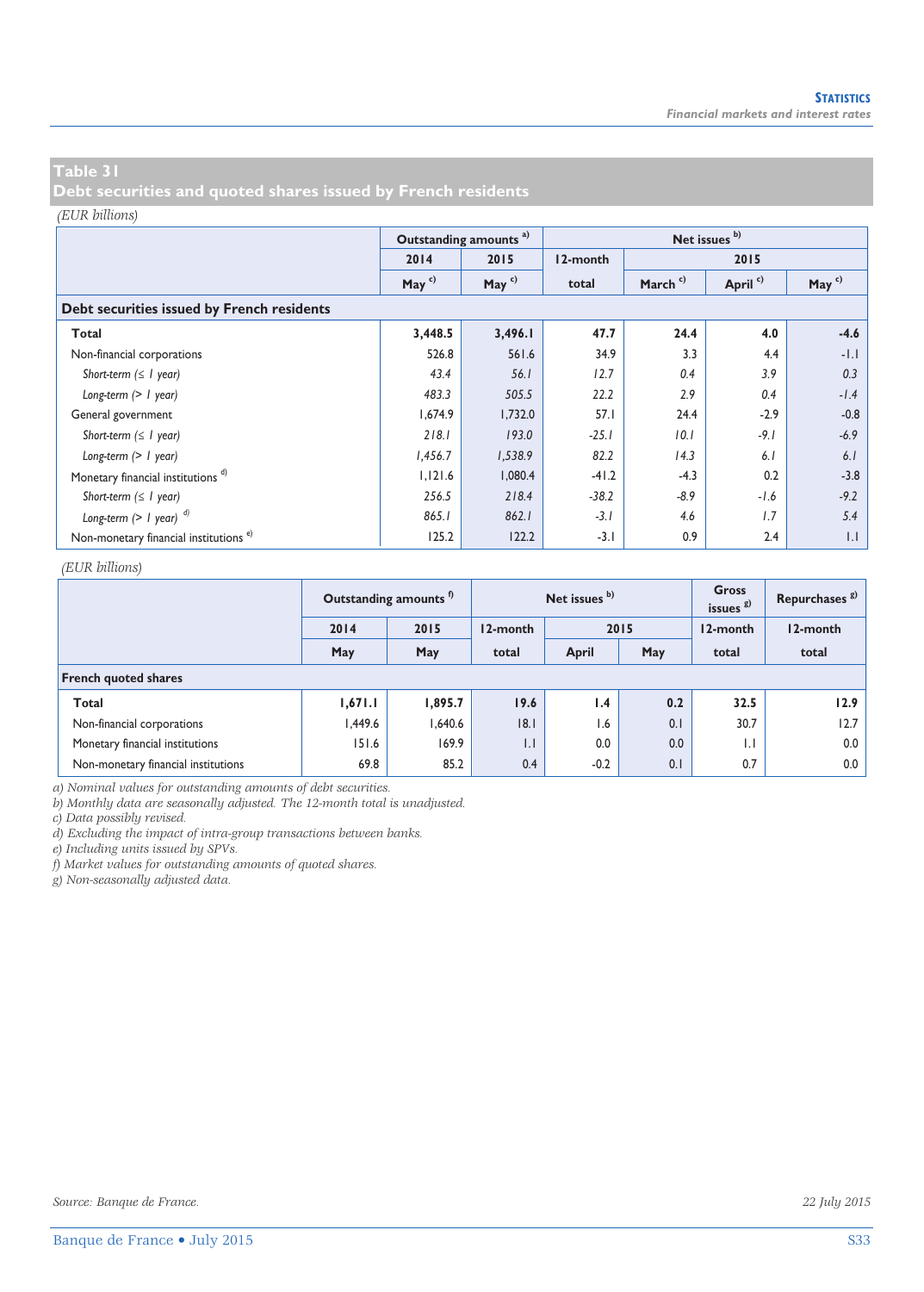**Debt securities and quoted shares issued by French residents, by sector** 









**Net issues of quoted shares by French residents (seasonally adjusted)**

*Source: Banque de France. Produced 22 July 2015*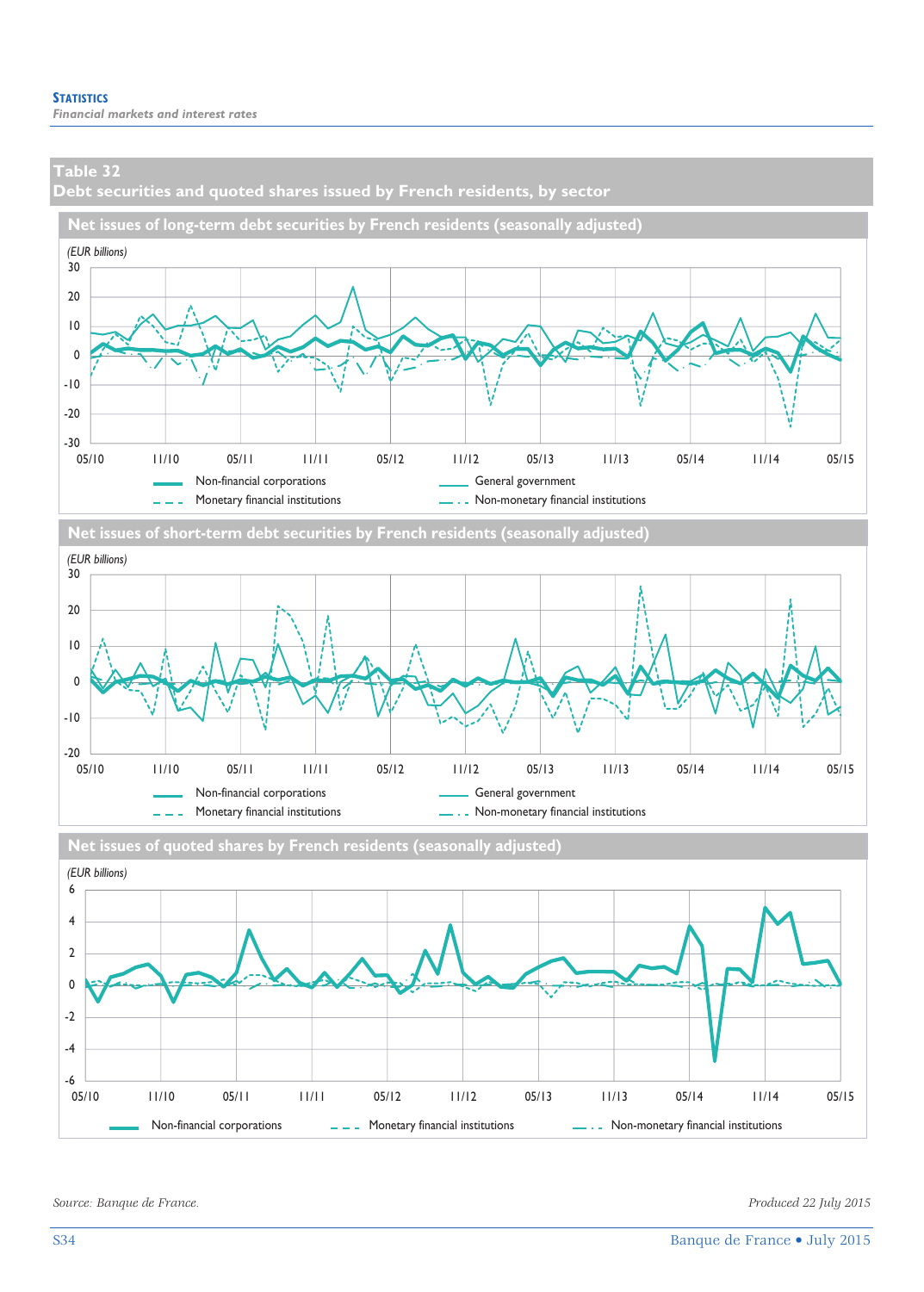**Company failures by economic sector – France** 

*(number of companies, unadjusted data, 12-month total)*

|                                                                               |         |         |        |        | 2014    |        |        |        |         |         | 2015   |        |        |
|-------------------------------------------------------------------------------|---------|---------|--------|--------|---------|--------|--------|--------|---------|---------|--------|--------|--------|
|                                                                               | May     | June    | July   | Aug.   | Sept.   | Oct.   | Nov.   | Dec.   | Jan.    | Feb.    | March  | April  | May    |
| Agriculture, forestry and fishing<br>(AZ)                                     | 1,393   | 1.401   | 1.375  | 1.374  | 1,374   | 1,384  | 1.421  | 1.405  | 1.377   | 1,348   | 1.359  | 1,361  | 1,330  |
| Industry (BE)                                                                 | 4,722   | 4,753   | 4.760  | 4,738  | 4,773   | 4.743  | 4,750  | 4,636  | 4,618   | 4,647   | 4.712  | 4,705  | 4,620  |
| Construction (FZ)                                                             | 15,804  | 15,904  | 15,941 | 15,934 | 15,988  | 16,025 | 16,036 | 15,919 | 16, 136 | 16, 118 | 16,341 | 16,396 | 15,981 |
| Trade and<br>automotive repair (G)                                            | 14, 133 | 14, 115 | 14.090 | 14,078 | 14, 133 | 14,075 | 14,089 | 13,849 | 13,803  | 13,671  | 13,928 | 13,876 | 13,545 |
| Transportation<br>and storage (H)                                             | 1.999   | 1.983   | 1,991  | 1.981  | 1.949   | 1.880  | 1.865  | 1.800  | 1.807   | 1.764   | 1,779  | 1.790  | 1.706  |
| Accomodation and<br>restaurant services (I)                                   | 7.636   | 7.726   | 7.779  | 7,808  | 7.832   | 7.843  | 7.846  | 7.819  | 7.916   | 7,999   | 8.185  | 8.211  | 8.063  |
| Information and<br>communication sector ( Z)                                  | 1.615   | 1.599   | 1.551  | 1.551  | 1.568   | 1.556  | 1.541  | 1.489  | 1.478   | 1.486   | 1.488  | 1,465  | 1.429  |
| Financial and insurance<br>activities (KZ)                                    | 1,261   | 1.282   | 1.257  | 1.266  | 1.286   | 1.293  | 1.297  | 1,270  | 1.288   | 1.285   | 1.305  | 1,294  | 1,245  |
| Real estate<br>activities (LZ)                                                | 2.189   | 2.196   | 2.216  | 2.210  | 2.213   | 2.222  | 2.248  | 2.227  | 2.244   | 2.199   | 2.245  | 2.230  | 2.197  |
| <b>Business support</b><br>activities (MN)                                    | 6.816   | 6.749   | 6.781  | 6,797  | 6.755   | 6.725  | 6.699  | 6,562  | 6.584   | 6.586   | 6.714  | 6.648  | 6.452  |
| Education, human health, social<br>work and household services (P<br>to $S$ ) | 5.453   | 5.422   | 5.397  | 5.395  | 5.442   | 5.449  | 5.452  | 5.402  | 5.406   | 5.453   | 5.613  | 5.640  | 5.528  |
| Sector unknown                                                                | 105     | 103     | 108    | 112    | 112     | 117    | 120    | 125    | 137     | 139     | 148    | 164    | 169    |
| <b>Total sectors</b>                                                          | 63,126  | 63,233  | 63,246 | 63,244 | 63,425  | 63,312 | 63,364 | 62,503 | 62,794  | 62,695  | 63,817 | 63.780 | 62,265 |

#### **Company failures – 12-month total**



*NB: The two-letter codes correspond to the aggregation level A10, and the one-letter codes to revised NAF sections 2 A21. Data for last month are preliminary.* 

*Source: Banque de France. Produced 22 July 2015*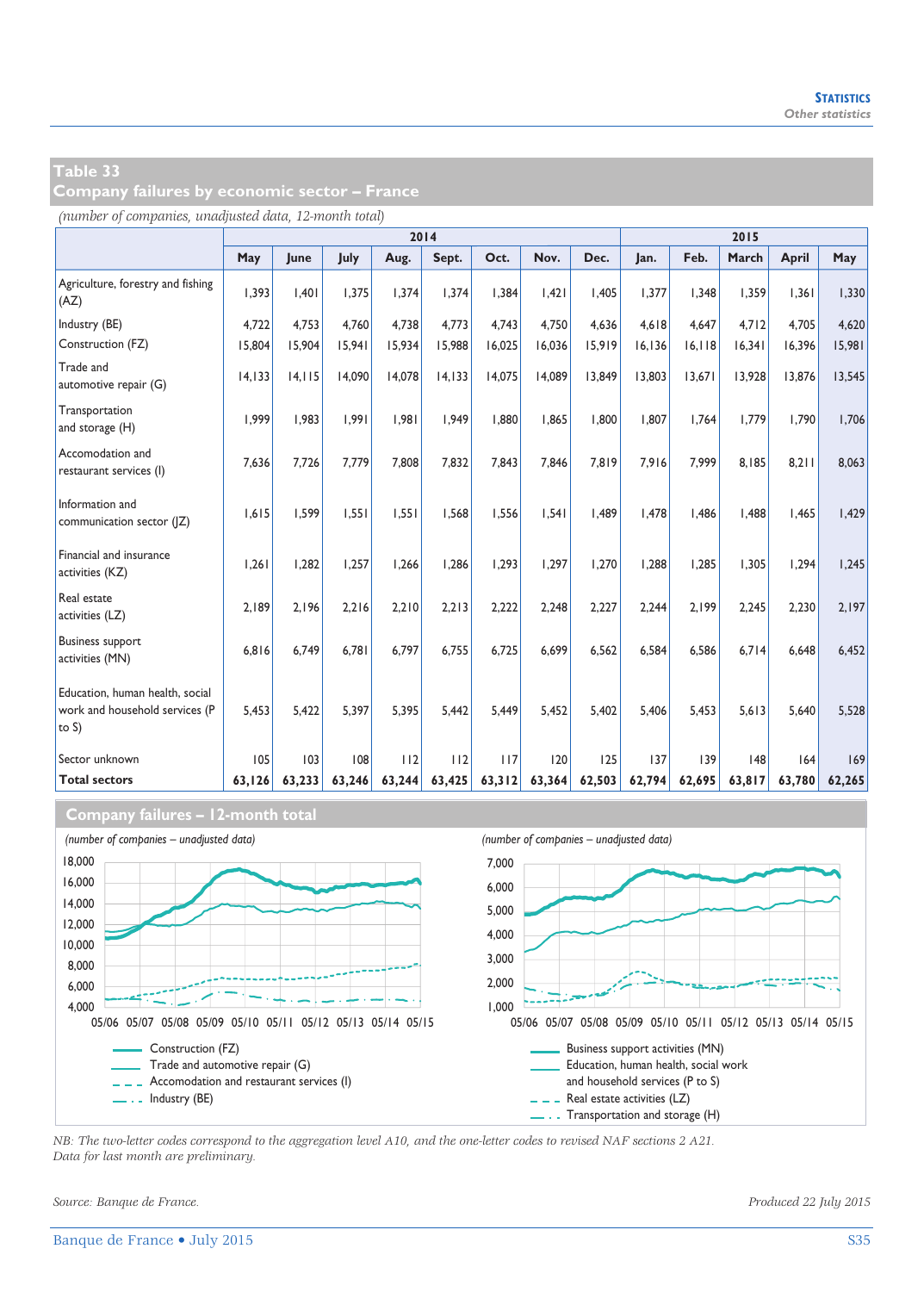**Retail payment systems – France** 

*(daily average in EUR millions, % share for the last month)*

|                                | 2011   | 2012    | 2013   | 2014   | 2015   |        |        | 2015         |
|--------------------------------|--------|---------|--------|--------|--------|--------|--------|--------------|
|                                |        |         |        |        | April  | May    | June   | <b>Share</b> |
| Cheques                        | 5,478  | 4.947   | 3.986  | 3,662  | 3,812  | 3,383  | 3,616  | 16.0         |
| Credit transfers               | 9,646  | 10.167  | 10.827 | 11,185 | 12.956 | 11,336 | 12,589 | 55.7         |
| of which SEPA credit transfers | 2,555  | 4.130   | 5.967  | 10,701 | 12.956 | 11,336 | 12,589 | 55.7         |
| Promissory notes               | 1.142  | 1,079   | 981    | 964    | 958    | 898    | 859    | 3.8          |
| Direct debits                  | 1,938  | 2.004   | 2,048  | 1,868  | 2,265  | 1,797  | 1,854  | 8.2          |
| Interbank payment orders       | 130    | 3       | 129    | 125    | 83     | 2      | 56     | 0.2          |
| Electronic payment orders      | 1.343  | ا 49. ا | 1,766  | 1,872  | 2.008  | 2.108  | 2,144  | 9.5          |
| Card payments                  | 1.085  | 1.152   | 1.200  | 1.248  | 1.328  | 1.288  | 1.314  | 5.8          |
| ATM withdrawals                | 145    | 146     | 147    | 149    | 156    | 156    | 158    | 0.7          |
| Total                          | 20,907 | 21,116  | 21,085 | 21,073 | 23,566 | 21,087 | 22,590 | 100.0        |

*(daily average in thousands of transactions, % share for the last month)*

|                                | 2011   | 2012   | 2013   | 2014   | 2015   |        |        | 2015         |
|--------------------------------|--------|--------|--------|--------|--------|--------|--------|--------------|
|                                |        |        |        |        | April  | May    | June   | <b>Share</b> |
| Cheques                        | 9.112  | 8,588  | 8.040  | 7,555  | 7.580  | 6,660  | 7.077  | 12.5         |
| Credit transfers               | 7.549  | 7.593  | 7.722  | 7.927  | 8,835  | 7,813  | 8,266  | 14.6         |
| of which SEPA credit transfers | .400   | 2.154  | 3.641  | 7.608  | 8.835  | 7,813  | 8,266  | 14.6         |
| Promissory notes               | 303    | 291    | 281    | 277    | 298    | 275    | 261    | 0.5          |
| Direct debits                  | 8.502  | 8,680  | 8.737  | 8,603  | 11.324 | 7.984  | 8,751  | 15.4         |
| Interbank payment orders       | 342    | 320    | 301    | 280    | 219    | 236    | 217    | 0.4          |
| Electronic payment orders      | 76     | 0      | 127    | 150    | 178    | 194    | 99     | 0.2          |
| Card payments                  | 22.969 | 24,489 | 25,868 | 27,405 | 29.511 | 28,680 | 29.434 | 52.0         |
| ATM withdrawals                | 2.422  | 2.407  | 2.397  | 2.409  | 2.503  | 2.487  | 2.544  | 4.5          |
| Total                          | 51.275 | 52,469 | 53,472 | 54,607 | 60.448 | 54,330 | 56,650 | 100.0        |

### **Market share developments** Market share developments





*a) Debits: direct debits, interbank payment orders and electronic payment orders.* 

*Sources: GSIT, STET. Produced 22 July 2015*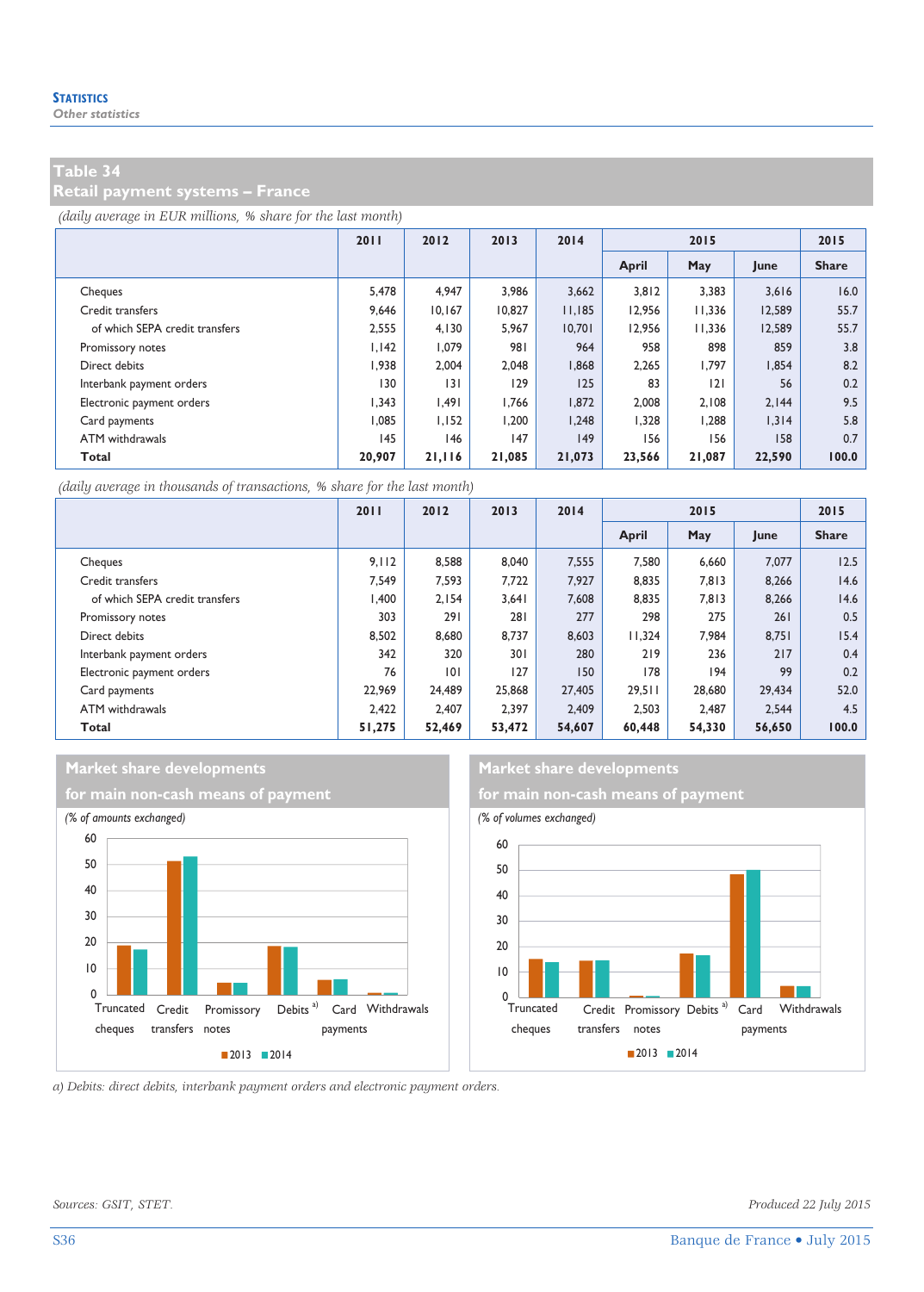**Large-value payment systems – EU** 

*(daily average in EUR billions, % share for the last month)*

|                            | 2011                     | 2012              | 2013                     | 2014         |                | 2015           |              | 2015         |
|----------------------------|--------------------------|-------------------|--------------------------|--------------|----------------|----------------|--------------|--------------|
|                            |                          |                   |                          |              | April          | May            | June         | <b>Share</b> |
| France                     | 398                      | 431               | 343                      | 340          | 336            | 321            | 319          | 17.1         |
| Germany                    | 818                      | 764               | 594                      | 615          | 675            | 631            | 614          | 32.8         |
| Austria                    | 27                       | 25                | 21                       | 29           | 28             | 26             | 25           | 1.4          |
| Belgium                    | 106                      | 104               | 84                       | 86           | 89             | 80             | 84           | 4.5          |
| Cyprus                     | $\overline{2}$           | 3                 | ı                        |              | 0              | 0              | $\mathbf{0}$ | 0.0          |
| Spain                      | 367                      | 345               | 255                      | 244          | 255            | 222            | 215          | 11.5         |
| Estonia                    | $\mathbf{I}$             |                   | T                        |              | $\mathbf{I}$   | 0              | $\mathbf{0}$ | 0.0          |
| Finland                    | 47                       | 85                | 39                       | 39           | 46             | 37             | 34           | 1.8          |
| Greece                     | 23                       | 20                | 34                       | 26           | 26             | 22             | 23           | 1.2          |
| Ireland                    | 21                       | 17                | 15                       | 15           | 3              | 3              | $\mathbf{H}$ | 0.6          |
| Italy                      | 129                      | 128               | 147                      | 162          | 163            | 149            | 150          | 8.0          |
| Latvia                     | $\overline{\phantom{0}}$ | $\qquad \qquad -$ | $\overline{\phantom{0}}$ |              |                |                |              | 0.0          |
| Lithuania                  | $\qquad \qquad -$        | $\qquad \qquad -$ | $\overline{\phantom{0}}$ | $\mathbf{0}$ |                |                |              | 0.0          |
| Luxembourg                 | 57                       | 70                | 67                       | 68           | 71             | 69             | 66           | 3.5          |
| Malta                      | 0                        |                   | 0                        | $\mathbf{0}$ | 0              | 0              | 0            | 0.0          |
| Netherlands <sup>a)</sup>  | 308                      | 412               | 272                      | 232          | 234            | 237            | 248          | $13.2$       |
| Portugal                   | 22                       | 4                 | $\mathbf{H}$             | $\mathbf{H}$ | $ 2\rangle$    | 3              | $\mathbf{H}$ | 0.6          |
| Slovakia                   | 3                        | 3                 | 2                        | 3            | $\overline{2}$ | 2              | 3            | 0.1          |
| Slovenia                   | $\overline{2}$           | 3                 | $\overline{2}$           | 3            | 3              | 3              | 3            | 0.2          |
| EPM-ECB                    | 36                       | 35                | 29                       | 39           | 43             | 4 <sub>1</sub> | 46           | 2.5          |
| Total TARGET2 euro area b) | 2,368                    | 2,462             | 1,918                    | 1,916        | 2,001          | 1,867          | 1,856        | 99.2         |
| Non-euro area              | 17                       | 15                | 17                       | 15           | 4              | 4              | 4            | 0.8          |
| Total TARGET2 EU b)        | 2,385                    | 2,477             | 1,935                    | 1,931        | 2,015          | 1,881          | 1,870        | 100.0        |
| Eurol $^{\circ}$           | 249                      | 226               | 191                      | 186          | 206            | 203            | 205          |              |

**Market share of each financial centre in the TARGET2 system**



*The sum of the components may not be equal to the total (or to 100) due to rounding.* 

*Since January 2009, a new methodology for collecting and reporting statistics has been established on the TARGET2 data to improve data quality. This must be taken into account when comparing 2009 data with previous data.* 

*a) Since 19 May 2008, the operations of the United Kingdom pass in transit by this country.* 

*b) Variable composition according to the countries which participate in the systems of payment in euro.* 

*c) Euro1 (EBA): clearing system of the Euro Banking Association. Euro1 data include retail payments recorded in STEP1.* 

*Sources: Banque de France, European Central Bank. Produced 22 July 2015*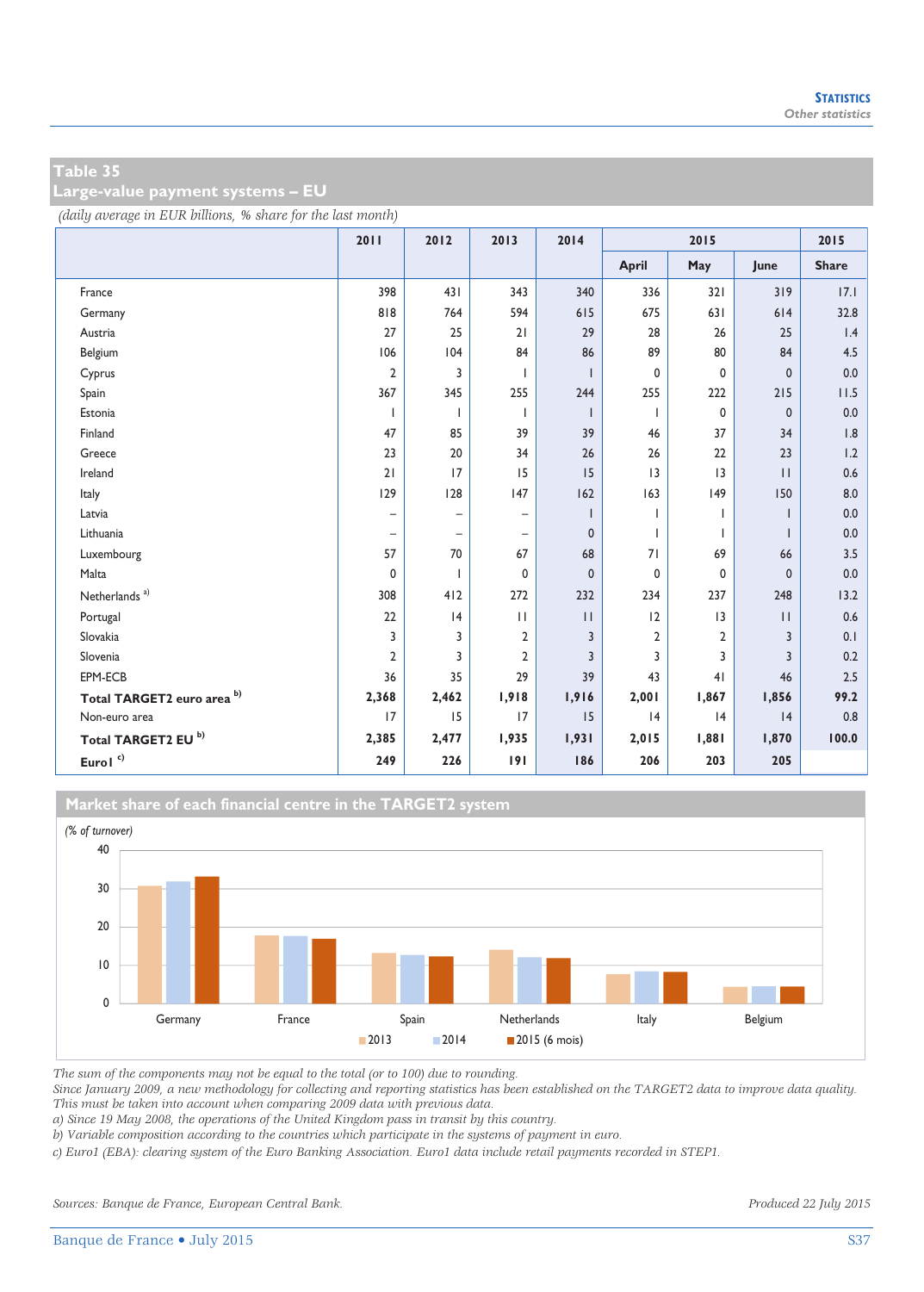**Large-value payment systems – EU** 

*(daily average in number of transactions, % share for the last month)*

|                                | 2011    | 2012    | 2013              | 2014    |         | 2015    |         | 2015         |
|--------------------------------|---------|---------|-------------------|---------|---------|---------|---------|--------------|
|                                |         |         |                   |         | April   | May     | June    | <b>Share</b> |
| France                         | 34,139  | 33,830  | 35,753            | 36,791  | 38,655  | 35,150  | 37,991  | 10.7         |
| Germany                        | 172,884 | 175,611 | 179.655           | 172.560 | 184.075 | 172,090 | 173,350 | 49.0         |
| Austria                        | 6,294   | 6,711   | 4,719             | 4,525   | 4,855   | 4,650   | 4,668   | 1.3          |
| Belgium                        | 10,265  | 9,955   | 9,322             | 10,169  | 10,245  | 9,810   | 9,368   | 2.6          |
| Cyprus                         | 515     | 613     | 872               | 544     | 480     | 480     | 505     | 0.1          |
| Spain                          | 29,509  | 29,760  | 30,105            | 28,420  | 30,975  | 29,645  | 29,705  | 8.4          |
| Estonia                        | 329     | 360     | 417               | 616     | 1,385   | 1,260   | 1,209   | 0.3          |
| Finland                        | 1,571   | 1,611   | 1.596             | 1.620   | 1,650   | 1,545   | 1,586   | 0.4          |
| Greece                         | 5,861   | 4,335   | 4,292             | 3,322   | 3,350   | 3,345   | 3,286   | 0.9          |
| Ireland                        | 4,376   | 4,012   | 3,589             | 3,589   | 3,735   | 3,515   | 3,491   | 1.0          |
| Italy                          | 33,643  | 34,837  | 40,711            | 45,147  | 47.785  | 45,055  | 44,195  | 12.5         |
| Latvia                         |         |         | -                 | 1,397   | 1,985   | 1,275   | 1,700   | 0.5          |
| Lithuania                      |         |         | $\qquad \qquad -$ | 424     | 335     | 315     | 300     | 0.1          |
| Luxembourg                     | 3,229   | 3,509   | 4,398             | 4,881   | 5,780   | 5,300   | 5,327   | 1.5          |
| Malta                          | 72      | 157     | 236               | 299     | 240     | 245     | 236     | 0.1          |
| Netherlands <sup>a)</sup>      | 32,490  | 33,144  | 31,300            | 25,040  | 24,270  | 22,800  | 22,641  | 6.4          |
| Portugal                       | 4,165   | 4,166   | 4,276             | 4,751   | 4,565   | 4,535   | 4,405   | 1.2          |
| Slovakia                       | 730     | 1,090   | 1,255             | 1,003   | 950     | 925     | 955     | 0.3          |
| Slovenia                       | 3,039   | 2,786   | 2,697             | 2,781   | 2,805   | 2,670   | 2,673   | 0.8          |
| EPM-ECB                        | 379     | 553     | 590               | 679     | 690     | 680     | 691     | 0.2          |
| Total TARGET2 euro area b)     | 343,488 | 347,040 | 355,785           | 348,557 | 368,810 | 345,290 | 348,282 | 98.4         |
| Non-euro area                  | 5,017   | 7,145   | 7,313             | 5,705   | 6,500   | 6,085   | 5,814   | 1.6          |
| Total TARGET2 EU <sup>b)</sup> | 348,505 | 354,185 | 363,099           | 354,263 | 375,310 | 351,375 | 354,095 | 100.0        |
| Eurol <sup>c)</sup>            | 242,499 | 260,135 | 251,518           | 228,655 | 239,525 | 222,570 | 220,432 |              |







*The sum of the components may not be equal to the total (or to 100) due to rounding.* 

*Since January 2009, a new methodology for collecting and reporting statistics has been established on the TARGET2 data to improve data quality. This must be taken into account when comparing 2009 data with previous data.* 

*a) Since 19 May 2008, the operations of the United Kingdom pass in transit by this country.* 

*b) Variable composition according to the countries which participate in the systems of payment in euro.* 

*c) Euro1 (EBA): clearing system of the Euro Banking Association. Euro1 data include retail payments recorded in STEP1.*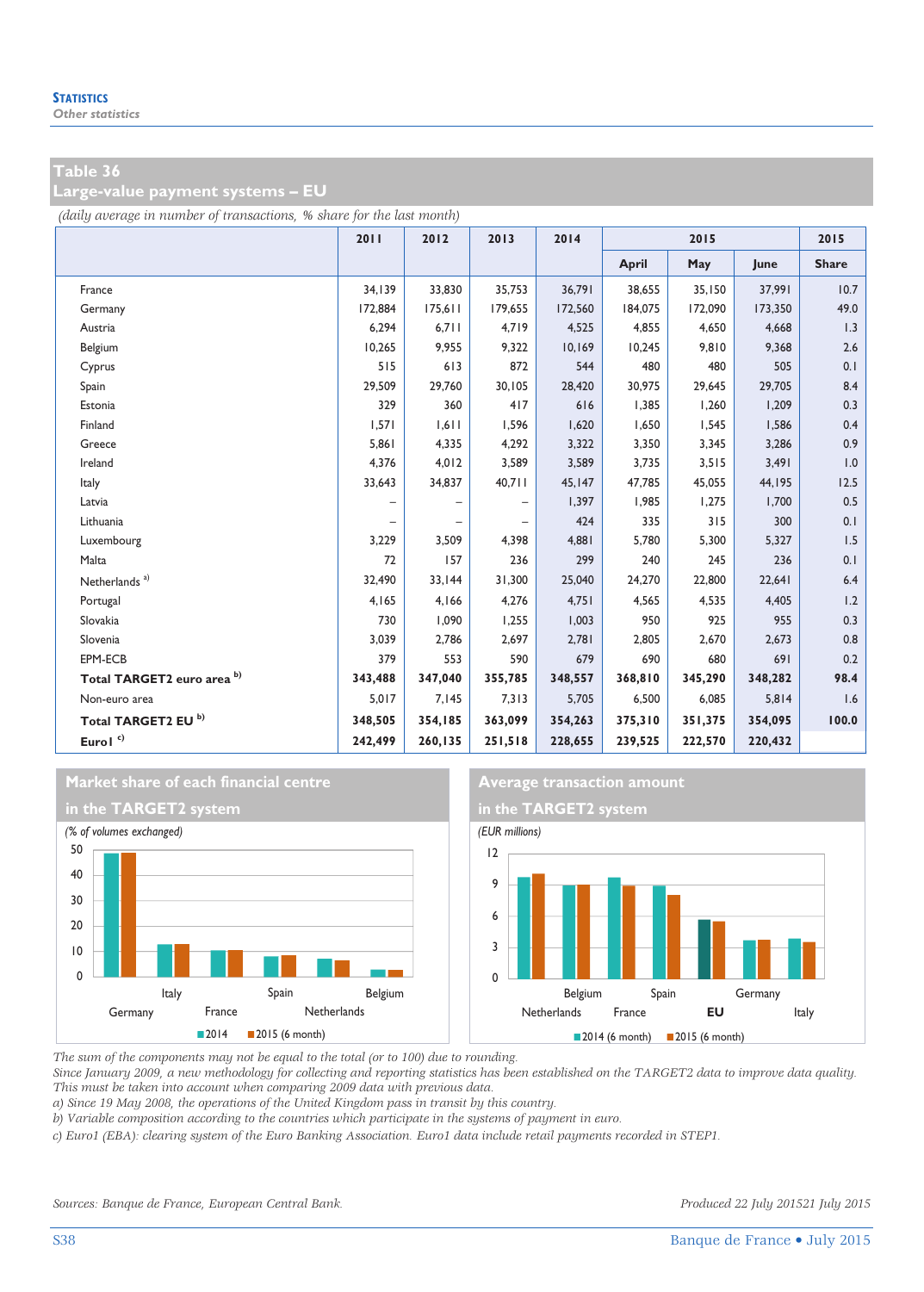**Large-value payment systems – France** 

#### *(daily average in EUR billions, % share for the last month)*

|                                                  | 2011  | 2012  | 2013  | 2014  | 2015  |       |       | 2015         |
|--------------------------------------------------|-------|-------|-------|-------|-------|-------|-------|--------------|
|                                                  |       |       |       |       | April | May   | June  | <b>Share</b> |
| Collateral used in domestic TARGET <sup>b)</sup> |       |       |       |       |       |       |       |              |
| French negotiable securities                     | 81.6  | 127.4 | 109.8 | 65.0  | 61.9  | 63.1  | 73.2  | 33.0         |
| Private claims                                   | 146.4 | 189.9 | 180.7 | 148.8 | 49.8  | 47.8  | 47.1  | 21.2         |
| Securities collateralised through CCBM           | 60.5  | 53.7  | 63.7  | 68.5  | 101.9 | 96.6  | 97.1  | 43.7         |
| Other securities <sup>c)</sup>                   | 3.5   | 2.7   | 3.4   | 4.6   | 4.8   | 4.7   | 4.6   | 2.1          |
| Total                                            | 292.0 | 373.8 | 357.6 | 286.9 | 218.4 | 212.2 | 222.0 | 100.0        |





*a) Since 18 February 2008, TBF (the French component of TARGET) and PNS systems have been replaced by TARGET2-Banque de France, the single French large-value payment system.* 

*b) Until 15 February 2008, the indicated amounts corresponded to collateral used for intraday credit in TBF. Since the go-live of the "3G" system (Global management of collateral) and TARGET2-Banque de France on 18 February 2008, the amounts represent the collateral posted in a single pool of assets and that can be used for monetary policy and/or intraday credit operations.* 

*c) Other foreign securities submitted via links between securities settlement systems.* 

*Source: Banque de France. Produced 22 July 2015* 

Private claims 21%

Negotiable securities Private claims

- . Other securities<sup>c)</sup>

......... Securities collateralised through CCBM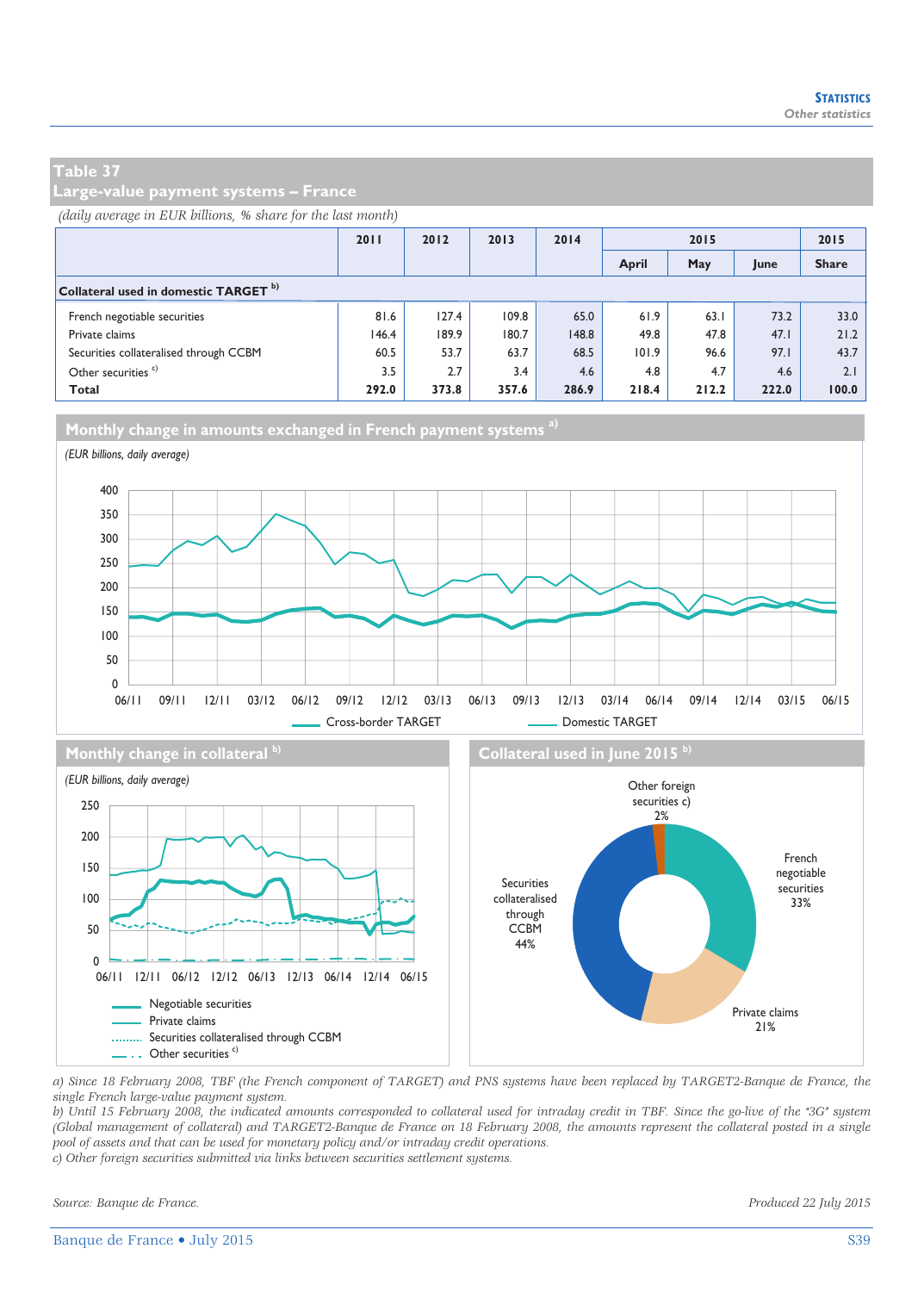# **Time series**

### **Money**

*https://www.banque-france.fr/en/economics-statistics/money.html*

- Monetary developments France
- Monetary aggregates Euro area
- Deposits and investments France

### **Securities, loans and deposits**

*https://www.banque-france.fr/en/economics-statistics/securities-loans-and-deposits.html*

- Deposits and investments
- Loans
- Debt and securities
- Financial accounts

### **Business and survey**

*https://www.banque-france.fr/en/economics-statistics/business-and-survey.html*

- Business surveys
- Regional publications

### **Balance of payments and other international statistics**

*[https://www.banque-france.fr/en/economics-statistics/balance-of-payments-and-other-international-statistics.html](http://www.banque-france.fr/en/economics-statistics/balance-of-payments-and-other-international-statistics.html)*

- The Balance of Payments and International Investment Position
- International banking activity

### **Companies**

*https://www.banque-france.fr/en/economics-statistics/companies.html*

- Loans by type of company
- Payment periods
- Business failures
- Company accounts in Europe
- Structure and performance of companies